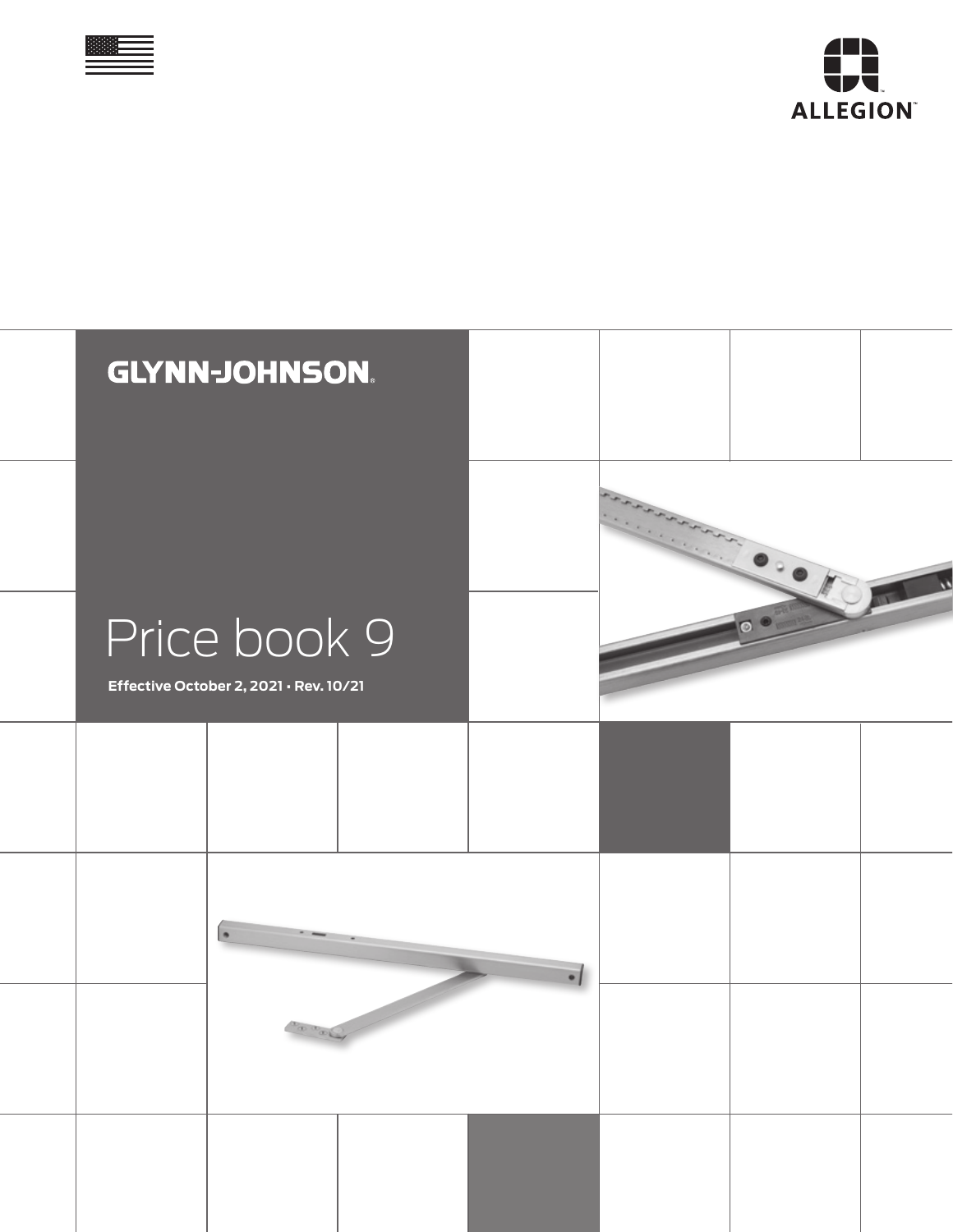#### <span id="page-1-0"></span>**This price list supersedes and cancels all previous price lists. Prices shown are subject to change without notice.**

#### **Administrative Offices**

Allegion Administrative Office 11819 N. Pennsylvania St. Carmel, IN 46032 allegion.com/us

#### **Placing orders**

You can place orders with Allegion via the fax number or email listed below: Fax#:1-877-424-8494 Email: Allegion\_Orders@allegion.com

#### **Customer Care**

Our Customer Care Representatives are available for questions or assistance. You can reach them at **877-671-7011** (Press 1 for Sales Support | Press 2 for Product Support | Press 3 for RSO) or through the email addresses listed below:

#### **Sales Support**

support@allegion.com

#### **Technical Product Support**

**Hinges, O/H Stops, Accessories** Accessories\_TechProdSupport@allegion.com

#### **Request for Quote**

**Carolinas** *(North Carolina, South Carolina, Virginia)*  Carolinas.Quotes@allegion.com

**Central**  *(Arkansas, Illinois, Iowa, Kansas, Missouri, Nebraska, Oklahoma)* Central.Quotes@allegion.com

**Chicago**  *(Illinois-Northern, Wisconsin)* Chicago.Quotes@allegion.com

**Florida** Florida.Quotes@allegion.com

**Great Lakes**  *(New York, Pennsylvania)* GreatLakes.Quotes@allegion.com

**Metro New York** Metro.Quotes@allegion.com **Michigan** Michigan.Quotes@allegion.com

**Mid Atlantic North** *(New York, Pennsylvania)* Mid.Atlantics.north.quotes@allegion.com

**Mid Atlantic South** *(Delware, Maryland, New Jersey)* Mid.Atlantics.south.quotes@allegion.com

**Midwest** *(Indiana, Kentucky, Ohio, West Virginia)* Midwest.Quotes@allegion.com

**Mountain States**  *(Colorado, Idaho, Montana, Nevada, Utah, Wyoming)* Mtn.States.Quotes@allegion.com

**New England** *(Connecticut, Main, Massachusetts, New Hampshire, Rhode Island, Vermont)* NewEngland.Quotes@allegion.com

**North Central**  *(Minnesota, North Dakota, South Dakota)* NorthCentral.Quotes@allegion.com

**Northern California**  NoCal.Quotes@allegion.com

**Northwest** *(Alaska, Oregon, Washington)* Northwest.Quotes@allegion.com

**South** *(Alabama, Georgia, Louisiana, Mississippi, Tennessee)* South.Quotes@allegion.com

**Southern California**  *(California-Southern, Hawaii)* SoCal.Quotes@allegion.com

**Southwest**  *(Arizona, New Mexico)* Southwest.Quotes@allegion.com

**Texas** Texas.Quotes@allegion.com

**PLEASE NOTE: For authorized FASTTRACK(III** customers, please refer to FASTTRACK(III Price Book for products **available in 24-hour or 5-days.** 

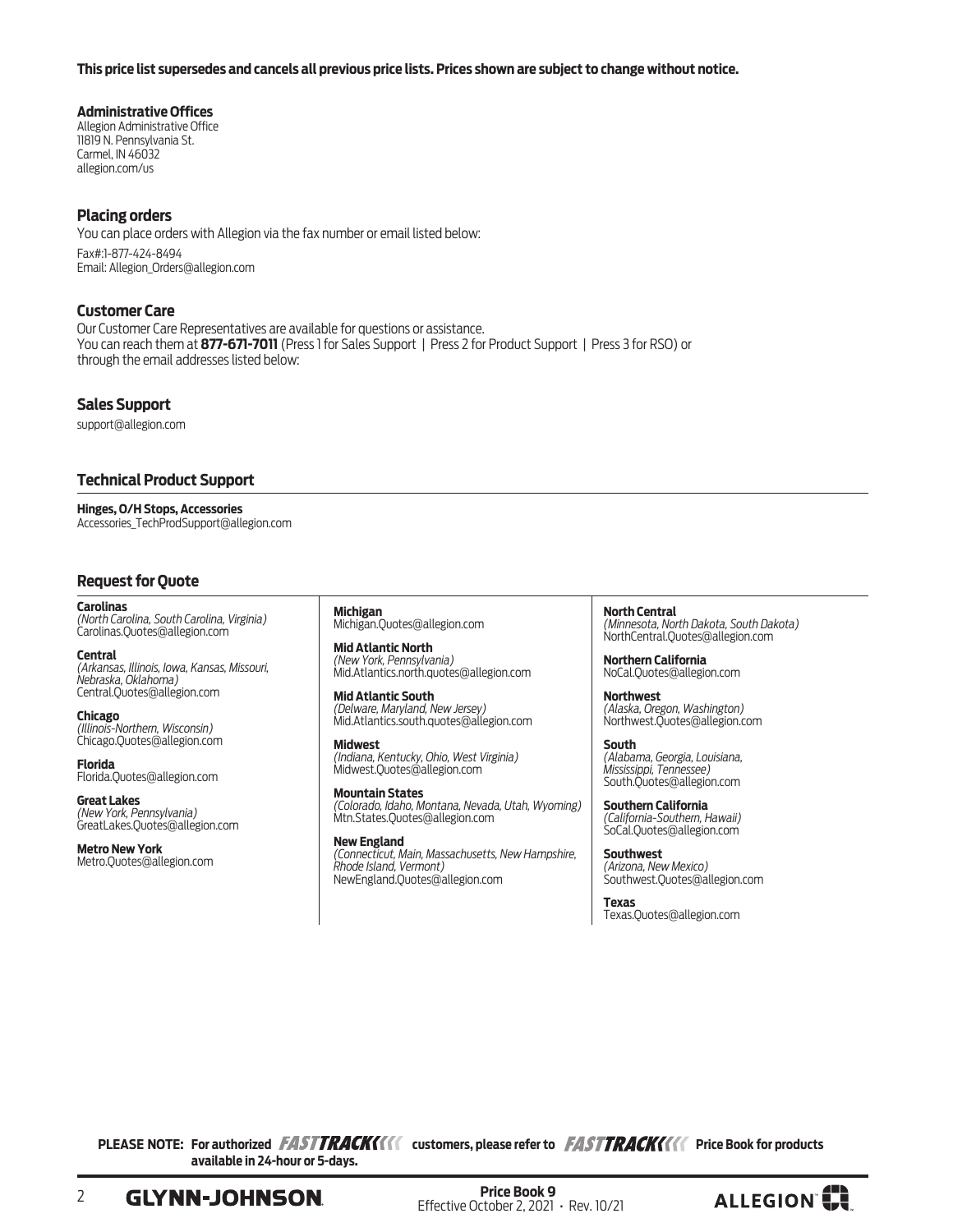| Lontents |  |
|----------|--|
|          |  |
|          |  |

#### **[PRODUCTS](#page-3-0)**

Contents

| <b>Overhead Holdes &amp; Stops</b> |  |  |
|------------------------------------|--|--|
|------------------------------------|--|--|

#### **[Push/Pull \(Hospital\) Latches](#page-10-0)**

| Please see Schlage price book for latest pricing 12 |
|-----------------------------------------------------|
|-----------------------------------------------------|

#### **[PARTS](#page-11-0)**

| Parts for 79 and 79 Series Overhead Holders & Stops 13-16 |  |
|-----------------------------------------------------------|--|
| Parts for 80/81 Series Overhead Holders & Stops16-17      |  |
| Parts for 90 Series Overhead Holders & Stops18-19         |  |
| Parts for 100 Series Overhead Holders & Stops 20-21       |  |
| Parts for 410/450 Series Overhead Holders & Stops  22-24  |  |
|                                                           |  |

| <b>BHMA#</b> | <b>Description</b>                      |
|--------------|-----------------------------------------|
| 605          | Brass, Bright                           |
| 606          | Brass, Satin                            |
| 612          | Bronze, Satin                           |
| 613          | Bronze, Dark Oxidized Satin, Oil Rubbed |
| 625          | Chromium Plated, Bright                 |
| 626          | Chromium Plated, Satin                  |
| 628          | Aluminum, Clear Anodized, Satin         |
| 629          | Stainless Steel, Bright                 |
| 630          | Stainless Steel, Satin                  |
| 710          | Aluminum, Dark Bronze Anodized          |
|              |                                         |

| Glynn-<br><b>Johnson</b><br>Finish# | <b>BHMA#</b> | The following are powder-coat<br>painted finishes: |
|-------------------------------------|--------------|----------------------------------------------------|
| SP <sub>10</sub>                    | 691          | <b>Bronze</b>                                      |
| SP4                                 | 706          | <b>Brass</b>                                       |
| SP <sub>28</sub>                    | 689          | Aluminum                                           |
| <b>SPBLK</b>                        | 622          | <b>Black</b>                                       |
| SP313                               | 695          | Dark Bronze                                        |
| 652                                 | 652          | Chrome-Like Coating on Steel                       |
|                                     |              |                                                    |

*For a list of available BAA/ARRA compliant products please contact your local RSO or sales representative to see the Allegion BAA/ARRA catalog.*

#### **Policies and documents**

The purchase of Allegion products is governed by the Allegion Authorized Seller Program. For program terms and conditions, and other program details, please visit: www.allegion.com/AuthorizedSeller.

For Warranty information, visit us.allegion.com/warranty or contact Customer Service at 877-671-7011.

**Markings Cartons:** Markings (e.g., door locations, stock reference numbers) on individual product cartons will be provided with no charge.

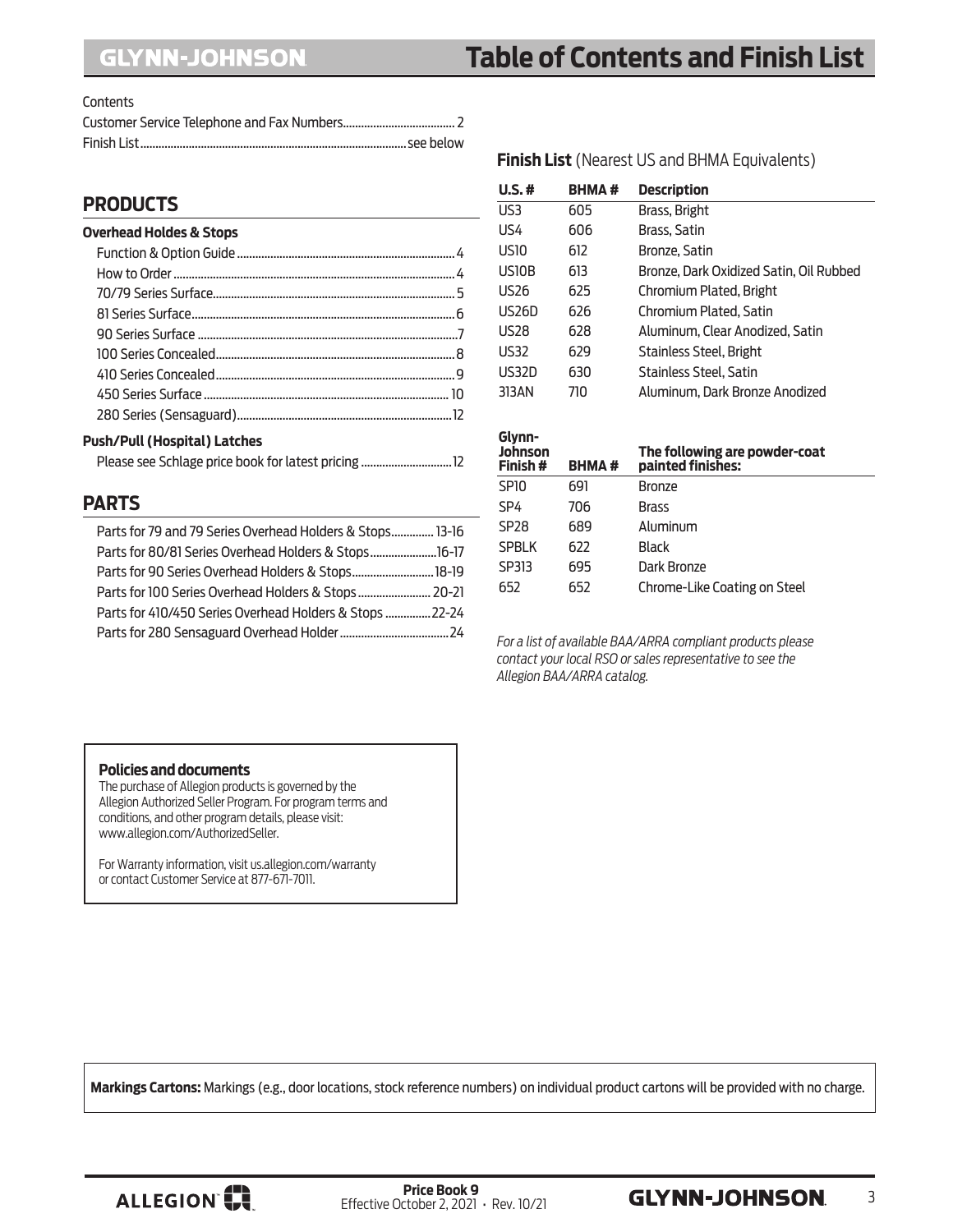### <span id="page-3-0"></span>**Function & Option Guide Series 70, 79, 81, 90, 100, 410 & 450**

| <b>Designation</b>         | <b>Description</b>                                                                                                                                                                                                                                                                                                              | <b>Available on these series</b> |    |    |    |              |     |     |
|----------------------------|---------------------------------------------------------------------------------------------------------------------------------------------------------------------------------------------------------------------------------------------------------------------------------------------------------------------------------|----------------------------------|----|----|----|--------------|-----|-----|
|                            | <b>Holder &amp; Stop Functions</b>                                                                                                                                                                                                                                                                                              | 70                               | 79 | 81 | 90 | 100          | 410 | 450 |
| H suffix                   | HOLD OPEN & STOP - The hold open function may be<br>turned on or off on all models except the 410's and 450's.<br>The tension on the hold open is adjustable so that one<br>can adjust the amount of force required to pull the door<br>out of hold open on all except the 81 Series. All holders<br>include the STOP function. |                                  |    |    |    |              |     |     |
| $F$ suffix                 | FRICTION HOLD OPEN - Multi-point hold open<br>mechanism. Tension on hold open is adjustable.                                                                                                                                                                                                                                    |                                  |    |    |    |              |     |     |
| <b>HP</b> suffix           | NTERNAL HOLD OPEN & STOP - The hold open<br>mechanism is contained completely within the channel.<br>The hold open is automatic and is not field selectable or<br>adjustable.                                                                                                                                                   |                                  |    |    |    |              |     |     |
| <b>Stop Only Functions</b> |                                                                                                                                                                                                                                                                                                                                 |                                  |    |    |    |              |     |     |
| S suffix                   | <b>STOP-ONLY</b> $-$ A shock-absorbing spring stops the door.                                                                                                                                                                                                                                                                   |                                  |    |    |    |              |     |     |
| <b>SE</b> suffix           | STOP-ONLY with Single Point Hold-Open ELECTRONIC<br><b>Closer</b> $-$ The shock-absorbing spring ground in the<br>standard Stop-Only holders is replaced by an<br>adjustable fixed stop block.                                                                                                                                  |                                  |    |    |    |              |     |     |
| <b>Options</b>             |                                                                                                                                                                                                                                                                                                                                 |                                  |    |    |    |              |     |     |
| <b>ADJ</b> suffix          | <b>ADJUSTABLE JAMB BRACKET</b> - This option provides<br>for manual setting of the degree of opening, from 85 to<br>110 degrees. The standard jamb bracket is replaced by a<br>12" track.                                                                                                                                       |                                  |    |    |    |              |     |     |
| CJ suffix                  | <b>CLOSER JAMB BRACKET - For use with LCN 5030</b><br>Closers. Specify Handing (LH or RH).                                                                                                                                                                                                                                      |                                  |    |    |    | $\checkmark$ |     |     |
| <i>J</i> suffix            | <b>ANGLE JAMB BRACKET</b> $-$ An angle jamb bracket is<br>provided to convert standard unit to hinge side or flush<br>transom mounting.                                                                                                                                                                                         |                                  |    |    |    |              |     |     |

#### **Door Thickness**

Surface Overheads are furnished for standard 1-3/4˝ thick doors. For doors over 1-3/4˝ up to 2-1/4˝, please specify when ordering - no additional charge. Other thicknesses available, please specify when ordering - additional charge.

#### **Overhead Holders and Stops – How to Order**



*\*Please refer to individual Overhead Series price book pages for availability of finish, size, function and options.*

 **Prices subject to change without notice.**

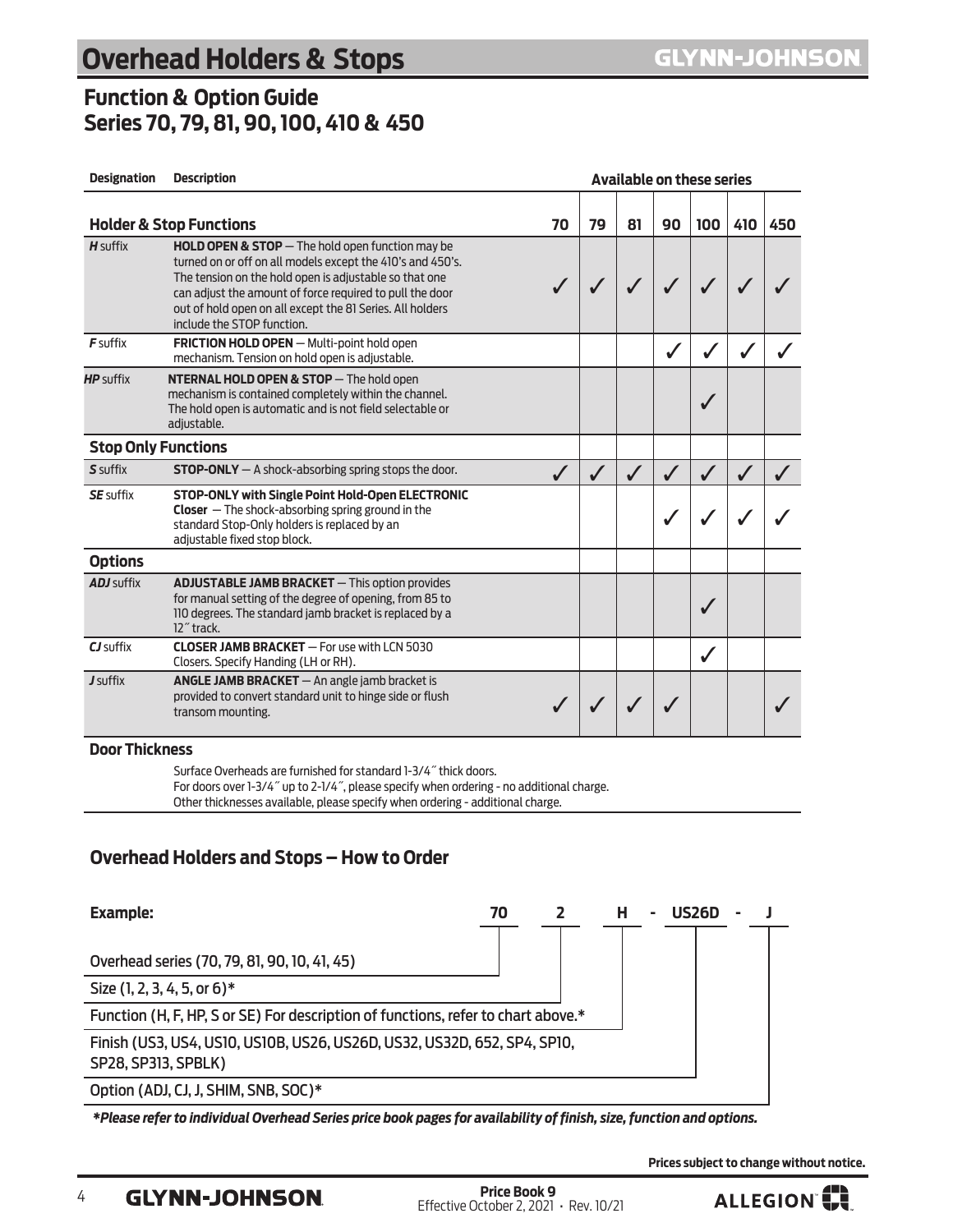## **Overhead Holders & Stops**

#### <span id="page-4-0"></span>**70 Series Heavy-Duty 79 Series Extra Heavy-Duty Surface Overhead Holders & Stops**



|             |                              | <b>US10,</b> | <b>US3, US4,</b><br><b>US10B, US15,</b> | <b>SP4, SP10,</b><br><b>SP313,</b> |
|-------------|------------------------------|--------------|-----------------------------------------|------------------------------------|
| Item*       | <b>Description</b>           | <b>US26D</b> | US26, 643E/716                          | <b>BLK</b>                         |
| 702H        | 70 Series, Size 2, Hold-Open | \$277        | \$297                                   | \$263                              |
| 703H        | 70 Series, Size 3, Hold-Open | 277          | 297                                     | 263                                |
| 704H        | 70 Series, Size 4, Hold-Open | $277**$      | 297                                     | 263                                |
| 705H        | 70 Series, Size 5, Hold-Open | 277          | 297                                     | 263                                |
| 706H        | 70 Series, Size 6, Hold-Open | 277          | 297                                     | 263                                |
| <b>702S</b> | 70 Series, Size 2, Stop-Only | 277          | 297                                     | 263                                |
| <b>703S</b> | 70 Series, Size 3, Stop-Only | 277          | 297                                     | 263                                |
| 704S        | 70 Series, Size 4, Stop-Only | $277**$      | 297                                     | 263                                |
| <b>705S</b> | 70 Series, Size 5, Stop-Only | 277          | 297                                     | 263                                |
| 706S        | 70 Series, Size 6, Stop-Only | 277          | 297                                     | 263                                |
| 792H        | 79 Series, Size 2, Hold-Open | 711          | 719                                     | 528                                |
| 793H        | 79 Series, Size 3, Hold-Open | 711          | 719                                     | 528                                |
| 794H        | 79 Series, Size 4, Hold-Open | 711          | 719                                     | 528                                |
| 795H        | 79 Series, Size 5, Hold-Open | 711          | 719                                     | 528                                |
| 796H        | 79 Series, Size 6, Hold-Open | 711          | 719                                     | 528                                |
| <b>792S</b> | 79 Series, Size 2, Stop-Only | 711          | 719                                     | 528                                |
| <b>793S</b> | 79 Series, Size 3, Stop-Only | 711          | 719                                     | 528                                |
| 794S        | 79 Series, Size 4, Stop-Only | 711          | 719                                     | 528                                |
| 795S        | 79 Series, Size 5, Stop-Only | 711          | 719                                     | 528                                |
| 796S        | 79 Series, Size 6, Stop-Only | 711          | 719                                     | 528                                |
|             |                              |              |                                         |                                    |

**\* For help in determining the size, please see chart below.**

*\*\* Note: 704H US26D and 704S US26D available in Fast Track and ProXpress*

| <b>Options and Accessories</b>          |                          |                              | <b>US3, US4,</b><br><b>US10B, US15,</b> | <b>SP28,</b><br><b>SP4, SP10,</b><br><b>SP313,</b> |
|-----------------------------------------|--------------------------|------------------------------|-----------------------------------------|----------------------------------------------------|
| <b>Description</b>                      | <b>US32D</b>             | <b>US26D</b>                 | 643E/716                                | <b>BLK</b>                                         |
| Angle Jamb Bracket                      |                          | \$66                         | \$66                                    | \$66                                               |
| Angle Jamb Bracket                      |                          | 148                          | 148                                     | 148                                                |
| Sex bolt (set) --- Doors up to 2" thick |                          | 39                           | 39                                      | 39                                                 |
| Sex bolt (set) --- Doors up to 3" thick |                          | 49                           | 49                                      | 49                                                 |
| Sex bolt (set) --- Doors up to 2" thick |                          | 79                           | 79                                      | 79                                                 |
| Sex bolt (set) --- Doors up to 3" thick |                          | 91                           | 91                                      | 91                                                 |
| Pin-in-Socket Security Screws           | 38                       | $\qquad \qquad \blacksquare$ | $\overline{\phantom{a}}$                |                                                    |
| Pin-in-Socket Security Screws           | 35                       | ٠                            | $\overline{\phantom{a}}$                |                                                    |
|                                         |                          |                              |                                         |                                                    |
| 70 Series Angle Jamb Bracket Kit        | $\overline{\phantom{a}}$ | 88                           | 88                                      | 88                                                 |
| 79 Series Angle Jamb Bracket Kit        |                          | 196                          | 196                                     | 196                                                |
| For Door thicknesses Over 3"            |                          | 103                          | 103                                     | 103                                                |
|                                         |                          |                              | <b>US10.</b>                            | <b>List Add</b><br><b>US26.</b>                    |

*\* Note: Angle Jamb Brackets affix to Standard Jamb Brackets to allow for flush transom.*

*Conversion Kits are sold separately in the Parts Price List.*

#### **Optional Finishes** – RAL Powder-Coat Finish (For information on available colors, consult factory)

| Item                    | <b>Description</b>                        | <b>List Add</b> |
|-------------------------|-------------------------------------------|-----------------|
| 1 - 10 Units            | List Add to Stainless Steel (US32D) price | \$114           |
| 11 - 25 Units           | List Add to Stainless Steel (US32D) price | 79              |
| <b>26 or more Units</b> | List Add to Stainless Steel (US32D) price | 58              |

#### **70 & 79 Series Sizing Chart –** This chart illustrates the most common types of hinging & door opening sizes. For unusual door or hinge details, consult Glynn-Johnson's Technical Support.

Opening size with doors hung with:

| <b>Series &amp; Size</b> | <b>Butts / Offset Pivots</b> | <b>Center Pivots</b> |
|--------------------------|------------------------------|----------------------|
| 702 & 792                | $23 - 1/16$ " $-27$ "        | 27-1/16"-33"         |
| 703 & 793                | 27-1/16"-33"                 | 33-1/16"-39"         |
| 704 & 794                | 33-1/16"-39"                 | 39-1/16"-45"         |
| 705 & 795                | 39-1/16"-45"                 | 45-1/16"-51"         |
| 706 & 796                | 45-1/16"-54"                 | $51 - 1/16$ "-59"    |

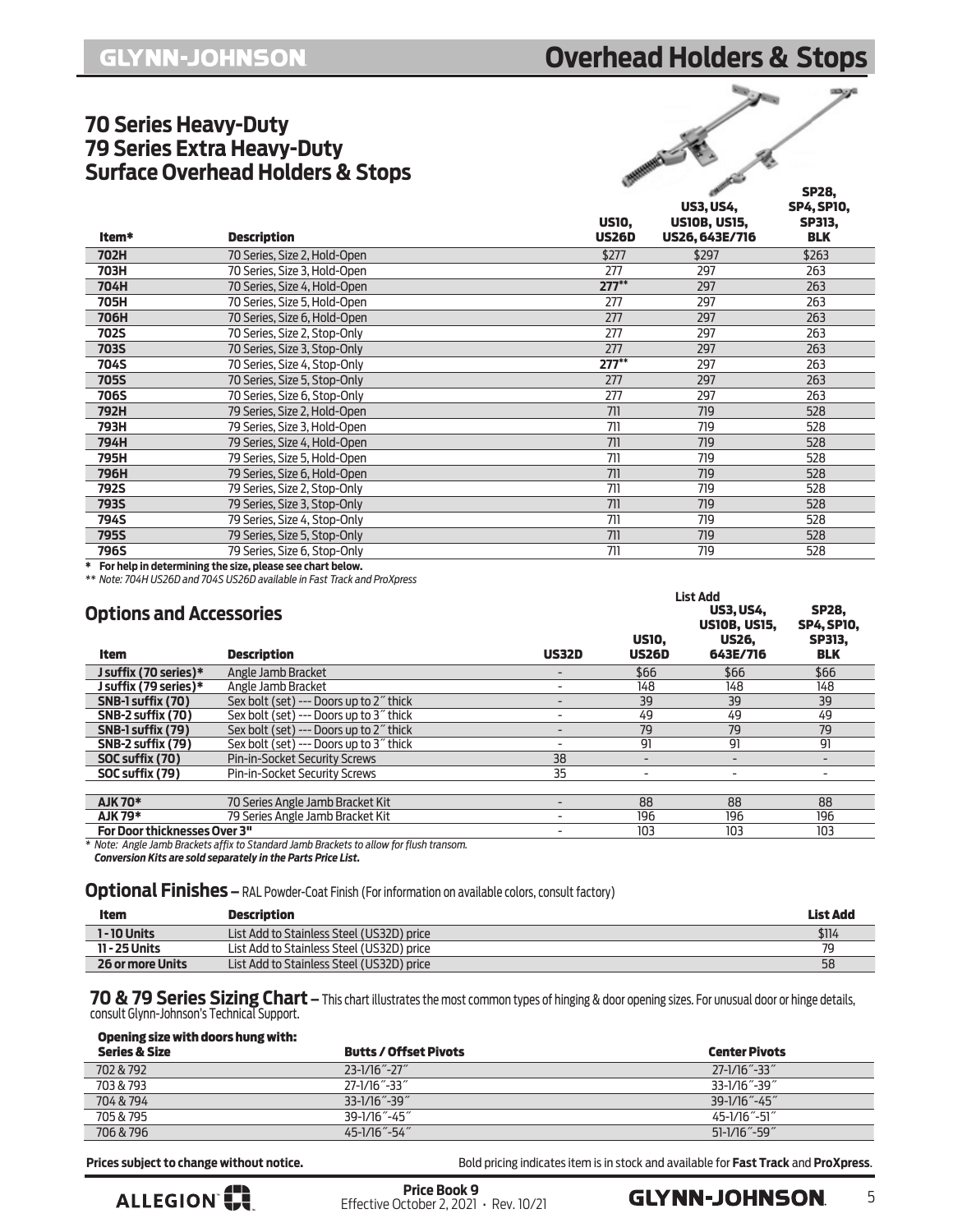<span id="page-5-0"></span>(Formerly 80 Series)

US4, US10,



| Item*       | <b>Description</b>           | <b>US32D</b> | U34, U31U,<br><b>US10B, US15.</b><br>643E/716,<br><b>BLK</b> | <b>US3.US26.</b><br><b>US32</b> | 652   |
|-------------|------------------------------|--------------|--------------------------------------------------------------|---------------------------------|-------|
| 813H        | 81 Series, Size 3, Hold-Open | \$386        | \$441                                                        | \$460                           | \$330 |
| 814H        | 81 Series, Size 4, Hold-Open | 386          | 441                                                          | 460                             | 330   |
| 815H        | 81 Series, Size 5, Hold-Open | 386          | 441                                                          | 460                             | 330   |
| 816H        | 81 Series, Size 6, Hold-Open | 386          | 441                                                          | 460                             | 330   |
| <b>813S</b> | 81 Series, Size 3, Stop-Only | 338          | 387                                                          | 408                             | 283   |
| <b>814S</b> | 81 Series, Size 4, Stop-Only | 338          | 387                                                          | 408                             | 283   |
| <b>815S</b> | 81 Series, Size 5, Stop-Only | 338          | 387                                                          | 408                             | 283   |
| 816S        | 81 Series, Size 6, Stop-Only | 338          | 387                                                          | 408                             | 283   |
|             |                              |              |                                                              |                                 |       |

*\* For help in determining size, please see chart below.*

#### **Options and Accessories**

| Item*                         | <b>Description</b>                    | <b>List Add</b><br><b>All Finishes</b> |  |
|-------------------------------|---------------------------------------|----------------------------------------|--|
| J suffix                      | Angle Jamb Bracket                    | \$53                                   |  |
| SHIM-1 suffix                 | 1/4" Shim for Blade Stop Mounting     | 28                                     |  |
| SHIM-2 suffix                 | 1/2" Shim for Blade Stop Mounting     | 36                                     |  |
| SHIM-3 suffix                 | 3/4" Shim for Blade Stop Mounting     | 56                                     |  |
| <b>SOC suffix</b>             | <b>Pin-in-Socket Security Screws</b>  | 31                                     |  |
|                               |                                       |                                        |  |
| $AIK 81*$                     | Angle Jamb Bracket Kit                | 72                                     |  |
| <b>SHK 81-1</b>               | 1/4" Shim Kit for Blade Stop Mounting | 28                                     |  |
| <b>SHK 81-2</b>               | 1/2" Shim Kit for Blade Stop Mounting | 36                                     |  |
| <b>SHK 81-3</b>               | 3/4" Shim Kit for Blade Stop Mounting | 56                                     |  |
| For Door Thickness over 21/4" |                                       | 99                                     |  |
|                               |                                       |                                        |  |

*\* Note: Angle Jamb Brackets affix to Standard Jamb Brackets to allow for flush transom or hinge side mounting (stop-only models). Conversion Kits are sold separately in the Parts Price List.*

**81 Series Sizing Chart –** This chart illustrates the most common types of hinging & door opening sizes. For unusual door or hinge details, consult Glynn-Johnson's Technical Support.

| Opening size with doors hung with:<br><b>Series &amp; Size</b> | <b>Butts / Offset Pivots</b> | <b>Center Pivots</b> |
|----------------------------------------------------------------|------------------------------|----------------------|
| 813                                                            | $77 - 1/16" - 33"$           | $33 - 1/16" - 39"$   |
| 814                                                            | 33-1/16"-39"                 | $39 - 1/16" - 45"$   |
| 815                                                            | $39 - 1/16" - 45"$           | $45 - 1/16" - 51"$   |
| 816                                                            | 45-1/16"-54"                 | 51-1/16"-59"         |
|                                                                |                              |                      |

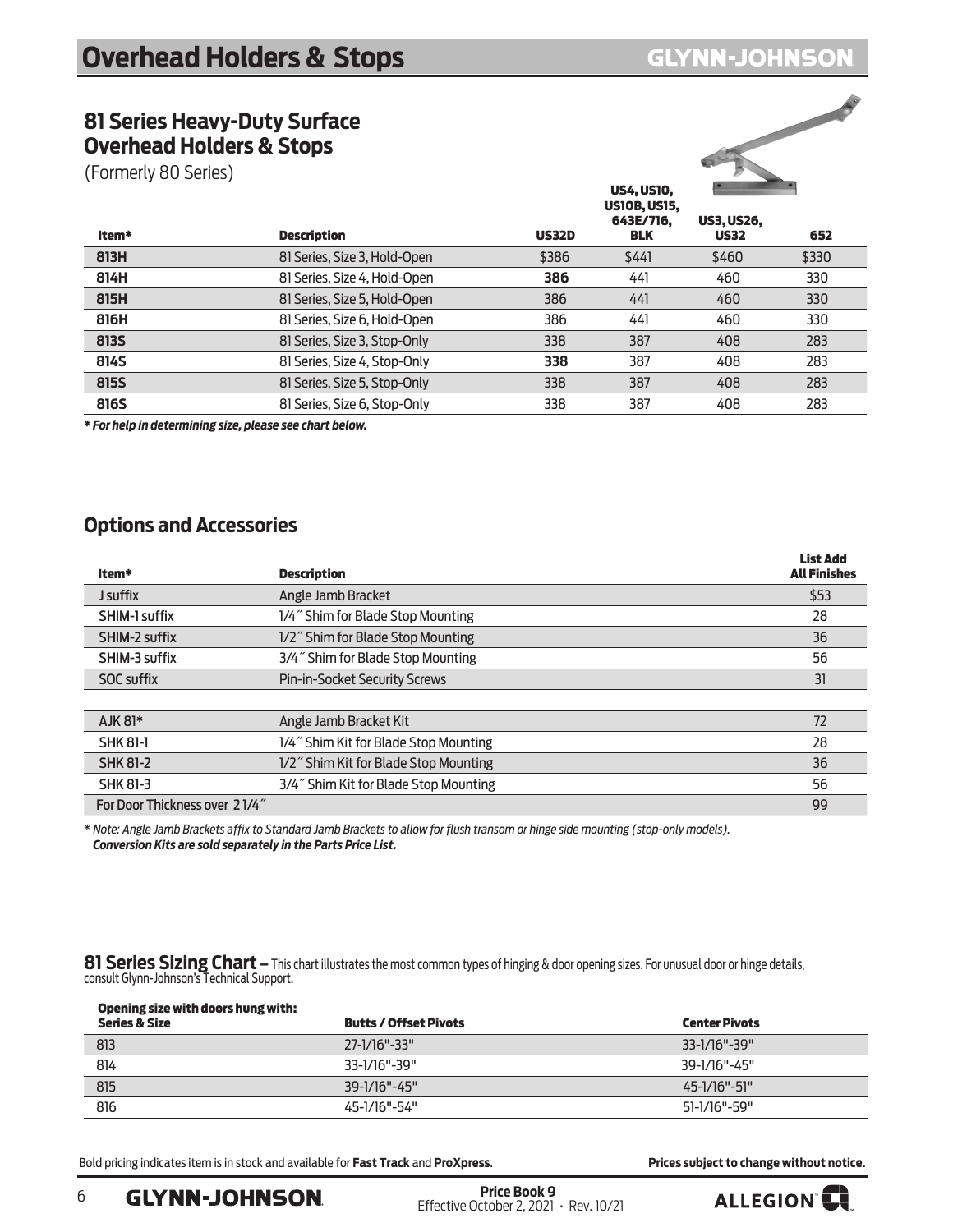## <span id="page-6-0"></span> **Overhead Holders & Stops**

### **90 Series Heavy-Duty Surface Overhead Holders & Stops**

| <b>Overhead Holders &amp; Stops</b> |                                       |              |                            |                                            |                                           |       | <b>SP28,</b>                                               |  |
|-------------------------------------|---------------------------------------|--------------|----------------------------|--------------------------------------------|-------------------------------------------|-------|------------------------------------------------------------|--|
| Item*                               | <b>Description</b>                    | <b>US32D</b> | <b>US4,</b><br><b>US10</b> | <b>US3,</b><br><b>US26,</b><br><b>US32</b> | <b>US10B,</b><br><b>US15,</b><br>643E/716 | 652   | <b>SP4,</b><br><b>SP10,</b><br><b>SP313,</b><br><b>BLK</b> |  |
| 902H                                | 90 Series, Size 2, Hold-Open          | \$380        | \$404                      | \$443                                      | \$426                                     | \$280 | \$236                                                      |  |
| 903H                                | 90 Series, Size 3, Hold-Open          | 380          | 404                        | 443                                        | 426                                       | 280   | 236                                                        |  |
| 904H                                | 90 Series, Size 4, Hold-Open          | 380          | 404                        | 443                                        | 426                                       | 280   | 236                                                        |  |
| 905H                                | 90 Series, Size 5, Hold-Open          | 380          | 404                        | 443                                        | 426                                       | 280   | 236                                                        |  |
| 906H                                | 90 Series, Size 6, Hold-Open          | 380          | 404                        | 443                                        | 426                                       | 280   | 236                                                        |  |
| <b>902S</b>                         | 90 Series, Size 2, Stop-Only          | 380          | 404                        | 443                                        | 426                                       | 280   | 236                                                        |  |
| <b>903S</b>                         | 90 Series, Size 3, Stop-Only          | 380          | 404                        | 443                                        | 426                                       | 280   | 236                                                        |  |
| <b>904S</b>                         | 90 Series, Size 4, Stop-Only          | 380          | 404                        | 443                                        | 426                                       | 280   | 236                                                        |  |
| <b>905S</b>                         | 90 Series, Size 5, Stop-Only          | 380          | 404                        | 443                                        | 426                                       | 280   | 236                                                        |  |
| 906S                                | 90 Series, Size 6, Stop-Only          | 380          | 404                        | 443                                        | 426                                       | 280   | 236                                                        |  |
| 902F                                | 90 Series, Size 2, Friction Hold-Open | 380          | 404                        | 443                                        | 426                                       | 280   | 236                                                        |  |
| 903F                                | 90 Series, Size 3, Friction Hold-Open | 380          | 404                        | 443                                        | 426                                       | 280   | 236                                                        |  |
| 904F                                | 90 Series, Size 4, Friction Hold-Open | 380          | 404                        | 443                                        | 426                                       | 280   | 236                                                        |  |
| 905F                                | 90 Series, Size 5, Friction Hold-Open | 380          | 404                        | 443                                        | 426                                       | 280   | 236                                                        |  |
| 906F                                | 90 Series, Size 6, Friction Hold-Open | 380          | 404                        | 443                                        | 426                                       | 280   | 236                                                        |  |
|                                     |                                       |              |                            |                                            |                                           |       |                                                            |  |

*\* For help in determining size, please see chart below.*

### **Options and Accessories**

| Item*                         | <b>Description</b>                                                        | List Add<br><b>All Finishes</b> |
|-------------------------------|---------------------------------------------------------------------------|---------------------------------|
| <b>SE suffix</b>              | Stop-Only function for use with Single Point Hold-Open Electronic Closers | \$54                            |
| J suffix*                     | Angle Jamb Bracket                                                        | 53                              |
| <b>SHIM-1 suffix</b>          | 1/4" Shim for Blade Stop Mounting                                         | 34                              |
| SHIM-2 suffix                 | 1/2" Shim for Blade Stop Mounting                                         | 44                              |
| SHIM-3 suffix                 | 3/4" Shim for Blade Stop Mounting                                         | 70                              |
| <b>SOC suffix</b>             | Pin-in-Socket Security Screws                                             | 31                              |
|                               |                                                                           |                                 |
| <b>AJK90*</b>                 | Angle Jamb Bracket Kit                                                    | $67***$                         |
| <b>SHK 90-1</b>               | 1/4" Shim Kit for Blade Stop Mounting                                     | 34                              |
| <b>SHK 90-2</b>               | 1/2" Shim Kit for Blade Stop Mounting                                     | 44                              |
| <b>SHK 90-3</b>               | 3/4" Shim Kit for Blade Stop Mounting                                     | 70                              |
| For Door thickness over 21/4" |                                                                           | 104                             |

*\* Note: Angle Jamb Brackets affix to Standard Jamb Brackets to allow for flush transom or hinge side mounting.*

*\*\* Note: AJK90 US26D available in Fast Track and ProXpress*

*Conversion Kits are sold separately in the Parts Price List.*

#### **Optional Finishes** – RAL Powder-Coat Finish (For information on available colors, consult factory)

| <b>Item</b>             | <b>Description</b>                        | List Add |
|-------------------------|-------------------------------------------|----------|
| 1 - 10 Units            | List Add to Stainless Steel (US32D) price | \$114    |
| 11 - 25 Units           | List Add to Stainless Steel (US32D) price | 70       |
| <b>26 or more Units</b> | List Add to Stainless Steel (US32D) price | 58       |

#### **90 Series Sizing Chart –** This chart illustrates the most common types of hinging & door opening sizes. For unusual door or hinge details, consult Glynn-Johnson's Technical Support.

| Opening size with doors hung with: |                              |                      |
|------------------------------------|------------------------------|----------------------|
| <b>Series &amp; Size</b>           | <b>Butts / Offset Pivots</b> | <b>Center Pivots</b> |
| 902                                | $23 - 1/16" - 27"$           | 27-1/16"-33"         |
| 903                                | 27-1/16"-33"                 | 33-1/16"-39"         |
| 904                                | $33 - 1/16" - 39"$           | 39-1/16"-45"         |
| 905                                | $39 - 1/16" - 45"$           | 45-1/16"-51"         |
| 906                                | $45 - 1/16" - 54"$           | $51 - 1/16" - 59"$   |
|                                    |                              |                      |

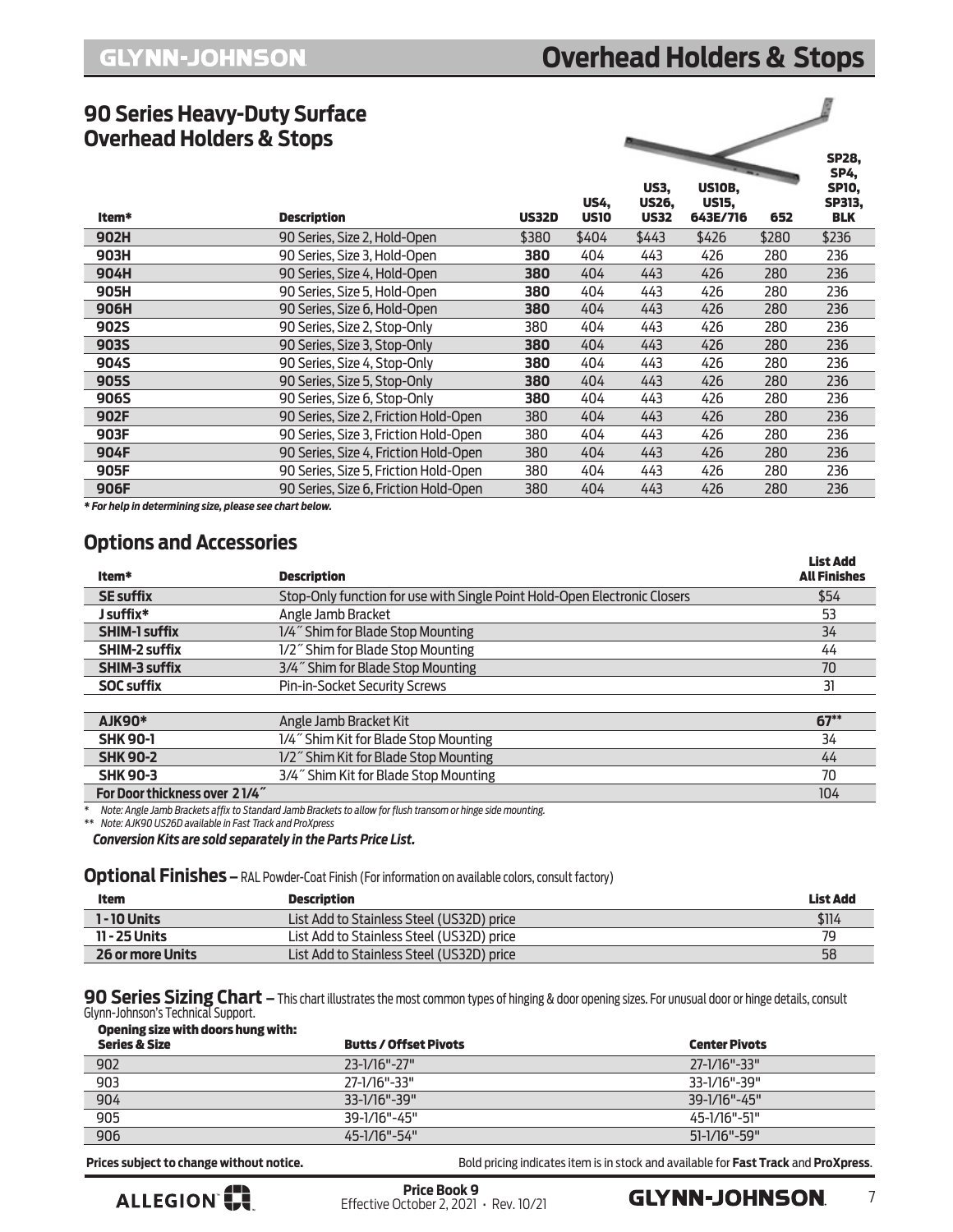### <span id="page-7-0"></span>**100 Series Heavy-Duty Concealed Overhead Holders & Stops**

| <b>Description</b>                          | <b>US32D</b> | <b>US10</b> | <b>US4,</b><br><b>US10B,</b><br><b>US15.</b><br>643E/716 | <b>US3,</b><br><b>US26.</b><br><b>US32</b> | <b>SP28.</b><br><b>SP4,</b><br><b>SP10,</b><br><b>SP313,</b><br><b>BLK</b> |
|---------------------------------------------|--------------|-------------|----------------------------------------------------------|--------------------------------------------|----------------------------------------------------------------------------|
| 100 Series, Size 1 or 2, Hold-Open          | \$370        | \$384       | \$389                                                    | \$411                                      | \$368                                                                      |
| 100 Series, Size 3 or 4, Hold-Open          | $370**$      | 384         | 389                                                      | 411                                        | 368                                                                        |
| 100 Series. Size 5 or 6. Hold-Open          | 370**        | 384         | 389                                                      | 411                                        | 368                                                                        |
| 100 Series, Size 1 or 2, Stop-Only          | 370**        | 384         | 389                                                      | 411                                        | 368                                                                        |
| 100 Series, Size 3 or 4, Stop-Only          | 370**        | 384         | 389**                                                    | 411                                        | 368                                                                        |
| 100 Series, Size 5 or 6, Stop-Only          | 370**        | 384         | 389                                                      | 411                                        | 368                                                                        |
| 100 Series, Size 1 or 2, Friction Hold-Open | 370          | 384         | 389                                                      | 411                                        | 368                                                                        |
| 100 Series, Size 3 or 4, Friction Hold-Open | 370          | 384         | 389                                                      | 411                                        | 368                                                                        |
| 100 Series, Size 5 or 6, Friction Hold-Open | 370          | 384         | 389                                                      | 411                                        | 368                                                                        |
| 100 Series, Size 1 or 2. Internal Hold-Open | 370          | 384         | 389                                                      | 411                                        | 368                                                                        |
| 100 Series, Size 3 or 4, Internal Hold-Open | 370          | 384         | 389                                                      | 411                                        | 368                                                                        |
| 100 Series, Size 5 or 6, Internal Hold-Open | 370          | 384         | 389                                                      | 411                                        | 368                                                                        |
|                                             |              |             |                                                          |                                            |                                                                            |

*\* For help in determining size, please see chart below.* 

*\*\*Note: 104H US32D and 105H US32D available in Fast Track and ProXpress* 

*102S US32D, 103S US32D, 104S US32D, 104S US32D ADJ, and 104S US10B available in Fast Track and ProXpress*

#### **Options and Accessories List Add**

| <b>Item</b>             | <b>Description</b>                                                                                                   | <b>US32D</b> | <b>US10</b> | <b>US4.</b><br><b>US10B.</b><br><b>US15.</b><br>643E/716 | <b>US3.</b><br><b>US26.</b><br><b>US32</b> | <b>SP28.</b><br><b>SP4.</b><br><b>SP10.</b><br><b>SP313.</b><br><b>BLK</b> |
|-------------------------|----------------------------------------------------------------------------------------------------------------------|--------------|-------------|----------------------------------------------------------|--------------------------------------------|----------------------------------------------------------------------------|
| <b>SE suffix</b>        | Stop-Only function for use with Single Point<br>Hold-Open Electronic Closers.                                        | \$32         | \$32        | \$32                                                     | 3\$2                                       | \$32                                                                       |
| <b>ADJ suffix</b>       | Adjustable Jamb Bracket Available on models<br>103-106 (Allows for field adiustment of Hold-<br>Open 85-110 degrees) | 74           | 74          | 74                                                       | 74                                         | 74                                                                         |
| <b>CJ suffix</b>        | Special Jamb Bracket for use with LCN 5030<br>Closers. Specify Handing.                                              | 60           | 60          | 60                                                       | 60                                         | 60                                                                         |
| <b>SOC suffix</b>       | <b>Pin-in-Socket Security Screws</b>                                                                                 | 12           | 12          | 12                                                       | 12                                         | 12                                                                         |
| <b>SOC suffix (ADJ)</b> | <b>Pin-in-Socket Security Screws</b>                                                                                 | 12           | 12          | 12                                                       | 12                                         | 12                                                                         |

*Conversion Kits sold separately See Parts section.*

#### **Optional Finishes** – RAL Powder-Coat Finish (For information on available colors, consult factory).

| Item                    | <b>Description</b>                        | <b>List Add</b> |
|-------------------------|-------------------------------------------|-----------------|
| $1 - 10$ Units          | List Add to Stainless Steel (US32D) price | \$114           |
| 11 - 25 Units           | List Add to Stainless Steel (US32D) price | 79              |
| <b>26 or more Units</b> | List Add to Stainless Steel (US32D) price | 58              |

**100 Series Sizing Chart –** This chart illustrates the most common types of hinging & door opening sizes. For unusual door or hinge details, consult Glynn-Johnson's Technical Support. Opening size with doors hung with:

| Opening size with doors nong with: |                              |                      |
|------------------------------------|------------------------------|----------------------|
| <b>Series &amp; Size</b>           | <b>Butts / Offset Pivots</b> | <b>Center Pivots</b> |
| 101                                | $18" - 23"$                  | Not Available        |
| 102                                | 23-1/16"-27"                 | Not Available        |
| 103                                | $27 - 1/16" - 33"$           | $33 - 1/16" - 39"$   |
| 104                                | 33-1/16"-39"                 | $39 - 1/16" - 45"$   |
| 105                                | $39 - 1/16" - 45"$           | $45 - 1/16" - 51"$   |
| 106                                | 45-1/16"-54"                 | $51-1/16" - 59"$     |
|                                    |                              |                      |

Bold pricing indicates item is in stock and available for **Fast Track** and **ProXpress**. **Prices subject to change without notice.**

**Price Book 9**  Effective October 2, 2021 • Rev. 10/21

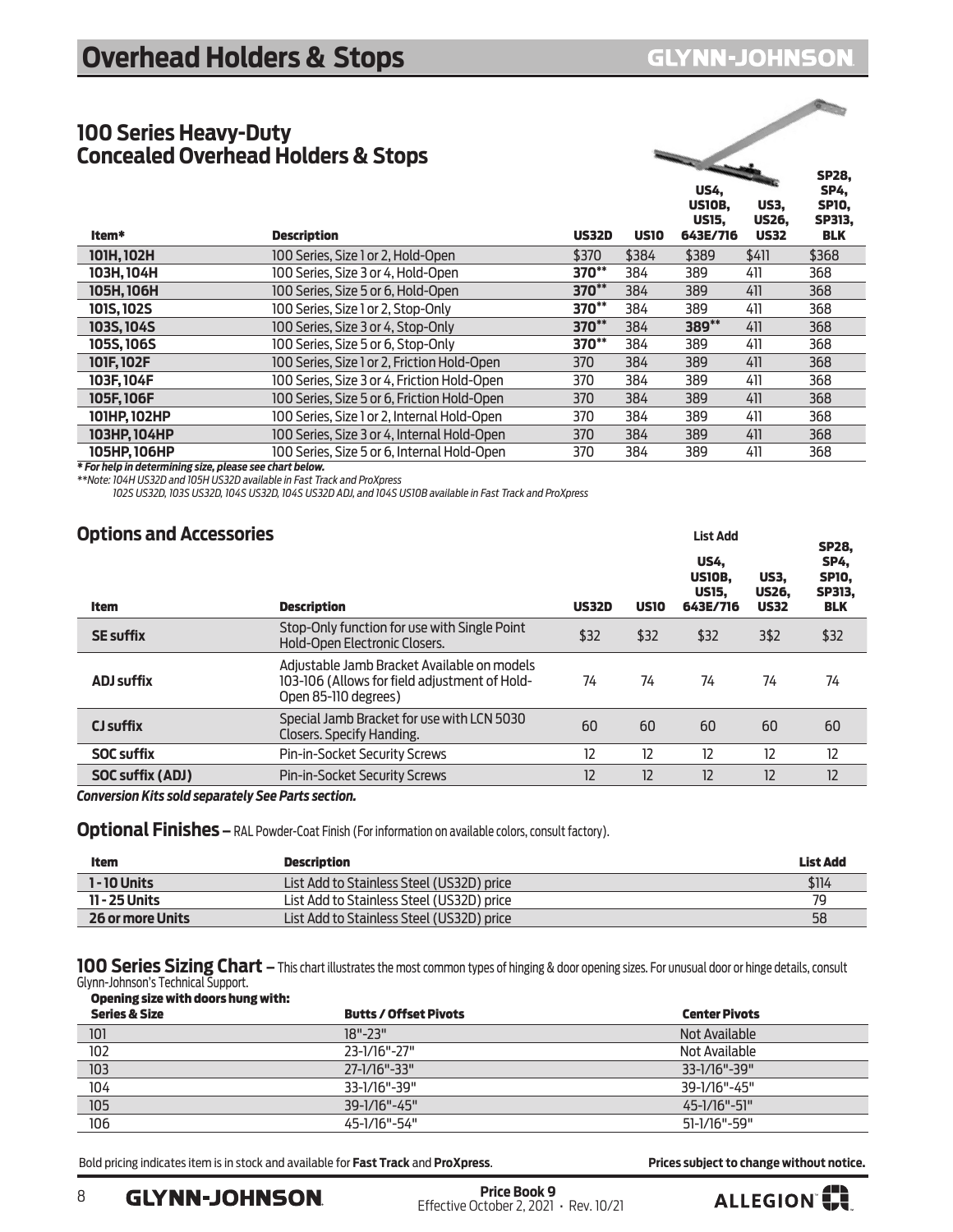$\overline{\phantom{a}}$ 

### <span id="page-8-0"></span>**410 Series Medium-Duty Concealed Overhead Holders & Stops**

|       |                                        |              |                            |                            |              |       | <b>SP28,</b><br><b>SP4.</b><br><b>SP10,</b> |
|-------|----------------------------------------|--------------|----------------------------|----------------------------|--------------|-------|---------------------------------------------|
| Item* | <b>Description</b>                     | <b>US32D</b> | <b>US4,</b><br><b>US10</b> | <b>US3,</b><br><b>US32</b> | <b>US10B</b> | 652   | <b>SP313,</b><br><b>SPBLK</b>               |
| 411H  | 410 Series, Size 1, Hold-Open          | \$137        | \$151                      | \$162                      | \$152        | \$115 | \$106                                       |
| 412H  | 410 Series, Size 2, Hold-Open          | 137          | 151                        | 162                        | 152          | 115   | 106                                         |
| 413H  | 410 Series, Size 3, Hold-Open          | 137          | 151                        | 162                        | 152          | 115   | 106                                         |
| 414H  | 410 Series, Size 4, Hold-Open          | 137          | 151                        | 162                        | 152          | 115   | 106                                         |
| 415H  | 410 Series, Size 5, Hold-Open          | 137          | 151                        | 162                        | 152          | 115   | 106                                         |
| 411S  | 410 Series, Size 1, Stop-Only          | 137          | 151                        | 162                        | 152          | 115   | 106                                         |
| 412S  | 410 Series, Size 2, Stop-Only          | 137          | 151                        | 162                        | 152          | 115   | 106                                         |
| 413S  | 410 Series, Size 3, Stop-Only          | 137          | 151                        | 162                        | 152          | 115   | 106                                         |
| 414S  | 410 Series, Size 4, Stop-Only          | 137          | 151                        | 162                        | 152          | 115   | 106                                         |
| 415S  | 410 Series, Size 5, Stop-Only          | 137          | 151                        | 162                        | 152          | 115   | 106                                         |
| 411F  | 410 Series, Size 1. Friction Hold-Open | 137          | 151                        | 162                        | 152          | 115   | 106                                         |
| 412F  | 410 Series, Size 2, Friction Hold-Open | 137          | 151                        | 162                        | 152          | 115   | 106                                         |
| 413F  | 410 Series, Size 3, Friction Hold-Open | 137          | 151                        | 162                        | 152          | 115   | 106                                         |
| 414F  | 410 Series, Size 4, Friction Hold-Open | 137          | 151                        | 162                        | 152          | 115   | 106                                         |
| 415F  | 410 Series, Size 5, Friction Hold-Open | 137          | 151                        | 162                        | 152          | 115   | 106                                         |
|       |                                        |              |                            |                            |              |       |                                             |

*\* For help in determining size, please see chart below.*

#### **Options and Accessories**

| <b>Item</b>       | <b>Description</b>                                                        | List Add<br><b>All Finishes</b> |
|-------------------|---------------------------------------------------------------------------|---------------------------------|
| <b>SE suffix</b>  | Stop-Only function for use with Single Point Hold-Open Electronic Closers | \$27                            |
| <b>SOC suffix</b> | <b>Pin-in-Socket Security Screws</b>                                      |                                 |
|                   | .                                                                         |                                 |

*Conversion Kits sold separately See Parts section.*

#### **Optional Finishes** – RAL Powder-Coat Finish (For information on available colors, consult factory)

| <b>Item</b>             | Description                               | <b>List Add</b> |
|-------------------------|-------------------------------------------|-----------------|
| $1 - 10$ Units          | List Add to Stainless Steel (US32D) price | \$114           |
| 11 - 25 Units           | List Add to Stainless Steel (US32D) price | 79              |
| <b>26 or more Units</b> | List Add to Stainless Steel (US32D) price | 58              |

410 Series Sizing Chart – This chart illustrates the most common types of hinging & door opening sizes. For unusual door or hinge details, consult Glynn-Johnson's Technical Support.

| Series & Size | <b>Butts / Offset Pivots</b> | <b>Center Pivots</b> |
|---------------|------------------------------|----------------------|
| 411           | $18" - 23"$                  | Not Available        |
| 412           | 23-1/16"-27"                 | Not Available        |
| 413           | $77 - 1/16" - 33"$           | $33 - 1/16" - 39"$   |
| 414           | 33-1/16"-39"                 | $39 - 1/16" - 45"$   |
| 415           | $39 - 1/16" - 45"$           | $45 - 1/16" - 51"$   |

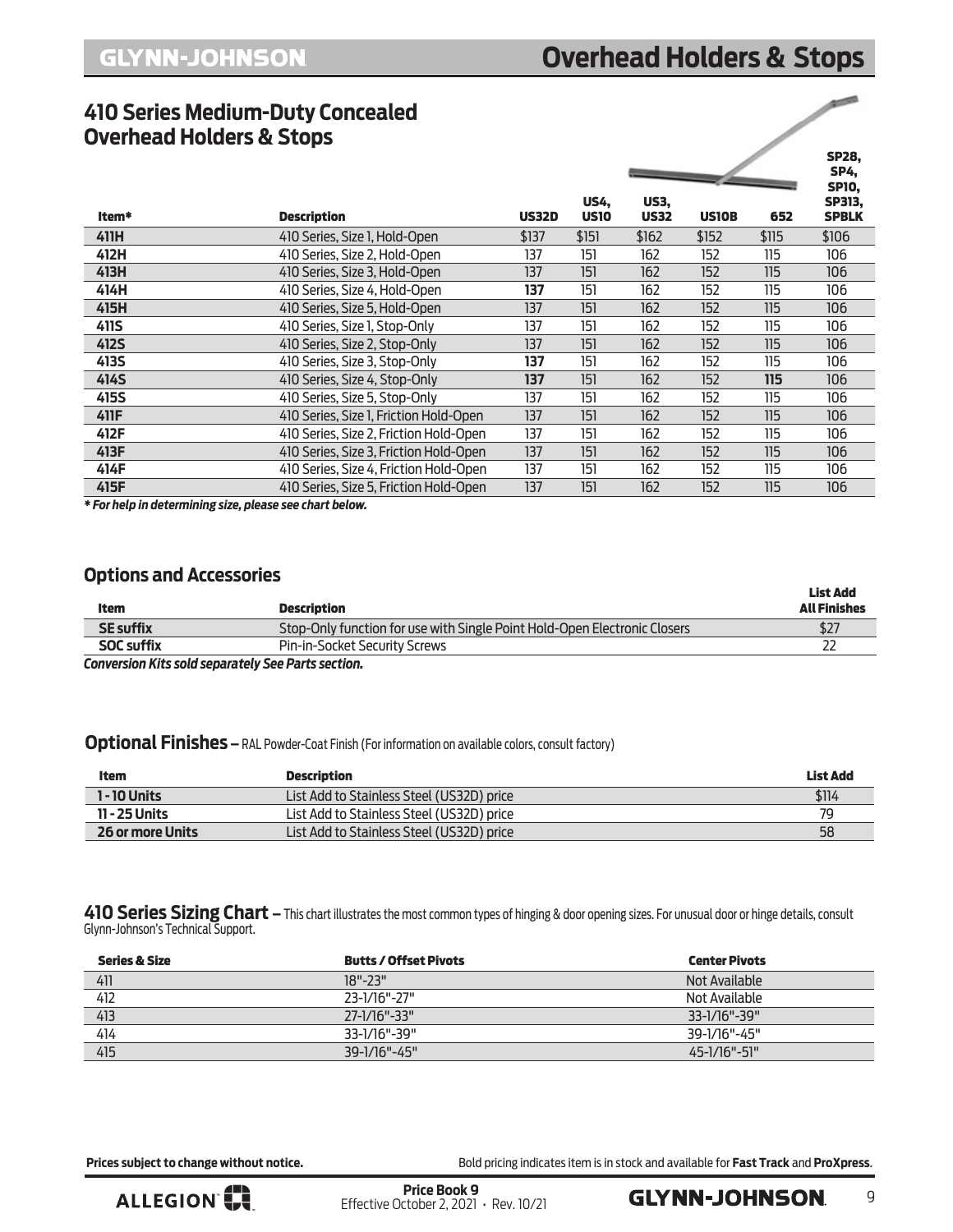## <span id="page-9-0"></span> **Overhead Holders & Stops**

### **450 Series Medium-Duty Surface Overhead Holders & Stops**

|       |                                        |              | <b>US4.</b> | <b>US3,</b> |              |       | <b>SP28,</b><br><b>SP4,</b><br><b>SP10,</b><br><b>SP313.</b> |
|-------|----------------------------------------|--------------|-------------|-------------|--------------|-------|--------------------------------------------------------------|
| Item* | <b>Description</b>                     | <b>US32D</b> | <b>US10</b> | <b>US32</b> | <b>US10B</b> | 652   | <b>SPBLK</b>                                                 |
| 451H  | 450 Series, Size 1, Hold-Open          | \$169        | \$182       | \$206       | \$186        | \$130 | \$111                                                        |
| 452H  | 450 Series, Size 2, Hold-Open          | 169          | 182         | 206         | 186          | 130   | 111                                                          |
| 453H  | 450 Series, Size 3, Hold-Open          | 169          | 182         | 206         | 186          | 130   | 111                                                          |
| 454H  | 450 Series, Size 4, Hold-Open          | 169          | 182         | 206         | 186          | 130   | 111                                                          |
| 455H  | 450 Series, Size 5, Hold-Open          | 169          | 182         | 206         | 186          | 130   | 111                                                          |
| 451S  | 450 Series, Size 1, Stop-Only          | 169          | 182         | 206         | 186          | 130   | 111                                                          |
| 452S  | 450 Series, Size 2, Stop-Only          | 169          | 182         | 206         | 186          | 130   | 111                                                          |
| 453S  | 450 Series, Size 3, Stop-Only          | 169          | 182         | 206         | 186          | 130   | 111                                                          |
| 454S  | 450 Series, Size 4, Stop-Only          | 169          | 182         | 206         | 186**        | 130   | $111***$                                                     |
| 455S  | 450 Series, Size 5, Stop-Only          | 169          | 182         | 206         | 186          | 130   | 111                                                          |
| 451F  | 450 Series, Size 1, Friction Hold-Open | 169          | 182         | 206         | 186          | 130   | 111                                                          |
| 452F  | 450 Series, Size 2, Friction Hold-Open | 169          | 182         | 206         | 186          | 130   | 111                                                          |
| 453F  | 450 Series, Size 3, Friction Hold-Open | 169          | 182         | 206         | 186          | 130   | 111                                                          |
| 454F  | 450 Series, Size 4, Friction Hold-Open | 169          | 182         | 206         | 186          | 130   | 111                                                          |
| 455F  | 450 Series, Size 5, Friction Hold-Open | 169          | 182         | 206         | 186          | 130   | 111                                                          |

*\* For help in determining size, please see chart below.* 

*\*\*Note: 454S SP28 available in Fast Track and ProXpress*

#### **Options and Accessories**

| <b>Item</b>                   | <b>Description</b>                                                                                                      | <b>List Add</b><br><b>All Finishes</b> |
|-------------------------------|-------------------------------------------------------------------------------------------------------------------------|----------------------------------------|
| <b>SE suffix</b>              | Stop-Only function for use with Single Point Hold-Open Electronic Closers                                               | \$27                                   |
| J suffix*                     | Angle Jamb Bracket                                                                                                      | 45                                     |
| <b>SHIM-1 suffix</b>          | 3/16" Shim Kit for Blade Stop Mounting                                                                                  | 22                                     |
| <b>SHIM-2 suffix</b>          | 3/8" Shim Kit for Blade Stop Mounting                                                                                   | 33                                     |
| <b>SHIM-3 suffix</b>          | 9/16" Shim Kit for Blade Stop Mounting                                                                                  | 42                                     |
| <b>SOC suffix</b>             | Pin-in-Socket Security Screws                                                                                           | 31                                     |
| 1-3/8" Dr Thickness           | Mounting Package for 1-3/8" Door                                                                                        | 44                                     |
| 2-1/4" Dr Thickness           | Mounting Package for up to 2-1/4" Door                                                                                  | 27                                     |
| For Door Thickness over 21/4" |                                                                                                                         | 106                                    |
|                               |                                                                                                                         |                                        |
| <b>AJK 450*</b>               | 450 Series Angle Jamb Bracket Kit                                                                                       | 64                                     |
| <b>SHK 450-1</b>              | 3/16" Shim Kit for Blade Stop Mounting                                                                                  | 22                                     |
| <b>SHK 450-2</b>              | 3/8" Shim Kit for Blade Stop Mounting                                                                                   | 33                                     |
| <b>SHK 450-3</b>              | 9/16" Shim Kit for Blade Stop Mounting                                                                                  | 42                                     |
|                               | & Notes Arealy to sele December 2002 to Charactered to select December 11 and 2003 Cardian services and the second to a |                                        |

*\* Note: Angle Jamb Brackets affix to Standard Jamb Brackets to allow for flush transom or hinge side mounting.*

*Conversion Kits sold separately See Parts section.*

#### **Optional Finishes** – RAL Powder-Coat Finish (For information on available colors, consult factory)

| <b>Item</b>             | Description                               | <b>List Add</b> |
|-------------------------|-------------------------------------------|-----------------|
| 1 - 10 Units            | List Add to Stainless Steel (US32D) price | \$114           |
| 11 - 25 Units           | List Add to Stainless Steel (US32D) price | 79              |
| <b>26 or more Units</b> | List Add to Stainless Steel (US32D) price | 58              |

**450 Series Sizing Chart –** This chart illustrates the most common types of hinging & door opening sizes. For unusual door or hinge details, consult Glynn-Johnson's Technical Support.

| <b>Series &amp; Size</b> | <b>Butts / Offset Pivots</b> | <b>Center Pivots</b>     |
|--------------------------|------------------------------|--------------------------|
| 451                      | $18^{\circ} - 23^{\circ}$    | $23 - 1/16$ " $-27$ "    |
|                          | $23 - 1/16$ "-27"            | - 27-1/16 - 33 $\degree$ |
| $\frac{452}{453}$        | $77 - 1/16$ " $-33$ "        | $33 - 1/16$ "-39"        |
| $\frac{454}{455}$        | $33 - 1/16$ "-39"            | $39 - 1/16$ "-45"        |
|                          | $39 - 1/16$ "-45"            | $45 - 1/16$ " $-51$ "    |

Bold pricing indicates item is in stock and available for **Fast Track** and **ProXpress**. **Prices subject to change without notice.**

**Price Book 9**  Effective October 2, 2021 • Rev. 10/21

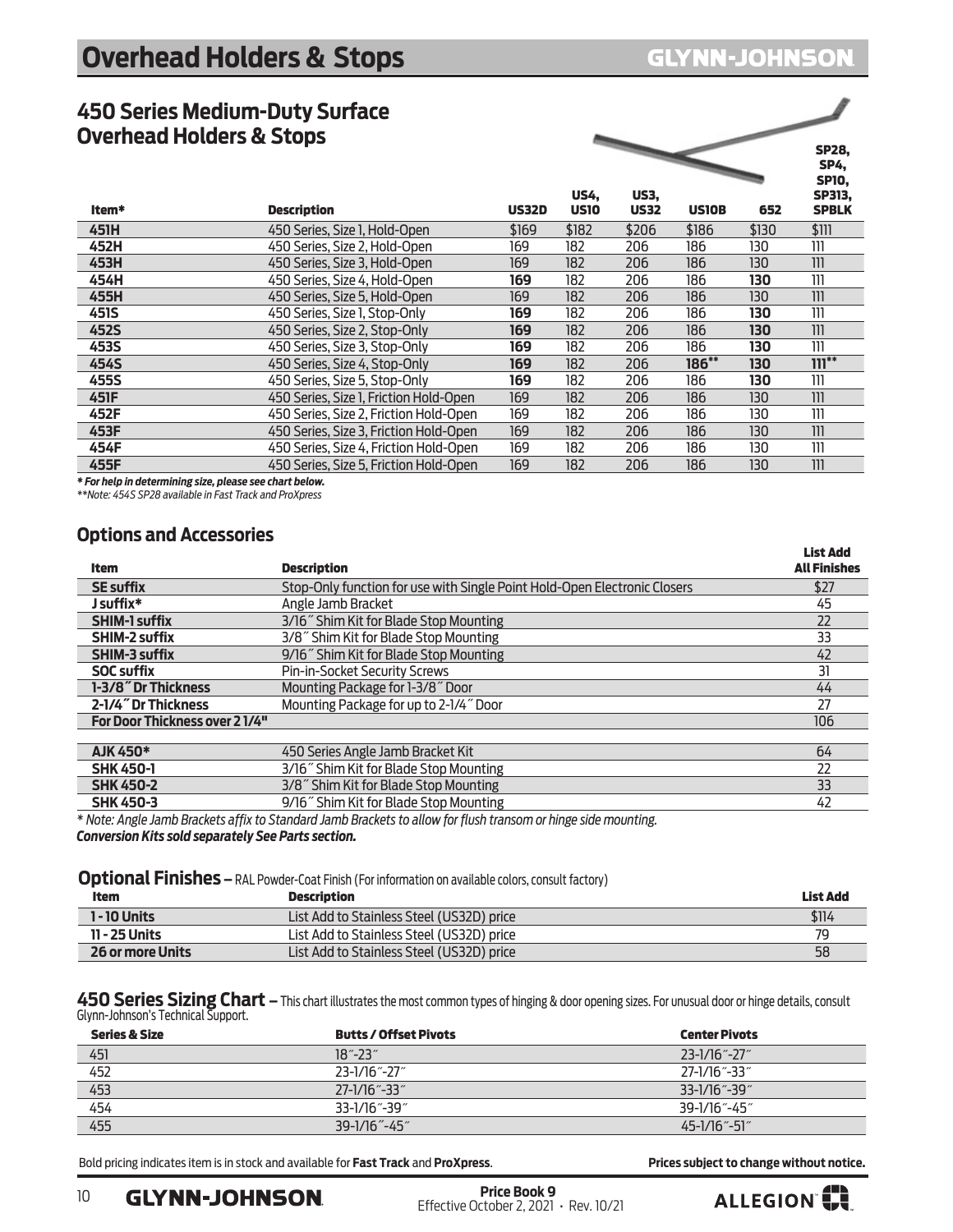<span id="page-10-0"></span>**The 510 Series and the 550 Series are no longer available for sale. Please, contact your local representative for further details.**

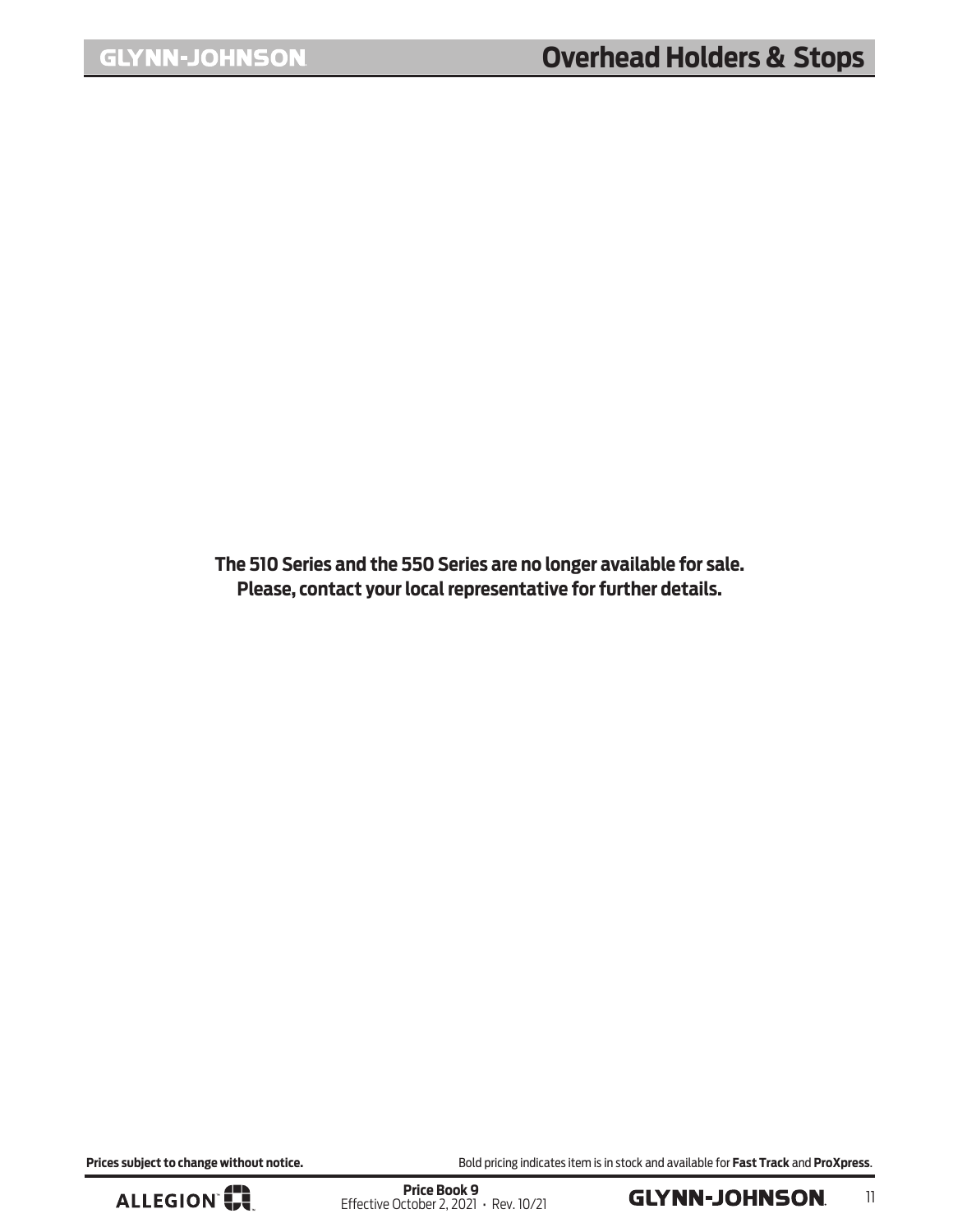### <span id="page-11-0"></span>**280 Series Sensaguard Stand Alone Holder/Release Smoke Detector**



| Item | <b>Description</b>                                   | <b>US28</b> | <b>313AN</b> |
|------|------------------------------------------------------|-------------|--------------|
| 280  | Sensaguard Stand Alone Holder/Release Smoke Detector | \$1.250     | \$1,297      |
|      | - Battery Operated Hold-Open/Release                 |             |              |
|      | · Built-in Smoke Detector                            |             |              |
|      | . Non-Handed -- Mounts on Push or Pull Side of Door  |             |              |
|      | • Fits Doors 30" and Larger                          |             |              |

| <b>Options</b> |  |
|----------------|--|
|----------------|--|

| Item              | <b>Description</b>                   | <b>All Finishes</b> |
|-------------------|--------------------------------------|---------------------|
| <b>SOC suffix</b> | <b>Pin-in-Socket Security Screws</b> | \$30                |

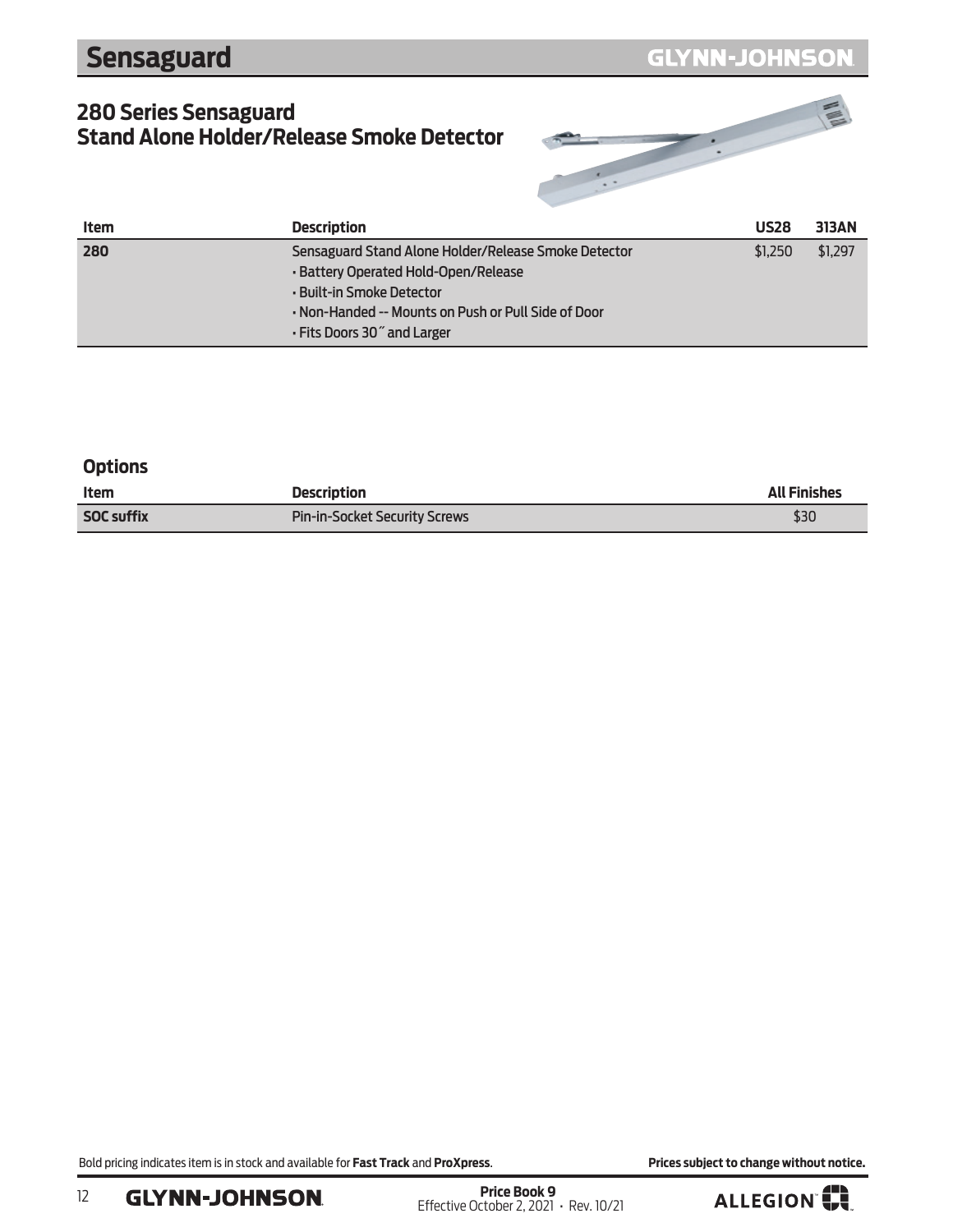### <span id="page-12-0"></span>**HOW TO USE THIS PARTS PRICE LIST**

To find a part number and its list price:

- **n** First, start with the product where the part is used.
- **n** Next, **scan the descriptions** shown below the product.
- **n** Once you find the description, **determine the finish**, if applicable.
- n From there, **note the part number** to use when ordering. If directed, refer to the HOW TO ORDER guide used to order most arm assemblies, channel assemblies, and handle assemblies.

If you are unable to find a part, or if you already know the part number but do not know where it is being used and you need its list price, please contact Glynn-Johnson Customer Service using the information provided on the inside front cover.

Bold pricing indicates item is in stock and available for **Fast Track** and **ProXpress**.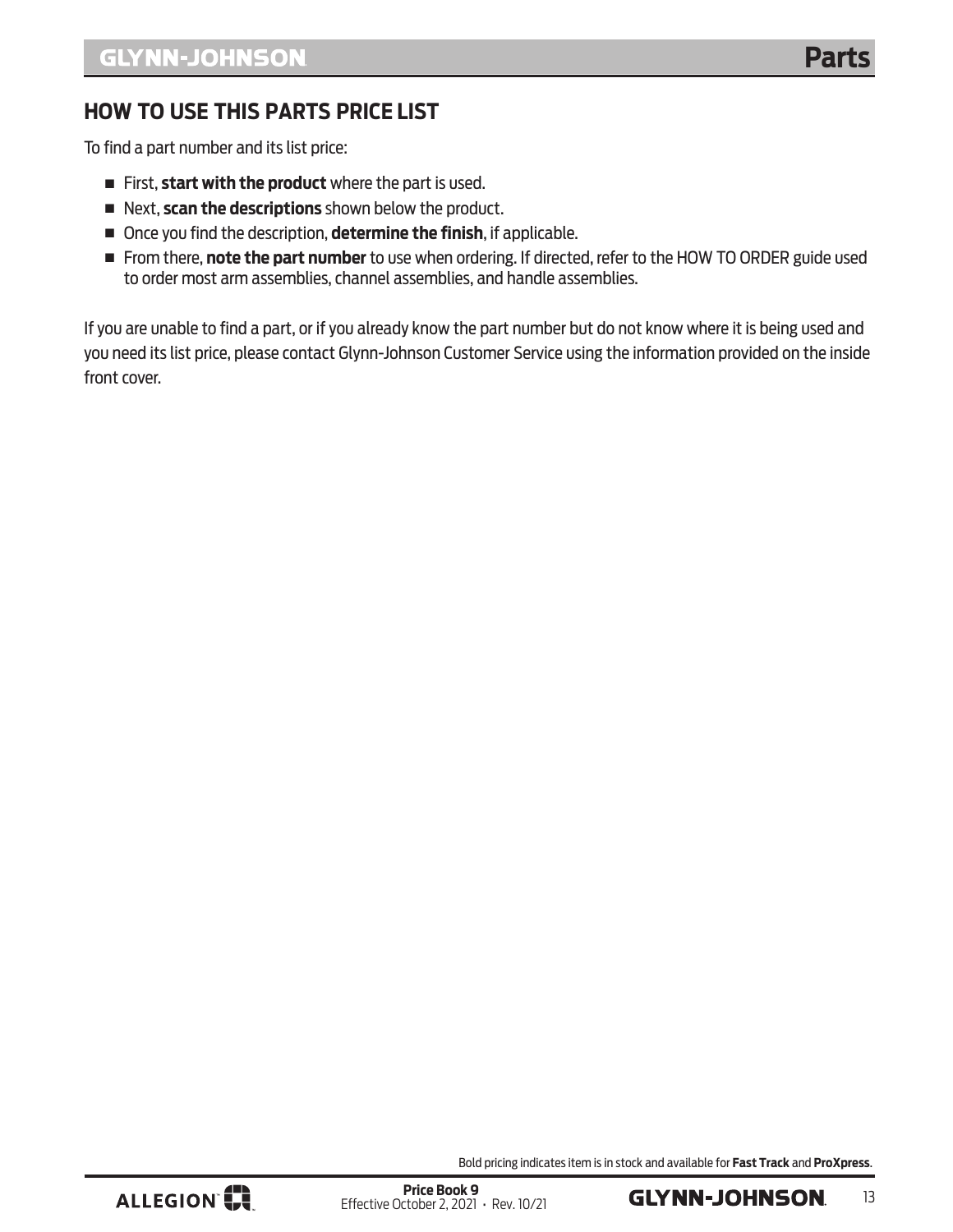## **70 Series**

## GLYNN-JOHNSON

### 70 Series

| <b>Description</b>                                                                 | <b>Finish</b>                     | Part No.                            | <b>List Price Each</b> |
|------------------------------------------------------------------------------------|-----------------------------------|-------------------------------------|------------------------|
| 70 Door Bracket & Pin                                                              | U <sub>S3</sub>                   | <b>OHPART.10001</b>                 | \$83.00                |
| 70 Door Bracket & Pin                                                              | US <sub>4</sub>                   | OHPART.10002                        | 83.00                  |
| 70 Door Bracket & Pin                                                              | <b>US10</b>                       | <b>OHPART.10003</b>                 | 70.00                  |
| 70 Door Bracket & Pin                                                              | <b>US10B</b>                      | OHPART.10004                        | 83.00                  |
| 70 Door Bracket & Pin                                                              | <b>US26</b>                       | <b>OHPART.10005</b>                 | 83.00                  |
| 70 Door Bracket & Pin                                                              | <b>US26D</b>                      | OHPART.10006                        | 62.00                  |
| 70 Door Bracket & Pin                                                              | SP4                               | OHPART.10007                        | 41.00                  |
| 70 Door Bracket & Pin                                                              | <b>SP10</b>                       | OHPART.10008                        | 41.00                  |
| 70 Door Bracket & Pin                                                              | <b>SP313</b>                      | <b>OHPART.10009</b>                 | 41.00                  |
| 70 Door Bracket & Pin                                                              | <b>SP28</b><br><b>SPBLK</b>       | OHPART.10010<br><b>OHPART.10011</b> | 41.00<br>41.00         |
| 70 Door Bracket & Pin<br>70 Jamb Bracket                                           | US3                               | OHPART.10012                        | 123.00                 |
| 70 Jamb Bracket                                                                    | US4                               | <b>OHPART.10013</b>                 | 123.00                 |
| 70 Jamb Bracket                                                                    | <b>US10</b>                       | OHPART.10014                        | 114.00                 |
| 70 Jamb Bracket                                                                    | <b>US10B</b>                      | OHPART.10015                        | 123.00                 |
| 70 Jamb Bracket                                                                    | <b>US26</b>                       | OHPART.10016                        | 123.00                 |
| 70 Jamb Bracket                                                                    | <b>US26D</b>                      | <b>OHPART.10017</b>                 | 114.00                 |
| 70 Jamb Bracket                                                                    | SP4                               | OHPART.10018                        | 109.00                 |
| 70 Jamb Bracket                                                                    | <b>SP10</b>                       | <b>OHPART.10019</b>                 | 109.00                 |
| 70 Jamb Bracket                                                                    | SP313                             | <b>OHPART.10020</b>                 | 109.00                 |
| 70 Jamb Bracket                                                                    | <b>SP28</b>                       | <b>OHPART.10021</b>                 | 109.00                 |
| 70 Jamb Bracket                                                                    | <b>SPBLK</b>                      | <b>OHPART.10022</b>                 | 109.00                 |
| 70 Series Angle Jamb Bracket Kit                                                   | US3                               | AJK.1001                            | 80.00                  |
| 70 Series Angle Jamb Bracket Kit                                                   | US4                               | AJK.1002                            | 80.00                  |
| 70 Series Angle Jamb Bracket Kit                                                   | <b>US10</b>                       | AJK.1003                            | 80.00                  |
| 70 Series Angle Jamb Bracket Kit                                                   | <b>US10B</b>                      | AJK.1004                            | 80.00                  |
| 70 Series Angle Jamb Bracket Kit<br>70 Series Angle Jamb Bracket Kit               | <b>US26</b><br><b>US26D</b>       | AJK.1005<br>AJK.1006                | 80.00<br>80.00         |
| 70 Series Angle Jamb Bracket Kit                                                   | SP4                               | AJK.1011                            | 80.00                  |
| 70 Series Angle Jamb Bracket Kit                                                   | <b>SP10</b>                       | AJK.1009                            | 80.00                  |
| 70 Series Angle Jamb Bracket Kit                                                   | SP313                             | AJK.1010                            | 80.00                  |
| 70 Series Angle Jamb Bracket Kit                                                   | <b>SP28</b>                       | AJK.1008                            | 80.00                  |
| 70 Series Angle Jamb Bracket Kit                                                   | <b>BLK</b>                        | AJK.1007                            | 80.00                  |
| 70 Hook Assembly - Hold Open Conversion                                            | US3                               | OHPART.10023                        | 59.00                  |
| 70 Hook Assembly - Hold Open Conversion                                            | US4                               | <b>OHPART.10024</b>                 | 59.00                  |
| 70 Hook Assembly - Hold Open Conversion                                            | <b>US10</b>                       | OHPART.10025                        | 59.00                  |
| 70 Hook Assembly - Hold Open Conversion                                            | <b>US10B</b>                      | OHPART.10026                        | 59.00                  |
| 70 Hook Assembly - Hold Open Conversion                                            | <b>US26</b>                       | OHPART.10027                        | 59.00                  |
| 70 Hook Assembly - Hold Open Conversion                                            | <b>US26D</b>                      | <b>OHPART.10028</b>                 | 59.00                  |
| 70 Hook Assembly - Hold Open Conversion                                            | SP4                               | OHPART.10029                        | 59.00                  |
| 70 Hook Assembly - Hold Open Conversion                                            | <b>SP10</b>                       | <b>OHPART.10030</b>                 | 59.00                  |
| 70 Hook Assembly - Hold Open Conversion<br>70 Hook Assembly - Hold Open Conversion | SP313<br><b>SP28</b>              | OHPART.10031<br><b>OHPART.10032</b> | 59.00<br>59.00         |
| 70 Hook Assembly - Hold Open Conversion                                            | <b>SPBLK</b>                      | OHPART.10033                        | 59.00                  |
| 70 Stop Washer - Stop Only Conversion                                              |                                   | OHPART.10034                        | 12.00                  |
| 70 Shock Spring                                                                    | $\overline{\phantom{a}}$          | OHPART.10035                        | 11.00                  |
| 70 Roll Pin (Pkg of 10)                                                            |                                   | OHPART.10036                        | 11.00                  |
| 70 Adjustment Nut (Pkg of 10)                                                      |                                   | OHPART.10037                        | 12.00                  |
| 70 Mounting Pkg                                                                    | <b>US3, US4, SP4</b>              | OHPART.10038                        | 32.00                  |
| 70 Mounting Pkg                                                                    | <b>US10, SP10</b>                 | OHPART.10039                        | 32.00                  |
| 70 Mounting Pkg                                                                    | <b>USIOB, SP313</b>               | OHPART.10040                        | 32.00                  |
| 70 Mounting Pkg                                                                    | US26, US26D, SP28                 | OHPART.10041                        | 32.00                  |
| 70 Mounting Pkg                                                                    | <b>SPBLK</b>                      | <b>OHPART.10042</b>                 | 32.00                  |
| 70 Security Mounting Pkg                                                           |                                   | OHPART.10043                        | 36.00                  |
| 70 Mounting Pkg - 2 1/4" Door                                                      | <b>US3, US4, SP4</b>              | OHPART.10044                        | 32.00                  |
| 70 Mounting Pkg - 2 1/4" Door                                                      | <b>US10, SP10</b>                 | OHPART.10045                        | 32.00                  |
| 70 Mounting Pkg - 21/4" Door<br>70 Mounting Pkg - 21/4" Door                       | <b>US10B, SP313</b>               | OHPART.10046                        | 32.00                  |
| 70 Mounting Pkg - 21/4" Door                                                       | US26, US26D, SP28<br><b>SPBLK</b> | OHPART.10047<br>OHPART.10048        | 32.00<br>32.00         |
| 70/79/81/90 Angle Screw Pkg                                                        | US3, US4, SP4                     | OHPART.10049                        | 12.00                  |
| 70/79/81/90 Angle Screw Pkg                                                        | <b>US10, SP10</b>                 | <b>OHPART.10050</b>                 | 12.00                  |
| 70/79/81/90 Angle Screw Pkg                                                        | <b>US10B, SP313</b>               | OHPART.10051                        | 12.00                  |
| 70/79/81/90 Angle Screw Pkg                                                        | US26, US26D, SP28                 | <b>OHPART.10052</b>                 | 12.00                  |
| 70/79/81/90 Angle Screw Pkg                                                        | <b>SPBLK</b>                      | <b>OHPART.10053</b>                 | 12.00                  |
|                                                                                    |                                   |                                     |                        |

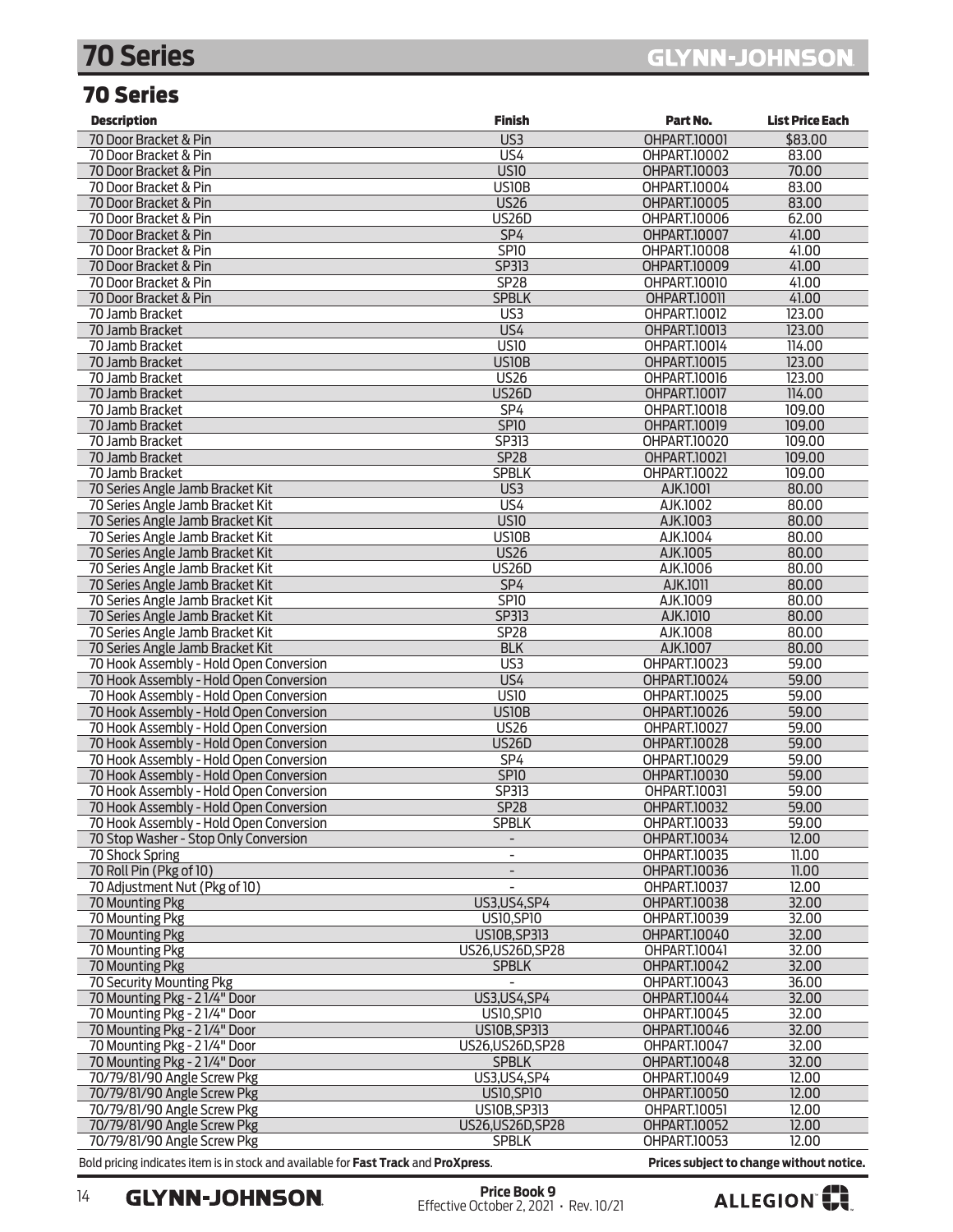# **70 and 79 Series**

### 70 Series (continued)

| <b>Description</b>                        | <b>Finish</b>      | Part No.     | <b>List Price Each</b> |
|-------------------------------------------|--------------------|--------------|------------------------|
| 70 Sex Bolt Pkg. Up to 2" Door (Set of 3) | <b>US3.US4</b>     | OHPART.10054 | \$37.00                |
| 70 Sex Bolt Pkg, Up to 2" Door (Set of 3) | US10.SP10          | OHPART.10055 | 37.00                  |
| 70 Sex Bolt Pkg, Up to 2" Door (Set of 3) | <b>USIOB.SP313</b> | OHPART.10056 | 37.00                  |
| 70 Sex Bolt Pkg. Up to 2" Door (Set of 3) | US26.US26D         | OHPART.10057 | 37.00                  |
| 70 Sex Bolt Pkg, Up to 2" Door (Set of 3) | SP <sub>4</sub>    | OHPART.10058 | 37.00                  |
| 70 Sex Bolt Pkg, Up to 2" Door (Set of 3) | <b>SP28</b>        | OHPART.10059 | 37.00                  |
| 70 Sex Bolt Pkg, Up to 2" Door (Set of 3) | <b>SPBLK</b>       | OHPART.10060 | 37.00                  |
| 70 Sex Bolt Pkg, 2" to 3" Door (Set of 3) | <b>US3.US4</b>     | OHPART.10061 | 47.00                  |
| 70 Sex Bolt Pkg. 2" to 3" Door (Set of 3) | US10.SP10          | OHPART.10062 | 47.00                  |
| 70 Sex Bolt Pkg. 2" to 3" Door (Set of 3) | <b>USIOB.SP313</b> | OHPART.10063 | 47.00                  |
| 70 Sex Bolt Pkg. 2" to 3" Door (Set of 3) | US26.US26D         | OHPART.10064 | 47.00                  |
| 70 Sex Bolt Pkg, 2" to 3" Door (Set of 3) | SP4                | OHPART.10065 | 47.00                  |
| 70 Sex Bolt Pkg, 2" to 3" Door (Set of 3) | SP <sub>28</sub>   | OHPART.10066 | 47.00                  |
| 70 Sex Bolt Pkg, 2" to 3" Door (Set of 3) | <b>SPBLK</b>       | OHPART.10067 | 47.00                  |

### 79 Series

| 79 Door Bracket & Pin                   | US3              | <b>OHPART.10101</b> | \$124.00 |
|-----------------------------------------|------------------|---------------------|----------|
| 79 Door Bracket & Pin                   | US4              | OHPART.10102        | 124.00   |
| 79 Door Bracket & Pin                   | <b>US10</b>      | <b>OHPART.10103</b> | 114.00   |
| 79 Door Bracket & Pin                   | <b>US10B</b>     | OHPART.10104        | 124.00   |
| 79 Door Bracket & Pin                   | <b>US26</b>      | <b>OHPART.10105</b> | 124.00   |
| 79 Door Bracket & Pin                   | <b>US26D</b>     | OHPART.10106        | 114.00   |
| 79 Door Bracket & Pin                   | SP4              | <b>OHPART.10107</b> | 71.00    |
| 79 Door Bracket & Pin                   | SPI0             | OHPART.10108        | 71.00    |
| 79 Door Bracket & Pin                   | SP313            | OHPART.10109        | 71.00    |
| 79 Door Bracket & Pin                   | <b>SP28</b>      | OHPART.10110        | 71.00    |
| 79 Door Bracket & Pin                   | <b>SPBLK</b>     | OHPART.10111        | 71.00    |
| 79 Jamb Bracket                         | $\overline{US3}$ | <b>OHPART.10112</b> | 381.00   |
| 79 Jamb Bracket                         | US4              | <b>OHPART.10113</b> | 381.00   |
| 79 Jamb Bracket                         | <b>US10</b>      | OHPART.10114        | 286.00   |
| 79 Jamb Bracket                         | <b>US10B</b>     | <b>OHPART.10115</b> | 381.00   |
| 79 Jamb Bracket                         | <b>US26</b>      | OHPART.10116        | 381.00   |
| 79 Jamb Bracket                         | <b>US26D</b>     | <b>OHPART.10117</b> | 286.00   |
| 79 Jamb Bracket                         | SP4              | OHPART.10118        | 218.00   |
| 79 Jamb Bracket                         | <b>SP10</b>      | <b>OHPART.10119</b> | 218.00   |
| 79 Jamb Bracket                         | SP313            | OHPART.10120        | 218.00   |
| 79 Jamb Bracket                         | <b>SP28</b>      | <b>OHPART.10121</b> | 218.00   |
| 79 Jamb Bracket                         | <b>SPBLK</b>     | <b>OHPART.10122</b> | 218.00   |
| 79 Series Angle Jamb Bracket Kit        | US3              | AJK.1012            | 181.00   |
| 79 Series Angle Jamb Bracket Kit        | $\overline{US4}$ | AJK.1013            | 181.00   |
| 79 Series Angle Jamb Bracket Kit        | <b>US10</b>      | AJK.1014            | 181.00   |
| 79 Series Angle Jamb Bracket Kit        | <b>US10B</b>     | AJK.1068            | 181.00   |
| 79 Series Angle Jamb Bracket Kit        | <b>US26</b>      | AJK.1016            | 181.00   |
| 79 Series Angle Jamb Bracket Kit        | <b>US26D</b>     | AJK.1017            | 181.00   |
| 79 Series Angle Jamb Bracket Kit        | SP4              | AJK.1022            | 181.00   |
| 79 Series Angle Jamb Bracket Kit        | SP10             | AJK.1020            | 181.00   |
| 79 Series Angle Jamb Bracket Kit        | <b>SP313</b>     | AJK.1021            | 181.00   |
| 79 Series Angle Jamb Bracket Kit        | SP28             | AJK.1019            | 181.00   |
| 79 Series Angle Jamb Bracket Kit        | <b>BLK</b>       | AJK.1018            | 181.00   |
| 79 Hook Assembly - Hold Open Conversion | $\overline{US3}$ | OHPART.10123        | 102.00   |
| 79 Hook Assembly - Hold Open Conversion | US <sub>4</sub>  | <b>OHPART.10124</b> | 102.00   |
| 79 Hook Assembly - Hold Open Conversion | <b>US10</b>      | OHPART.10125        | 102.00   |
| 79 Hook Assembly - Hold Open Conversion | <b>US10B</b>     | <b>OHPART.10126</b> | 102.00   |
| 79 Hook Assembly - Hold Open Conversion | <b>US26</b>      | OHPART.10127        | 102.00   |
| 79 Hook Assembly - Hold Open Conversion | <b>US26D</b>     | <b>OHPART.10128</b> | 102.00   |
| 79 Hook Assembly - Hold Open Conversion | SP4              | OHPART.10129        | 102.00   |
| 79 Hook Assembly - Hold Open Conversion | <b>SP10</b>      | <b>OHPART.10130</b> | 102.00   |
| 79 Hook Assembly - Hold Open Conversion | SP313            | OHPART.10131        | 102.00   |
| 79 Hook Assembly - Hold Open Conversion | <b>SP28</b>      | <b>OHPART.10132</b> | 102.00   |
| 79 Hook Assembly - Hold Open Conversion | <b>SPBLK</b>     | OHPART.10133        | 102.00   |

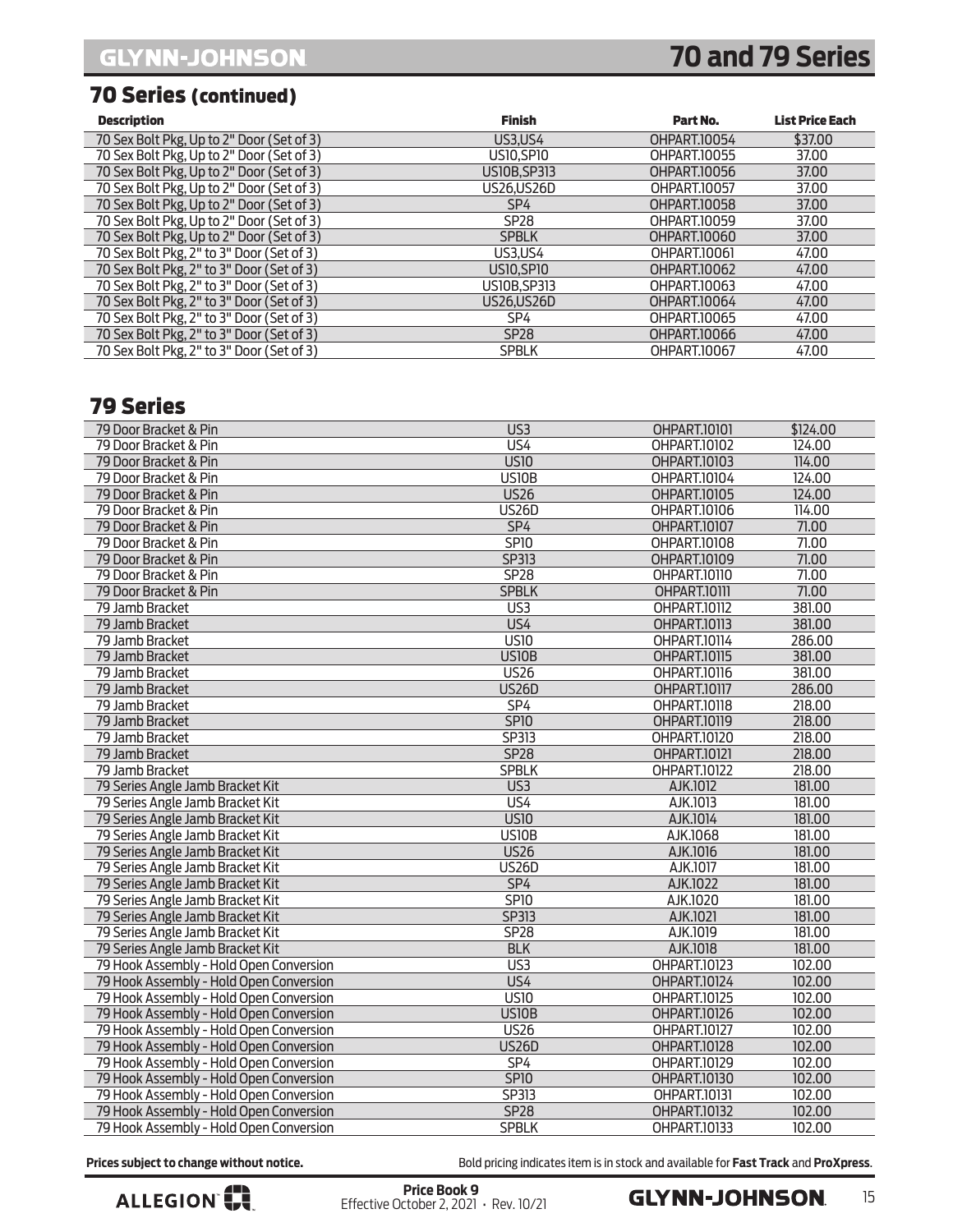### <span id="page-15-0"></span>79 Series (continued)

| <b>Description</b>                        | <b>Finish</b>            | Part No.             | <b>List Price Each</b> |
|-------------------------------------------|--------------------------|----------------------|------------------------|
| 79 Stop Washer - Stop Only Conversion     | $\overline{\phantom{0}}$ | <b>OHPART.10134</b>  | \$12.00                |
| 79 Shock Spring                           |                          | OHPART.10135         | 12.00                  |
| 79 Roll Pin (Pkg of 10)                   | $\overline{\phantom{m}}$ | OHPART.10136         | 12.00                  |
| 79 Adjustment Nut (Pkg of 10)             |                          | <b>OHPART.10137</b>  | 26.00                  |
| 79 Mounting Pkg                           | US3, US4, SP4            | OHPART.10138         | 45.00                  |
| 79 Mounting Pkg                           | <b>US10.SP10</b>         | OHPART.10139         | 45.00                  |
| 79 Mounting Pkg                           | <b>USIOB.SP313</b>       | OHPART.10140         | 45.00                  |
| 79 Mounting Pkg                           | US26, US26 D. SP28       | OHPART.10141         | 45.00                  |
| 79 Mounting Pkg                           | <b>SPBLK</b>             | OHPART.10142         | 45.00                  |
| 79 Security Mounting Pkg                  |                          | OHPART.10143         | 33.00                  |
| 70/79/81/90 Angle Screw Pkg               | US3, US4, SP4            | <b>OHPART, 10049</b> | 12.00                  |
| 70/79/81/90 Angle Screw Pkg               | <b>US10.SP10</b>         | <b>OHPART.10050</b>  | 12.00                  |
| 70/79/81/90 Angle Screw Pkg               | <b>US10B, SP313</b>      | OHPART.10051         | 12.00                  |
| 70/79/81/90 Angle Screw Pkg               | US26, US26D, SP28        | OHPART.10052         | 12.00                  |
| 70/79/81/90 Angle Screw Pkg               | <b>SPBLK</b>             | <b>OHPART.10053</b>  | 12.00                  |
| 79 Sex Bolt Pkg, Up to 2" Door (Set of 4) | <b>US3,US4</b>           | OHPART.10144         | 75.00                  |
| 79 Sex Bolt Pkg, Up to 2" Door (Set of 4) | <b>US10.SP10</b>         | OHPART.10145         | 75.00                  |
| 79 Sex Bolt Pkg, Up to 2" Door (Set of 4) | <b>USIOB.SP313</b>       | OHPART.10146         | 75.00                  |
| 79 Sex Bolt Pkg, Up to 2" Door (Set of 4) | <b>US26.US26D</b>        | OHPART.10147         | 75.00                  |
| 79 Sex Bolt Pkg, Up to 2" Door (Set of 4) | SP <sub>4</sub>          | OHPART.10148         | 75.00                  |
| 79 Sex Bolt Pkg, Up to 2" Door (Set of 4) | <b>SP28</b>              | OHPART.10149         | 75.00                  |
| 79 Sex Bolt Pkg, Up to 2" Door (Set of 4) | <b>SPBLK</b>             | OHPART.10150         | 75.00                  |
| 79 Sex Bolt Pkg, 2" to 3" Door (Set of 4) | <b>US3.US4</b>           | <b>OHPART.10151</b>  | 88.00                  |
| 79 Sex Bolt Pkg, 2" to 3" Door (Set of 4) | <b>US10.SP10</b>         | OHPART.10152         | 88.00                  |
| 79 Sex Bolt Pkg, 2" to 3" Door (Set of 4) | <b>US10B, SP313</b>      | <b>OHPART.10153</b>  | 88.00                  |
| 79 Sex Bolt Pkg, 2" to 3" Door (Set of 4) | <b>US26.US26D</b>        | OHPART.10154         | 88.00                  |
| 79 Sex Bolt Pkg, 2" to 3" Door (Set of 4) | SP <sub>4</sub>          | <b>OHPART, 10155</b> | 88.00                  |
| 79 Sex Bolt Pkg, 2" to 3" Door (Set of 4) | <b>SP28</b>              | OHPART.10156         | 88.00                  |
| 79 Sex Bolt Pkg, 2" to 3" Door (Set of 4) | <b>SPBLK</b>             | <b>OHPART.10157</b>  | 88.00                  |

### 80 and 81 Series

| US4<br>AJK.1024<br>64.00<br>81 Series Angle Jamb Bracket Kit<br><b>US10</b><br>81 Series Angle Jamb Bracket Kit<br>AJK.1025<br>64.00<br>81 Series Angle Jamb Bracket Kit<br>US10B<br>AJK.1026<br>64.00<br><b>US26</b><br>64.00<br>81 Series Angle Jamb Bracket Kit<br>AJK.1025<br><b>US26D</b><br>81 Series Angle Jamb Bracket Kit<br>64.00<br>AJK.1026<br>SP4<br>81 Series Angle Jamb Bracket Kit<br>AJK.1031<br>64.00<br>81 Series Angle Jamb Bracket Kit<br><b>SP10</b><br>AJK.1029<br>64.00<br>81 Series Angle Jamb Bracket Kit<br>SP313<br>AJK.1030<br>64.00<br><b>SP28</b><br>64.00<br>81 Series Angle Jamb Bracket Kit<br>AJK.1028<br>81 Series Angle Jamb Bracket Kit<br><b>BLK</b><br>AJK.1027<br>64.00<br>81-11/4" Shim Kit<br>US3<br>26.00<br>SHK.1045<br>81-11/4" Shim Kit<br>US4<br>26.00<br>SHK.1046<br>81-11/4" Shim Kit<br><b>US26</b><br>SHK.1048<br>26.00<br>81-11/4" Shim Kit<br><b>US26D</b><br>26.00<br><b>SHK.1047</b><br>81-11/4" Shim Kit<br>SP <sub>4</sub><br>26.00<br>SHK.1049<br><b>SP10</b><br>81-11/4" Shim Kit<br><b>SHK.1050</b><br>26.00<br>SP313<br>81-11/4" Shim Kit<br>SHK.1052<br>26.00<br>81-11/4" Shim Kit<br><b>SP28</b><br>26.00<br>SHK.1051<br>81-11/4" Shim Kit<br><b>BLK</b><br>SHK.1053<br>26.00<br>81-21/2" Shim Kit<br>US3<br>33.00<br>SHK.1054<br>81-21/2" Shim Kit<br>US4<br><b>SHK.1055</b><br>33.00<br><b>US26</b><br>81-21/2" Shim Kit<br><b>SHK.1057</b><br>33.00<br>81-21/2" Shim Kit<br><b>US26D</b><br>33.00<br>SHK.1056<br>81-21/2" Shim Kit<br>SP4<br><b>SHK.1058</b><br>33.00<br>81-21/2" Shim Kit<br><b>SP10</b><br>33.00<br><b>SHK.1059</b><br>81-21/2" Shim Kit<br>SP313<br><b>SHK.1061</b><br>33.00<br>81-21/2" Shim Kit<br><b>SP28</b><br>33.00<br>SHK.1060<br>81-21/2" Shim Kit<br><b>BLK</b><br>33.00<br><b>SHK.1062</b><br>US3<br>81-3 3/4" Shim Kit<br>SHK.1063<br>49.00<br>81-3 3/4" Shim Kit<br>US4<br>SHK.1064<br>49.00 | 81 Series Angle Jamb Bracket Kit | US <sub>3</sub> | AJK.1023 | \$64.00 |
|------------------------------------------------------------------------------------------------------------------------------------------------------------------------------------------------------------------------------------------------------------------------------------------------------------------------------------------------------------------------------------------------------------------------------------------------------------------------------------------------------------------------------------------------------------------------------------------------------------------------------------------------------------------------------------------------------------------------------------------------------------------------------------------------------------------------------------------------------------------------------------------------------------------------------------------------------------------------------------------------------------------------------------------------------------------------------------------------------------------------------------------------------------------------------------------------------------------------------------------------------------------------------------------------------------------------------------------------------------------------------------------------------------------------------------------------------------------------------------------------------------------------------------------------------------------------------------------------------------------------------------------------------------------------------------------------------------------------------------------------------------------------------------------------------------------------------------------------------------------------------------------------|----------------------------------|-----------------|----------|---------|
|                                                                                                                                                                                                                                                                                                                                                                                                                                                                                                                                                                                                                                                                                                                                                                                                                                                                                                                                                                                                                                                                                                                                                                                                                                                                                                                                                                                                                                                                                                                                                                                                                                                                                                                                                                                                                                                                                                |                                  |                 |          |         |
|                                                                                                                                                                                                                                                                                                                                                                                                                                                                                                                                                                                                                                                                                                                                                                                                                                                                                                                                                                                                                                                                                                                                                                                                                                                                                                                                                                                                                                                                                                                                                                                                                                                                                                                                                                                                                                                                                                |                                  |                 |          |         |
|                                                                                                                                                                                                                                                                                                                                                                                                                                                                                                                                                                                                                                                                                                                                                                                                                                                                                                                                                                                                                                                                                                                                                                                                                                                                                                                                                                                                                                                                                                                                                                                                                                                                                                                                                                                                                                                                                                |                                  |                 |          |         |
|                                                                                                                                                                                                                                                                                                                                                                                                                                                                                                                                                                                                                                                                                                                                                                                                                                                                                                                                                                                                                                                                                                                                                                                                                                                                                                                                                                                                                                                                                                                                                                                                                                                                                                                                                                                                                                                                                                |                                  |                 |          |         |
|                                                                                                                                                                                                                                                                                                                                                                                                                                                                                                                                                                                                                                                                                                                                                                                                                                                                                                                                                                                                                                                                                                                                                                                                                                                                                                                                                                                                                                                                                                                                                                                                                                                                                                                                                                                                                                                                                                |                                  |                 |          |         |
|                                                                                                                                                                                                                                                                                                                                                                                                                                                                                                                                                                                                                                                                                                                                                                                                                                                                                                                                                                                                                                                                                                                                                                                                                                                                                                                                                                                                                                                                                                                                                                                                                                                                                                                                                                                                                                                                                                |                                  |                 |          |         |
|                                                                                                                                                                                                                                                                                                                                                                                                                                                                                                                                                                                                                                                                                                                                                                                                                                                                                                                                                                                                                                                                                                                                                                                                                                                                                                                                                                                                                                                                                                                                                                                                                                                                                                                                                                                                                                                                                                |                                  |                 |          |         |
|                                                                                                                                                                                                                                                                                                                                                                                                                                                                                                                                                                                                                                                                                                                                                                                                                                                                                                                                                                                                                                                                                                                                                                                                                                                                                                                                                                                                                                                                                                                                                                                                                                                                                                                                                                                                                                                                                                |                                  |                 |          |         |
|                                                                                                                                                                                                                                                                                                                                                                                                                                                                                                                                                                                                                                                                                                                                                                                                                                                                                                                                                                                                                                                                                                                                                                                                                                                                                                                                                                                                                                                                                                                                                                                                                                                                                                                                                                                                                                                                                                |                                  |                 |          |         |
|                                                                                                                                                                                                                                                                                                                                                                                                                                                                                                                                                                                                                                                                                                                                                                                                                                                                                                                                                                                                                                                                                                                                                                                                                                                                                                                                                                                                                                                                                                                                                                                                                                                                                                                                                                                                                                                                                                |                                  |                 |          |         |
|                                                                                                                                                                                                                                                                                                                                                                                                                                                                                                                                                                                                                                                                                                                                                                                                                                                                                                                                                                                                                                                                                                                                                                                                                                                                                                                                                                                                                                                                                                                                                                                                                                                                                                                                                                                                                                                                                                |                                  |                 |          |         |
|                                                                                                                                                                                                                                                                                                                                                                                                                                                                                                                                                                                                                                                                                                                                                                                                                                                                                                                                                                                                                                                                                                                                                                                                                                                                                                                                                                                                                                                                                                                                                                                                                                                                                                                                                                                                                                                                                                |                                  |                 |          |         |
|                                                                                                                                                                                                                                                                                                                                                                                                                                                                                                                                                                                                                                                                                                                                                                                                                                                                                                                                                                                                                                                                                                                                                                                                                                                                                                                                                                                                                                                                                                                                                                                                                                                                                                                                                                                                                                                                                                |                                  |                 |          |         |
|                                                                                                                                                                                                                                                                                                                                                                                                                                                                                                                                                                                                                                                                                                                                                                                                                                                                                                                                                                                                                                                                                                                                                                                                                                                                                                                                                                                                                                                                                                                                                                                                                                                                                                                                                                                                                                                                                                |                                  |                 |          |         |
|                                                                                                                                                                                                                                                                                                                                                                                                                                                                                                                                                                                                                                                                                                                                                                                                                                                                                                                                                                                                                                                                                                                                                                                                                                                                                                                                                                                                                                                                                                                                                                                                                                                                                                                                                                                                                                                                                                |                                  |                 |          |         |
|                                                                                                                                                                                                                                                                                                                                                                                                                                                                                                                                                                                                                                                                                                                                                                                                                                                                                                                                                                                                                                                                                                                                                                                                                                                                                                                                                                                                                                                                                                                                                                                                                                                                                                                                                                                                                                                                                                |                                  |                 |          |         |
|                                                                                                                                                                                                                                                                                                                                                                                                                                                                                                                                                                                                                                                                                                                                                                                                                                                                                                                                                                                                                                                                                                                                                                                                                                                                                                                                                                                                                                                                                                                                                                                                                                                                                                                                                                                                                                                                                                |                                  |                 |          |         |
|                                                                                                                                                                                                                                                                                                                                                                                                                                                                                                                                                                                                                                                                                                                                                                                                                                                                                                                                                                                                                                                                                                                                                                                                                                                                                                                                                                                                                                                                                                                                                                                                                                                                                                                                                                                                                                                                                                |                                  |                 |          |         |
|                                                                                                                                                                                                                                                                                                                                                                                                                                                                                                                                                                                                                                                                                                                                                                                                                                                                                                                                                                                                                                                                                                                                                                                                                                                                                                                                                                                                                                                                                                                                                                                                                                                                                                                                                                                                                                                                                                |                                  |                 |          |         |
|                                                                                                                                                                                                                                                                                                                                                                                                                                                                                                                                                                                                                                                                                                                                                                                                                                                                                                                                                                                                                                                                                                                                                                                                                                                                                                                                                                                                                                                                                                                                                                                                                                                                                                                                                                                                                                                                                                |                                  |                 |          |         |
|                                                                                                                                                                                                                                                                                                                                                                                                                                                                                                                                                                                                                                                                                                                                                                                                                                                                                                                                                                                                                                                                                                                                                                                                                                                                                                                                                                                                                                                                                                                                                                                                                                                                                                                                                                                                                                                                                                |                                  |                 |          |         |
|                                                                                                                                                                                                                                                                                                                                                                                                                                                                                                                                                                                                                                                                                                                                                                                                                                                                                                                                                                                                                                                                                                                                                                                                                                                                                                                                                                                                                                                                                                                                                                                                                                                                                                                                                                                                                                                                                                |                                  |                 |          |         |
|                                                                                                                                                                                                                                                                                                                                                                                                                                                                                                                                                                                                                                                                                                                                                                                                                                                                                                                                                                                                                                                                                                                                                                                                                                                                                                                                                                                                                                                                                                                                                                                                                                                                                                                                                                                                                                                                                                |                                  |                 |          |         |
|                                                                                                                                                                                                                                                                                                                                                                                                                                                                                                                                                                                                                                                                                                                                                                                                                                                                                                                                                                                                                                                                                                                                                                                                                                                                                                                                                                                                                                                                                                                                                                                                                                                                                                                                                                                                                                                                                                |                                  |                 |          |         |
|                                                                                                                                                                                                                                                                                                                                                                                                                                                                                                                                                                                                                                                                                                                                                                                                                                                                                                                                                                                                                                                                                                                                                                                                                                                                                                                                                                                                                                                                                                                                                                                                                                                                                                                                                                                                                                                                                                |                                  |                 |          |         |
|                                                                                                                                                                                                                                                                                                                                                                                                                                                                                                                                                                                                                                                                                                                                                                                                                                                                                                                                                                                                                                                                                                                                                                                                                                                                                                                                                                                                                                                                                                                                                                                                                                                                                                                                                                                                                                                                                                |                                  |                 |          |         |
|                                                                                                                                                                                                                                                                                                                                                                                                                                                                                                                                                                                                                                                                                                                                                                                                                                                                                                                                                                                                                                                                                                                                                                                                                                                                                                                                                                                                                                                                                                                                                                                                                                                                                                                                                                                                                                                                                                |                                  |                 |          |         |
|                                                                                                                                                                                                                                                                                                                                                                                                                                                                                                                                                                                                                                                                                                                                                                                                                                                                                                                                                                                                                                                                                                                                                                                                                                                                                                                                                                                                                                                                                                                                                                                                                                                                                                                                                                                                                                                                                                |                                  |                 |          |         |
|                                                                                                                                                                                                                                                                                                                                                                                                                                                                                                                                                                                                                                                                                                                                                                                                                                                                                                                                                                                                                                                                                                                                                                                                                                                                                                                                                                                                                                                                                                                                                                                                                                                                                                                                                                                                                                                                                                |                                  |                 |          |         |
|                                                                                                                                                                                                                                                                                                                                                                                                                                                                                                                                                                                                                                                                                                                                                                                                                                                                                                                                                                                                                                                                                                                                                                                                                                                                                                                                                                                                                                                                                                                                                                                                                                                                                                                                                                                                                                                                                                |                                  |                 |          |         |

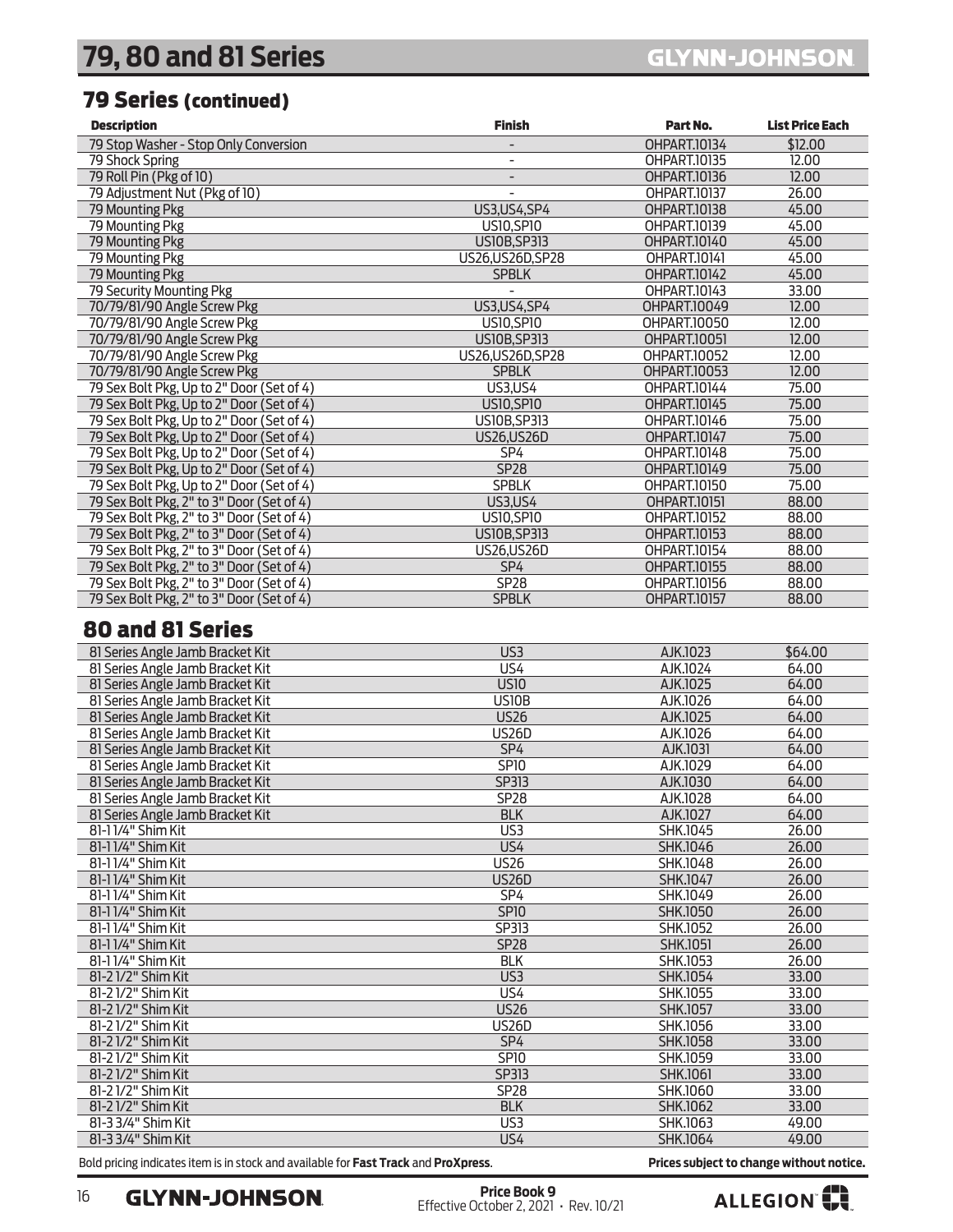## **80 and 81 Series**

### <span id="page-16-0"></span>80 and 81 Series (continued)

| 81-3 3/4" Shim Kit                         | <b>US26</b>              | SHK.1066            | \$49.00 |
|--------------------------------------------|--------------------------|---------------------|---------|
| 81-3 3/4" Shim Kit                         | <b>US26D</b>             | SHK.1065            | 49.00   |
| 81-3 3/4" Shim Kit                         | SP4                      | SHK.1067            | 49.00   |
| 81-3 3/4" Shim Kit                         | SP10                     | SHK.1068            | 49.00   |
| 81-3 3/4" Shim Kit                         | <b>SP313</b>             | SHK.1070            | 49.00   |
| 81-3 3/4" Shim Kit                         | <b>SP28</b>              | SHK.1069            | 49.00   |
| 81-3 3/4" Shim Kit                         | <b>BLK</b>               | <b>SHK.1071</b>     | 49.00   |
| 80/81 Handle, Spring & Plunger Pkg         | US3                      | OHPART.10201        | 83.00   |
| 80/81 Handle, Spring & Plunger Pkg         | US4                      | <b>OHPART.10202</b> | 76.00   |
| 80/81 Handle, Spring & Plunger Pkg         | <b>US10</b>              | OHPART.10203        | 76.00   |
| 80/81 Handle, Spring & Plunger Pkg         | <b>US10B</b>             | <b>OHPART.10204</b> | 76.00   |
| 80/81 Handle, Spring & Plunger Pkg         | <b>US32</b>              | <b>OHPART.10205</b> | 83.00   |
| 80/81 Handle, Spring & Plunger Pkg         | US32D,652                | OHPART.10206        | 71.00   |
| 80/81 Handle, Spring & Plunger Pkg         | SP4                      | OHPART.10207        | 59.00   |
| 80/81 Handle, Spring & Plunger Pkg         | SP10                     | OHPART.10208        | 59.00   |
| 80/81 Handle, Spring & Plunger Pkg         | SP313                    | OHPART.10209        | 59.00   |
| 80/81 Handle, Spring & Plunger Pkg         | SP28                     | <b>OHPART.10210</b> | 59.00   |
| 80/81 Handle, Spring & Plunger Pkg         | <b>SPBLK</b>             | OHPART.10211        | 59.00   |
| 80/81 Handle                               | US3                      | <b>OHPART.10212</b> | 76.00   |
| 80/81 Handle                               | $\overline{US4}$         | OHPART.10213        | 71.00   |
| 80/81 Handle                               | <b>US10</b>              | <b>OHPART.10214</b> | 71.00   |
| 80/81 Handle                               | US10B                    | OHPART.10215        | 71.00   |
| 80/81 Handle                               | <b>US26</b>              | OHPART.10216        | 76.00   |
| 80/81 Handle                               | US26D,652                | <b>OHPART.10217</b> | 62.00   |
| 80/81 Handle                               | SP4                      | <b>OHPART.10218</b> | 47.00   |
| 80/81 Handle                               | <b>SP10</b>              | OHPART.10219        | 47.00   |
| 80/81 Handle                               | SP313                    | <b>OHPART.10220</b> | 47.00   |
| 80/81 Handle                               | <b>SP28</b>              | <b>OHPART.10221</b> | 47.00   |
| 80/81 Handle                               | <b>SPBLK</b>             | <b>OHPART.10222</b> | 47.00   |
| 80/81 Plunger                              | ÷,                       | OHPART.10223        | 12.00   |
| 80/81 Plunger Spring                       | $\overline{\phantom{a}}$ | OHPART.10224        | 11.00   |
| 81 Channel                                 | US3                      | OHPART.10244        | 84.00   |
| 81 Channel                                 | US4                      | OHPART.10245        | 76.00   |
| 81 Channel                                 | <b>US10</b>              | OHPART.10246        | 76.00   |
| 81 Channel                                 | <b>US10B</b>             | <b>OHPART.10247</b> | 76.00   |
| 81 Channel                                 | <b>US32</b>              | OHPART.10248        | 84.00   |
| 81 Channel                                 | <b>US32D</b>             | OHPART.10249        | 59.00   |
| 81 Channel                                 | 652                      | OHPART.10250        | 37.00   |
| 81/90 End Cap                              | $\overline{\phantom{a}}$ | OHPART.10256        | 26.00   |
| 81 Shock Spring                            | $\overline{a}$           | OHPART.10257        | 12.00   |
| 80 Mounting Pkg, 13/4" Door                | <b>US3,US4,SP4</b>       | OHPART.10226        | 39.00   |
| 80 Mounting Pkg, 13/4" Door                | <b>US10,SP10</b>         | OHPART.10227        | 39.00   |
| 80 Mounting Pkg, 13/4" Door                | <b>US10B, SP313</b>      | <b>OHPART.10228</b> | 39.00   |
| 80 Mounting Pkg, 13/4" Door                | US32, US32D, 652, SP28   | OHPART.10229        | 39.00   |
| 80 Mounting Pkg, 13/4" Door                | <b>SPBLK</b>             | <b>OHPART.10230</b> | 39.00   |
| 80HD Mounting Pkg, 13/4" Door              | US3,US4,SP4              | OHPART.10231        | 61.00   |
| 80HD Mounting Pkg, 13/4" Door              | <b>US10, SP10</b>        | OHPART.10232        | 61.00   |
| 80HD Mounting Pkg, 13/4" Door              | <b>US10B, SP313</b>      | OHPART.10233        | 61.00   |
| 80HD Mounting Pkg, 13/4" Door              | US32, US32D, 652, SP28   | OHPART.10234        | 61.00   |
| 80HD Mounting Pkg, 13/4" Door              | <b>SPBLK</b>             | OHPART.10235        | 61.00   |
| 81 Mounting Pkg, Up to 21/4" Door          | <b>US3,US4,SP4</b>       | OHPART.10236        | 39.00   |
| 81 Mounting Pkg, Up to 21/4" Door          | <b>US10,SP10</b>         | OHPART.10237        | 39.00   |
| 81 Mounting Pkg, Up to 21/4" Door          | <b>US10B,SP313</b>       | OHPART.10238        | 39.00   |
| 81 Mounting Pkg, Up to 21/4" Door          | US32,US32D,652           | OHPART.10239        | 39.00   |
| 81 Mounting Pkg, Up to 21/4" Door          | <b>SPBLK</b>             | OHPART.10240        | 39.00   |
| 80 Security Mounting Pkg, 13/4" Door       | $\overline{\phantom{0}}$ | <b>OHPART.10241</b> | 29.00   |
| 80HD Security Mounting Pkg, 13/4" Door     | $\overline{\phantom{a}}$ | OHPART.10242        | 36.00   |
| 81 Security Mounting Pkg, Up to 21/4" Door | $\overline{\phantom{a}}$ | OHPART.10243        | 29.00   |
| 70/79/81/90 Angle Screw Pkg                | <b>US3,US4,SP4</b>       | OHPART.10049        | 12.00   |
| 70/79/81/90 Angle Screw Pkg                | <b>US10, SP10</b>        | <b>OHPART.10050</b> | 12.00   |
| 70/79/81/90 Angle Screw Pkg                | <b>US10B, SP313</b>      | <b>OHPART.10051</b> | 12.00   |
| 70/79/81/90 Angle Screw Pkg                | US32, US32D, SP28        | OHPART.10052        | 12.00   |
| 70/79/81/90 Angle Screw Pkg                | <b>SPBLK</b>             | OHPART.10053        | 12.00   |
|                                            |                          |                     |         |

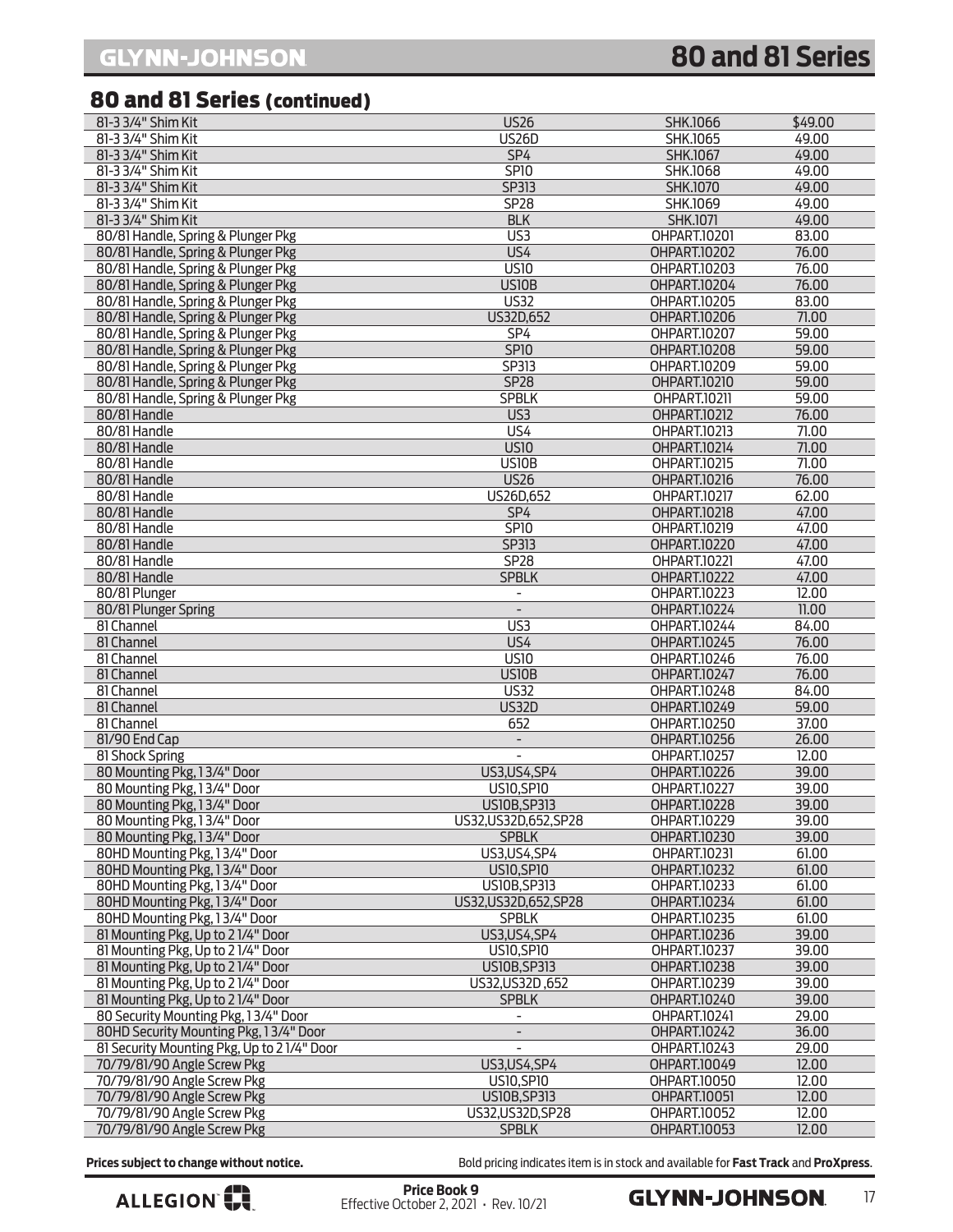### <span id="page-17-0"></span>90 Series How to Order Arm Assembly

|                    |                                                                          | <b>ARM90</b>     | 4 | н | US <sub>3</sub>        |
|--------------------|--------------------------------------------------------------------------|------------------|---|---|------------------------|
| Size-              | 2, 3, 4, 5, 6                                                            |                  |   |   |                        |
| Function -         | H (Hold Open), S (Stop Only),<br>F (Friction Hold Open), SE (Stop Only)  |                  |   |   |                        |
| Finish -           | US3, US4, US10, US10B, US32, US32D, 652<br>SP4, SP10, SP313, SP28, SPBLK |                  |   |   |                        |
| <b>Description</b> |                                                                          | <b>Finish</b>    |   |   | <b>List Price Each</b> |
| 90 Arm Assembly    |                                                                          | US3              |   |   | \$272.00               |
| 90 Arm Assembly    |                                                                          | US4              |   |   | 252.00                 |
| 90 Arm Assembly    |                                                                          | <b>US10</b>      |   |   | 252.00                 |
| 90 Arm Assembly    |                                                                          | US10B            |   |   | 266.00                 |
| 90 Arm Assembly    |                                                                          | <b>US32</b>      |   |   | 272.00                 |
| 90 Arm Assembly    |                                                                          | <b>US32D</b>     |   |   | 237.00                 |
| 90 Arm Assembly    |                                                                          | 652              |   |   | 177.00                 |
| 90 Arm Assembly    |                                                                          | SP <sub>4</sub>  |   |   | 151.00                 |
| 90 Arm Assembly    |                                                                          | SP <sub>10</sub> |   |   | 151.00                 |
| 90 Arm Assembly    |                                                                          | SP313            |   |   | 151.00                 |
| 90 Arm Assembly    |                                                                          | <b>SP28</b>      |   |   | 151.00                 |
| 90 Arm Assembly    |                                                                          | <b>SPBLK</b>     |   |   | 151.00                 |

### 90 Series How to Order Arm Assembly

|            |                                                                          | <b>CHANNEL 90</b> | 4 |  | US3 |
|------------|--------------------------------------------------------------------------|-------------------|---|--|-----|
| Size -     | 2, 3, 4, 5, 6                                                            |                   |   |  |     |
| Function - | H (Hold Open), S (Stop Only),<br>F (Friction Hold Open), SE (Stop Only)  |                   |   |  |     |
| Finish -   | US3, US4, US10, US10B, US32, US32D, 652<br>SP4, SP10, SP313, SP28, SPBLK |                   |   |  |     |

| <b>Description</b>              | <b>Finish</b>    | <b>List Price Each</b> |
|---------------------------------|------------------|------------------------|
| 90 Channel Assembly - H, S or F | US3              | \$328.00               |
| 90 Channel Assembly - H.S or F  | US4              | 294.00                 |
| 90 Channel Assembly - H, S or F | <b>US10</b>      | 294.00                 |
| 90 Channel Assembly - H,S or F  | US10B            | 312.00                 |
| 90 Channel Assembly - H, S or F | <b>US32</b>      | 328.00                 |
| 90 Channel Assembly - H,S or F  | US32D            | 286.00                 |
| 90 Channel Assembly - H, S or F | 652              | 213.00                 |
| 90 Channel Assembly - H,S or F  | SP4              | 177.00                 |
| 90 Channel Assembly - H, S or F | <b>SP10</b>      | 177.00                 |
| 90 Channel Assembly - H,S or F  | SP313            | 177.00                 |
| 90 Channel Assembly - H, S or F | SP <sub>28</sub> | 177.00                 |
| 90 Channel Assembly - H,S or F  | <b>SPBLK</b>     | 177.00                 |
| 90 Channel Assembly - SE        | US3              | 390.00                 |
| 90 Channel Assembly - SE        | US4              | 356.00                 |
| 90 Channel Assembly - SE        | <b>US10</b>      | 356.00                 |
| 90 Channel Assembly - SE        | US10B            | 376.00                 |
| 90 Channel Assembly - SE        | <b>US32</b>      | 390.00                 |

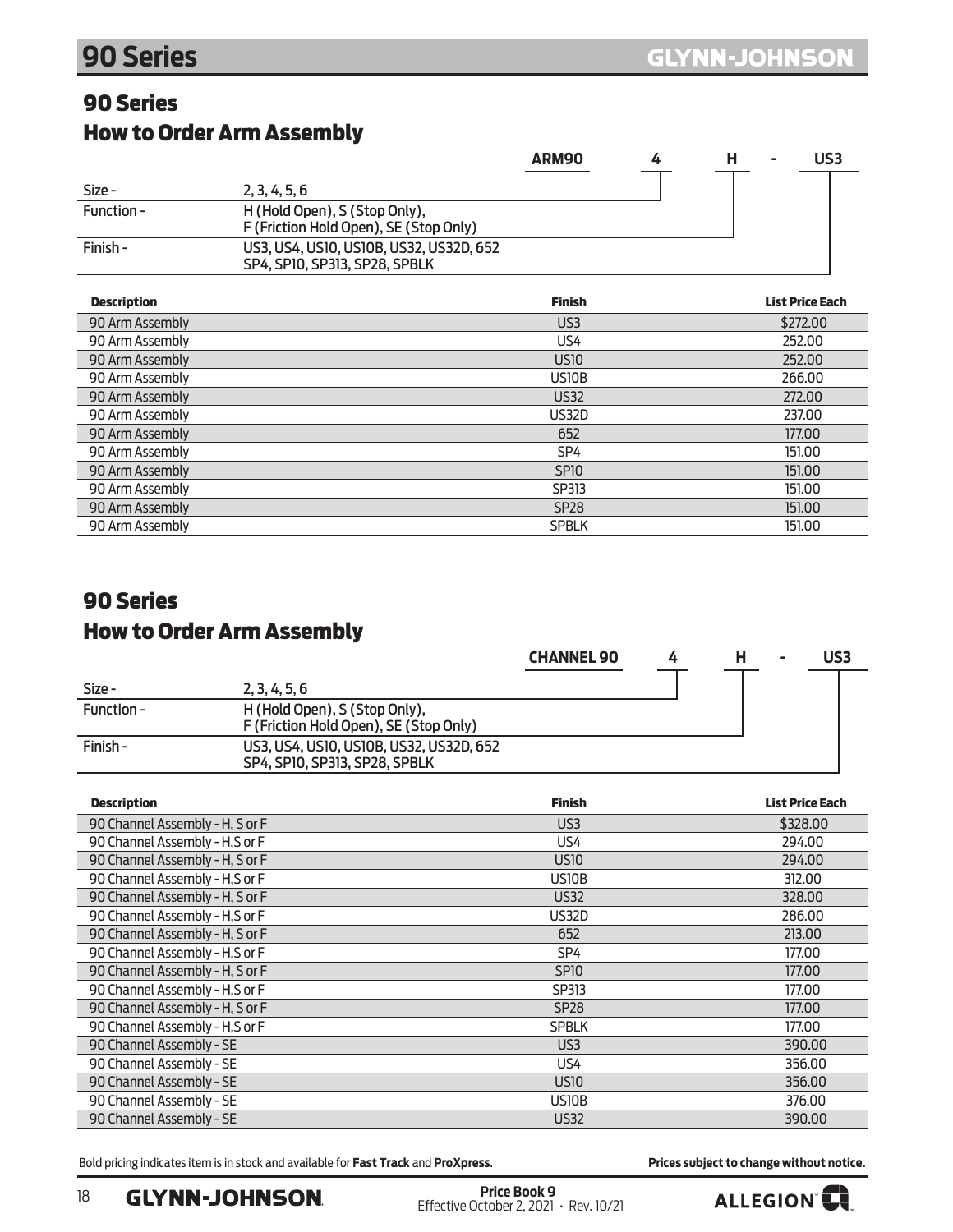## <span id="page-18-0"></span>90 Series (continued)

| <b>Description</b>                                                  | <b>Finish</b>                | Part No.            | <b>List Price Each</b> |
|---------------------------------------------------------------------|------------------------------|---------------------|------------------------|
| 90 Channel Assembly - SE                                            | <b>US32D</b>                 |                     | \$348.00               |
| 90 Channel Assembly - SE                                            | 652                          |                     | 276.00                 |
| 90 Channel Assembly - SE                                            | SP4                          |                     | 240.00                 |
| 90 Channel Assembly - SE                                            | <b>SP10</b>                  |                     | 240.00                 |
| 90 Channel Assembly - SE                                            | <b>SP313</b>                 |                     | 240.00                 |
| 90 Channel Assembly - SE                                            | <b>SP28</b>                  |                     | 240.00                 |
| 90 Channel Assembly - SE                                            | <b>SPBLK</b>                 |                     | 240.00                 |
| 90 Series Angle Jamb Bracket Kit                                    | <b>US26</b>                  | AJK.1032            | 64.00                  |
| 90 Series Angle Jamb Bracket Kit                                    | <b>US26D</b>                 | AJK.1060            | 64.00                  |
| 90 Series Angle Jamb Bracket Kit                                    | SP4                          | AJK.1038            | 64.00                  |
| 90 Series Angle Jamb Bracket Kit                                    | <b>SP10</b>                  | AJK.1036            | 64.00                  |
| 90 Series Angle Jamb Bracket Kit                                    | <b>SP313</b>                 | AJK.1037            | 64.00                  |
| 90 Series Angle Jamb Bracket Kit                                    | <b>SP28</b>                  | AJK.1035            | 64.00                  |
| 90 Series Angle Jamb Bracket Kit                                    | <b>BLK</b>                   | AJK.1034            | 64.00                  |
| 90-11/4" Shim Kit                                                   | $\overline{US3}$             |                     | 31.00                  |
| 90-11/4" Shim Kit                                                   | U <sub>54</sub>              |                     | 31.00                  |
| 90-11/4" Shim Kit                                                   | <b>US32</b>                  | SHK.1023            | 31.00                  |
| 90-11/4" Shim Kit                                                   | <b>US32D</b>                 | SHK.1022            | 31.00                  |
| 90-11/4" Shim Kit                                                   | SP4                          | SHK.1024            | 31.00                  |
| 90-11/4" Shim Kit                                                   | <b>SP10</b>                  | SHK.1025            | 31.00                  |
| 90-11/4" Shim Kit                                                   | <b>SP313</b>                 | <b>SHK.1027</b>     | 31.00                  |
| 90-11/4" Shim Kit                                                   | <b>SP28</b>                  | SHK.1026            | 31.00                  |
| 90-11/4" Shim Kit                                                   | <b>BLK</b>                   | <b>SHK.1028</b>     | 31.00                  |
| 90-21/2" Shim Kit                                                   | U <sub>S3</sub><br>US4       |                     | 39.00<br>39.00         |
| 90-21/2" Shim Kit<br>90-21/2" Shim Kit                              | <b>US32</b>                  | <b>SHK.1030</b>     | 39.00                  |
| 90-21/2" Shim Kit                                                   | <b>US32D</b>                 | SHK.1029            | 39.00                  |
| 90-21/2" Shim Kit                                                   | SP4                          | SHK.1031            | 39.00                  |
| 90-21/2" Shim Kit                                                   | <b>SP10</b>                  | SHK.1032            | 39.00                  |
| 90-21/2" Shim Kit                                                   | <b>SP313</b>                 | SHK.1034            | 39.00                  |
| 90-21/2" Shim Kit                                                   | <b>SP28</b>                  | SHK.1033            | 39.00                  |
| 90-21/2" Shim Kit                                                   | <b>BLK</b>                   | SHK.1035            | 39.00                  |
| 90-3 3/4" Shim Kit                                                  | $\overline{US3}$             |                     | 62.00                  |
| 90-3 3/4" Shim Kit                                                  | U <sub>54</sub>              |                     | 62.00                  |
| 90-3 3/4" Shim Kit                                                  | <b>US32</b>                  | SHK.1037            | 62.00                  |
| 90-3 3/4" Shim Kit                                                  | <b>US32D</b>                 | SHK.1036            | 62.00                  |
| 90-3 3/4" Shim Kit                                                  | SP4                          | <b>SHK.1038</b>     | 62.00                  |
| 90-3 3/4" Shim Kit                                                  | <b>SP10</b>                  | SHK.1039            | 62.00                  |
| 90-3 3/4" Shim Kit                                                  | SP313                        | SHK.1041            | 62.00                  |
| 90-3 3/4" Shim Kit                                                  | <b>SP28</b>                  | SHK.1040            | 62.00                  |
| 90-3 3/4" Shim Kit                                                  | <b>BLK</b>                   | SHK.1042            | 62.00                  |
| 70/79/81/90 Angle Screw Pkg                                         | <b>US3, US4, SP4</b>         | OHPART.10049        | 12.00                  |
| 70/79/81/90 Angle Screw Pkg                                         | <b>US10, SP10</b>            | <b>OHPART.10050</b> | 12.00                  |
| 70/79/81/90 Angle Screw Pkg                                         | <b>US10B, SP313</b>          | OHPART.10051        | 12.00                  |
| 70/79/81/90 Angle Screw Pkg                                         | US32, US32D, SP28            | <b>OHPART.10052</b> | 12.00                  |
| 70/79/81/90 Angle Screw Pkg                                         | <b>SPBLK</b>                 | OHPART.10053        | 12.00                  |
| 90 Hold Open Conversion Kit                                         |                              | <b>OHPART.10325</b> | 36.00**                |
| 90 Friction Hold Open Conversion Kit                                |                              | OHPART.10326        | $26.00**$              |
| $\bullet$ 90 End Cap                                                | <b>SPBLK</b>                 | <b>OHPART.11103</b> | 26.00                  |
| ● 90 End Cap & Spring Assy.                                         | <b>SPBLK</b>                 | OHPART.11104        | 32.00                  |
| • 90 Mounting Pkg, Up to 21/4" Dr.                                  | <b>US3, US4, SP4</b>         | <b>OHPART.11105</b> | 61.00                  |
| ● 90 Mounting Pkg, Up to 2 1/4" Dr.                                 | <b>US10,SP10</b>             | <b>OHPART.11106</b> | 61.00                  |
| 90 Mounting Pkg, Up to 2 1/4" Dr.<br>$\bullet$                      | <b>US10B, SP313</b>          | <b>OHPART.III07</b> | 61.00<br>61.00         |
| ● 90 Mounting Pkg, Up to 2 1/4" Dr.                                 | US32, US32D, 652, SP28       | <b>OHPART.11108</b> |                        |
| • 90 Mounting Pkg, Up to 2 1/4" Dr.                                 | <b>SPBLK</b><br><b>SPBLK</b> | <b>OHPART.11109</b> | 61.00<br>36.00         |
| 90 SE Conversion Kit<br>$\bullet$<br>• 90 Security Mount Pkg 2 1/4" |                              | OHPART.IIII0        | 29.00                  |
| **Note: Items not available in ProXpress                            |                              | OHPART.10243        |                        |
| • For Overheads shipped after October 1, 2006.                      |                              |                     |                        |
|                                                                     |                              |                     |                        |

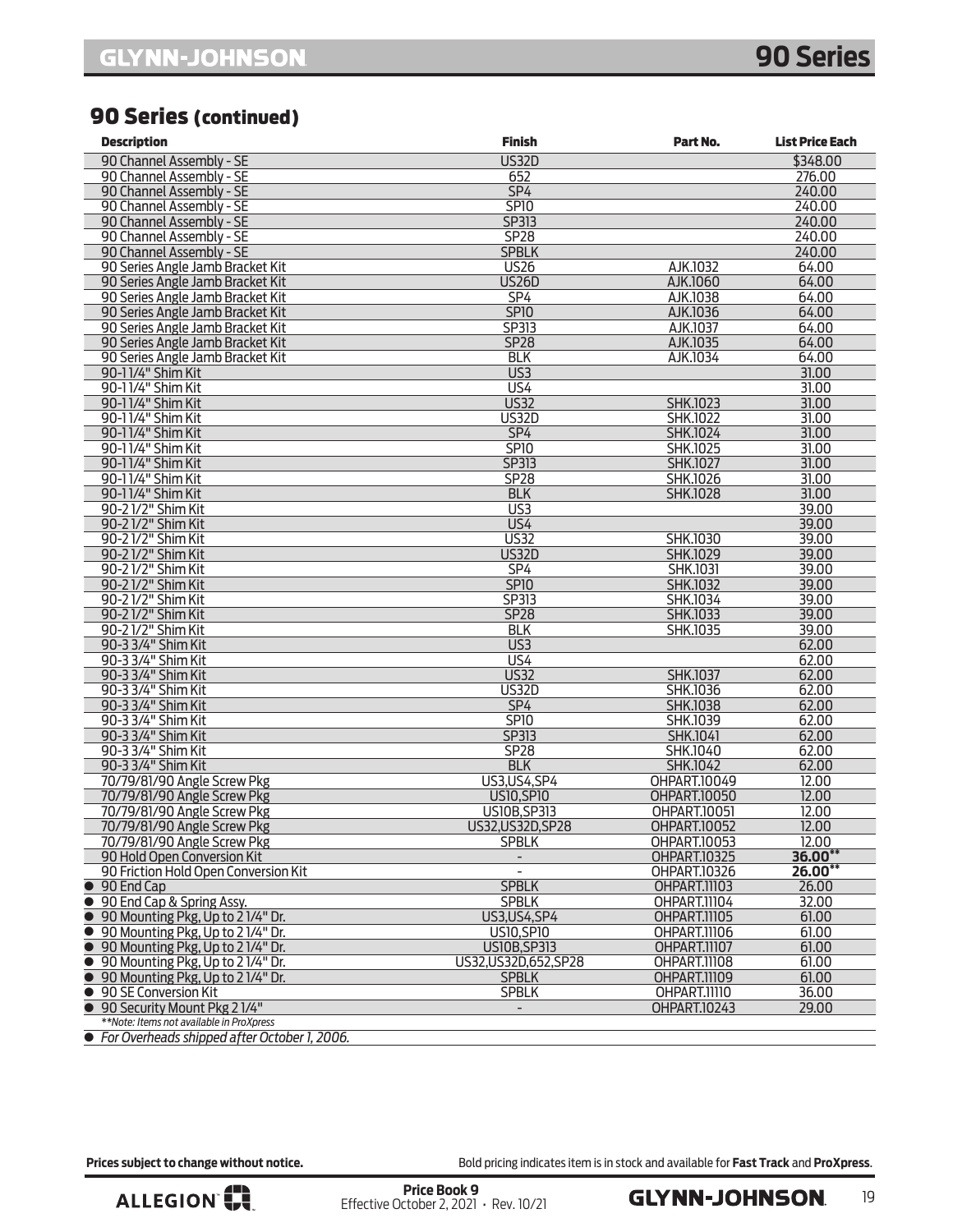### <span id="page-19-0"></span>100 Series How to Order Arm Assembly

|            |                                                                                                  | <b>ARM10</b> | Н | ۰ | US3 |
|------------|--------------------------------------------------------------------------------------------------|--------------|---|---|-----|
| Size -     | 1, 2, 3, 4, 5, 6                                                                                 |              |   |   |     |
| Function - | H (Hold Open), S (Stop Only), HP (Internal Hold Open),<br>F (Friction Hold Open), SE (Stop Only) |              |   |   |     |
|            | Optional Jamb Bracket - ADJ - Adjustable Jamb Bracket                                            |              |   |   |     |
|            | CJLH, CJRH - LCN5030 Jamb Bracket                                                                |              |   |   |     |
| Finish -   | US3, US4, US10, US10B, US32, US32D,<br>SP4, SP10, SP313, SP28, SPBLK                             |              |   |   |     |

| <b>Description</b>                       | <b>Finish</b> | <b>List Price Each</b> |
|------------------------------------------|---------------|------------------------|
| 100 Arm Assembly - Not ADJ, CJLH or CJRH | US3           | \$258.00               |
| 100 Arm Assembly - Not ADJ, CJLH or CJRH | US4           | 241.00                 |
| 100 Arm Assembly - Not ADJ, CJLH or CJRH | <b>US10</b>   | 237.00                 |
| 100 Arm Assembly - Not ADJ, CJLH or CJRH | <b>US10B</b>  | 241.00                 |
| 100 Arm Assembly - Not ADJ, CJLH or CJRH | <b>US32</b>   | 258.00                 |
| 100 Arm Assembly - Not ADJ, CJLH or CJRH | <b>US32D</b>  | 225.00                 |
| 100 Arm Assembly - Not ADJ, CJLH or CJRH | SP4           | 225.00                 |
| 100 Arm Assembly - Not ADJ, CJLH or CJRH | <b>SP10</b>   | 225.00                 |
| 100 Arm Assembly - Not ADJ, CJLH or CJRH | SP313         | 225.00                 |
| 100 Arm Assembly - Not ADJ, CJLH or CJRH | <b>SP28</b>   | 225.00                 |
| 100 Arm Assembly - Not ADJ, CJLH or CJRH | <b>SPBLK</b>  | 225.00                 |
| 100 Arm Assembly with ADJ                | US3           | 327.00                 |
| 100 Arm Assembly with ADJ                | US4           | 311.00                 |
| 100 Arm Assembly with ADJ                | <b>US10</b>   | 306.00                 |
| 100 Arm Assembly with ADJ                | <b>US10B</b>  | 311.00                 |
| 100 Arm Assembly with ADJ                | <b>US32</b>   | 327.00                 |
| 100 Arm Assembly with ADJ                | <b>US32D</b>  | 295.00                 |
| 100 Arm Assembly with ADJ                | SP4           | 295.00                 |
| 100 Arm Assembly with ADJ                | <b>SP10</b>   | 295.00                 |
| 100 Arm Assembly with ADJ                | SP313         | 295.00                 |
| 100 Arm Assembly with ADJ                | <b>SP28</b>   | 295.00                 |
| 100 Arm Assembly with ADJ                | <b>SPBLK</b>  | 295.00                 |
| 100 Arm Assembly with CJLH or CJRH       | US3           | 325.00                 |
| 100 Arm Assembly with CJLH or CJRH       | US4           | 310.00                 |
| 100 Arm Assembly with CJLH or CJRH       | <b>US10</b>   | 305.00                 |
| 100 Arm Assembly with CJLH or CJRH       | US10B         | 310.00                 |
| 100 Arm Assembly with CJLH or CJRH       | <b>US32</b>   | 325.00                 |
| 100 Arm Assembly with CJLH or CJRH       | <b>US32D</b>  | 294.00                 |
| 100 Arm Assembly with CJLH or CJRH       | SP4           | 294.00                 |
| 100 Arm Assembly with CJLH or CJRH       | <b>SP10</b>   | 294.00                 |
| 100 Arm Assembly with CJLH or CJRH       | SP313         | 294.00                 |
| 100 Arm Assembly with CJLH or CJRH       | <b>SP28</b>   | 294.00                 |
| 100 Arm Assembly with CJLH or CJRH       | <b>SPBLK</b>  | 294.00                 |

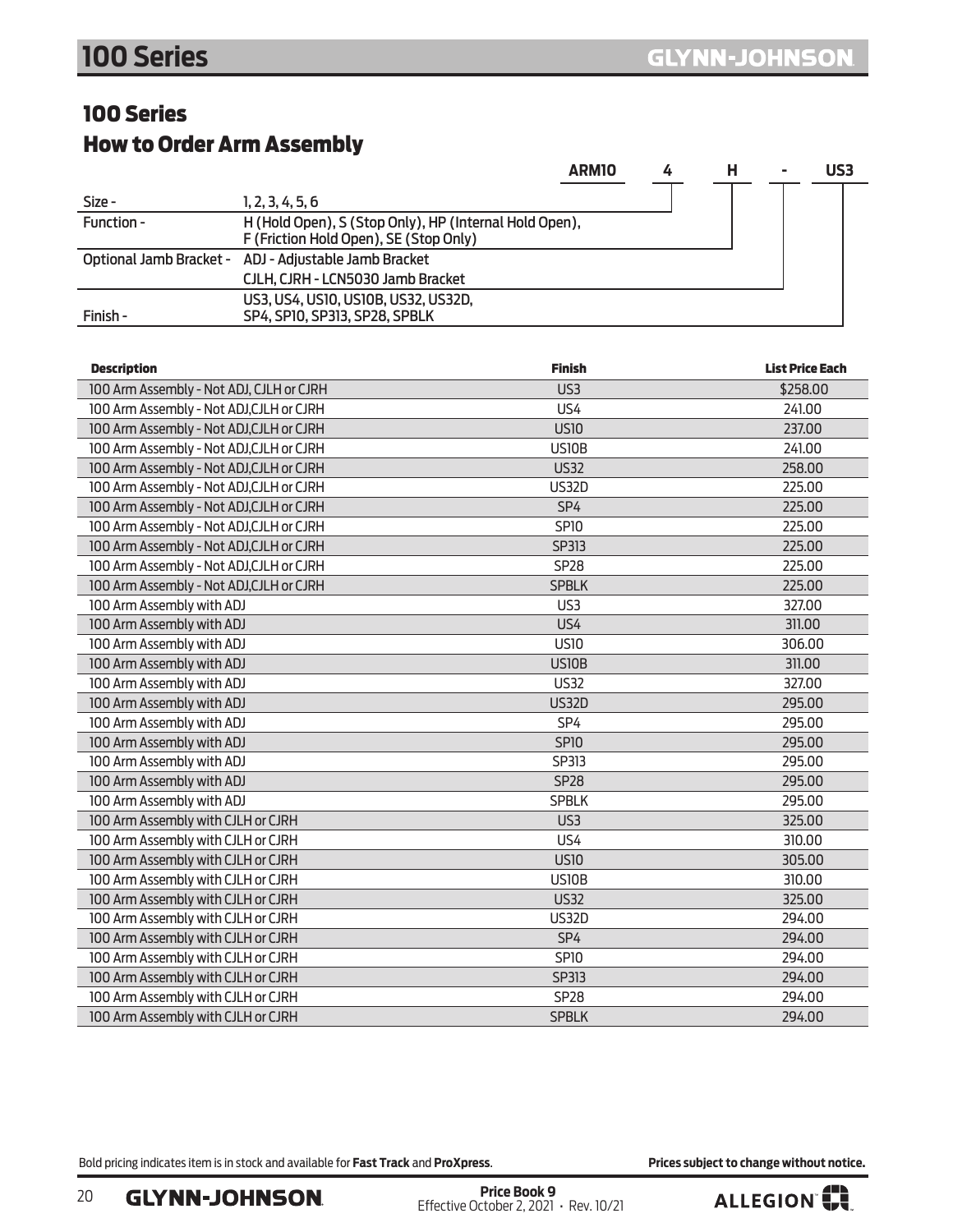### <span id="page-20-0"></span>100 Series How to Order Arm Assembly

|            |                                                                                                  | <b>CHANNEL 10</b> |  | US3 |  |
|------------|--------------------------------------------------------------------------------------------------|-------------------|--|-----|--|
| Size -     | 1, 2, 3, 4, 5, 6                                                                                 |                   |  |     |  |
| Function - | H (Hold Open), S (Stop Only), HP (Internal Hold Open),<br>F (Friction Hold Open), SE (Stop Only) |                   |  |     |  |
|            | Optional Jamb Bracket - ADJ - Adjustable Jamb Bracket                                            |                   |  |     |  |

| <b>Description</b>                  | <b>Finish</b>            | Part No.            | <b>List Price Each</b> |
|-------------------------------------|--------------------------|---------------------|------------------------|
| 100 Channel Assembly, Not ADJ or SE |                          |                     | \$286.00               |
| 100 Channel Assembly with ADJ       | $\blacksquare$           |                     | 316.00                 |
| 100 Channel Assembly with SE        | $\overline{a}$           |                     | 319.00                 |
|                                     |                          |                     |                        |
| 100H Knob Pkg                       | US3, US4, SP4            | <b>OHPART.10401</b> | 31.00                  |
| 100H Knob Pkg                       | <b>US10, SP10</b>        | OHPART.10402        | 31.00                  |
| 100H Knob Pkg                       | <b>US10B, SP313</b>      | <b>OHPART.10403</b> | 31.00                  |
| 100H Knob Pkg                       | US32, US32D, SP28        | OHPART.10404        | 31.00                  |
| 100H Knob Pkg                       | <b>SPBLK</b>             | OHPART.10405        | 31.00                  |
| 100 Mounting Pkg                    | US3,US4,SP4              | OHPART.10406        | 28.00                  |
| 100 Mounting Pkg                    | <b>US10, SP10</b>        | OHPART.10407        | 28.00                  |
| 100 Mounting Pkg                    | US10B, SP313             | OHPART.10408        | 28.00                  |
| 100 Mounting Pkg                    | US32, US32D, SP28        | OHPART.10409        | 28.00                  |
| 100 Mounting Pkg                    | <b>SPBLK</b>             | OHPART.10410        | 28.00                  |
| 100ADJ Mounting Pkg                 | US3,US4,SP4              | <b>OHPART.10411</b> | 28.00                  |
| 100ADJ Mounting Pkg                 | <b>US10,SP10</b>         | OHPART.10412        | 28.00                  |
| 100ADJ Mounting Pkg                 | <b>US10B, SP313</b>      | OHPART.10413        | 28.00                  |
| 100ADJ Mounting Pkg                 | US32, US32D, SP28        | OHPART.10414        | 28.00                  |
| 100ADJ Mounting Pkg                 | <b>SPBLK</b>             | <b>OHPART.10415</b> | 28.00                  |
| 100 Security Mounting Pkg           | ä,                       | OHPART.10416        | 12.00                  |
| 100ADJ Security Mounting Pkg        | $\overline{\phantom{a}}$ | <b>OHPART.10417</b> | 12.00                  |
| 100ADJ Set Screw (Pkg of 10)        | $\overline{\phantom{a}}$ | OHPART.10418        | 11.00                  |
| <b>100F Conversion Kit</b>          |                          | OHPART.10419        | $26.00**$              |
| 100H Conversion Kit                 | US3,US4,SP4              | OHPART.10420        | 74.00                  |
| 100H Conversion Kit                 | <b>US10, SP10</b>        | <b>OHPART.10421</b> | 74.00                  |
| <b>100H Conversion Kit</b>          | US10B, SP313             | <b>OHPART.10422</b> | 74.00                  |
| <b>100H Conversion Kit</b>          | US32, US32D, SP28        | <b>OHPART.10423</b> | 74.00**                |
| 100H Conversion Kit                 | <b>SPBLK</b>             | OHPART.10424        | 74.00                  |
| 100ADJ Jamb Channel                 | US3                      | OHPART.10425        | 98.00                  |
| 100ADJ Jamb Channel                 | US4                      | OHPART.10426        | 98.00                  |
| 100ADJ Jamb Channel                 | <b>US10</b>              | <b>OHPART.10427</b> | 98.00                  |
| 100ADJ Jamb Channel                 | <b>US10B</b>             | OHPART.10428        | 98.00                  |
| 100ADJ Jamb Channel                 | <b>US32</b>              | <b>OHPART.10429</b> | 98.00                  |
| 100ADJ Jamb Channel                 | <b>US32D</b>             | OHPART.10430        | 98.00                  |
| 100ADJ Jamb Channel                 | SP4                      | <b>OHPART.10431</b> | 84.00                  |
| 100ADJ Jamb Channel                 | SP10                     | OHPART.10432        | 84.00                  |
| 100ADJ Jamb Channel                 | <b>SP313</b>             | <b>OHPART.10433</b> | 84.00                  |
| 100ADJ Jamb Channel                 | <b>SP28</b>              | OHPART.10434        | 84.00                  |
| 100ADJ Jamb Channel                 | <b>SPBLK</b>             | OHPART.10435        | 84.00                  |
| 100 Grommet (Pkg of 10)             |                          | OHPART.10436        | 22.00                  |
| <b>100 SE KIT</b>                   | $\overline{\phantom{a}}$ | <b>OHPART.10437</b> | 100.00                 |
|                                     |                          |                     |                        |

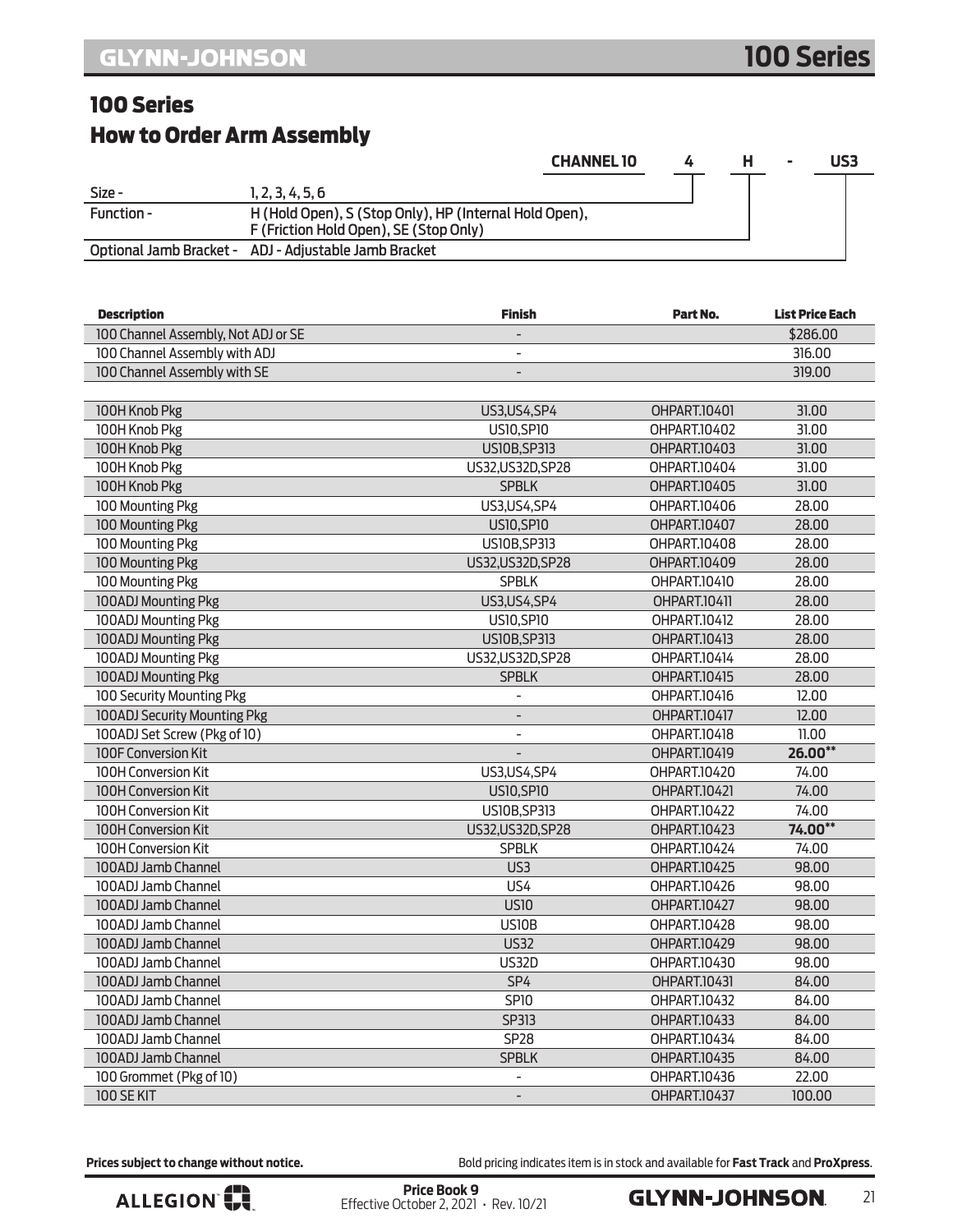### <span id="page-21-0"></span>410/450 Series How to Order Arm Assembly

|            |                                                                           | ARM41/45 |  | US3 |
|------------|---------------------------------------------------------------------------|----------|--|-----|
| Size -     | 1, 2, 3, 4, 5                                                             |          |  |     |
| Function - | H (Hold Open), S (Stop Only)<br>F (Friction Hold Open), SE (Stop Only)    |          |  |     |
| Finish -   | US3, US4, US10, US10B, US32, US32D, 652,<br>SP4, SP10, SP313, SP28, SPBLK |          |  |     |
|            |                                                                           |          |  |     |

| <b>Description</b>   | <b>Finish</b>   | <b>List Price Each</b> |
|----------------------|-----------------|------------------------|
| 410/450 Arm Assembly | US3             | \$127.00               |
| 410/450 Arm Assembly | US <sub>4</sub> | 109.00                 |
| 410/450 Arm Assembly | <b>US10</b>     | 112.00                 |
| 410/450 Arm Assembly | US10B           | 117.00                 |
| 410/450 Arm Assembly | <b>US32</b>     | 127.00                 |
| 410/450 Arm Assembly | US32D           | 106.00                 |
| 410/450 Arm Assembly | 652             | 74.00                  |
| 410/450 Arm Assembly | SP <sub>4</sub> | 74.00                  |
| 410/450 Arm Assembly | <b>SP10</b>     | 74.00                  |
| 410/450 Arm Assembly | SP313           | 74.00                  |
| 410/450 Arm Assembly | <b>SP28</b>     | 74.00                  |
| 410/450 Arm Assembly | <b>SPBLK</b>    | 74.00                  |

### How to Order Channel Assembly

|            |                                                                           | <b>CHANNEL</b> | 41 | 4 | <b>US10</b> |
|------------|---------------------------------------------------------------------------|----------------|----|---|-------------|
| Model -    | 41 (410 Series), 45 (450 Series)                                          |                |    |   |             |
| Size -     | 1, 2, 3, 4, 5                                                             |                |    |   |             |
| Function - | H (Hold Open), S (Stop Only),<br>F (Friction Hold Open), SE (Stop Only)   |                |    |   |             |
| Finish -   | US3, US4, US10, US10B, US32, US32D, 652,<br>SP4, SP10, SP313, SP28, SPBLK |                |    |   |             |

| <b>Description</b>           | <b>Finish</b>   | <b>List Price Each</b> |
|------------------------------|-----------------|------------------------|
| 450 Channel Assembly, Not SE | US3             | \$181.00               |
| 450 Channel Assembly, Not SE | US4             | 159.00                 |
| 450 Channel Assembly, Not SE | <b>US10</b>     | 159.00                 |
| 450 Channel Assembly, Not SE | US10B           | 168.00                 |
| 450 Channel Assembly, Not SE | <b>US32</b>     | 181.00                 |
| 450 Channel Assembly, Not SE | <b>US32D</b>    | 151.00                 |
| 450 Channel Assembly, Not SE | 652             | 110.00                 |
| 450 Channel Assembly, Not SE | SP <sub>4</sub> | 110.00                 |
| 450 Channel Assembly, Not SE | <b>SP10</b>     | 110.00                 |
| 450 Channel Assembly, Not SE | SP313           | 110.00                 |
| 450 Channel Assembly, Not SE | <b>SP28</b>     | 110.00                 |
| 450 Channel Assembly, Not SE | <b>SPBLK</b>    | 110.00                 |
| 450SE Channel Assembly       | US3             | 210.00                 |
| 450SE Channel Assembly       | US4             | 188.00                 |
| 450SE Channel Assembly       | <b>US10</b>     | 188.00                 |
| 450SE Channel Assembly       | US10B           | 197.00                 |
| 450SE Channel Assembly       | <b>US32</b>     | 210.00                 |
| 450SE Channel Assembly       | US32D           | 182.00                 |
|                              |                 |                        |

*\*\*Note: Items not available in ProXpress*

Bold pricing indicates item is in stock and available for **Fast Track** and **ProXpress**. **Prices subject to change without notice.** 

Effective October 2, 2021 • Rev. 10/21

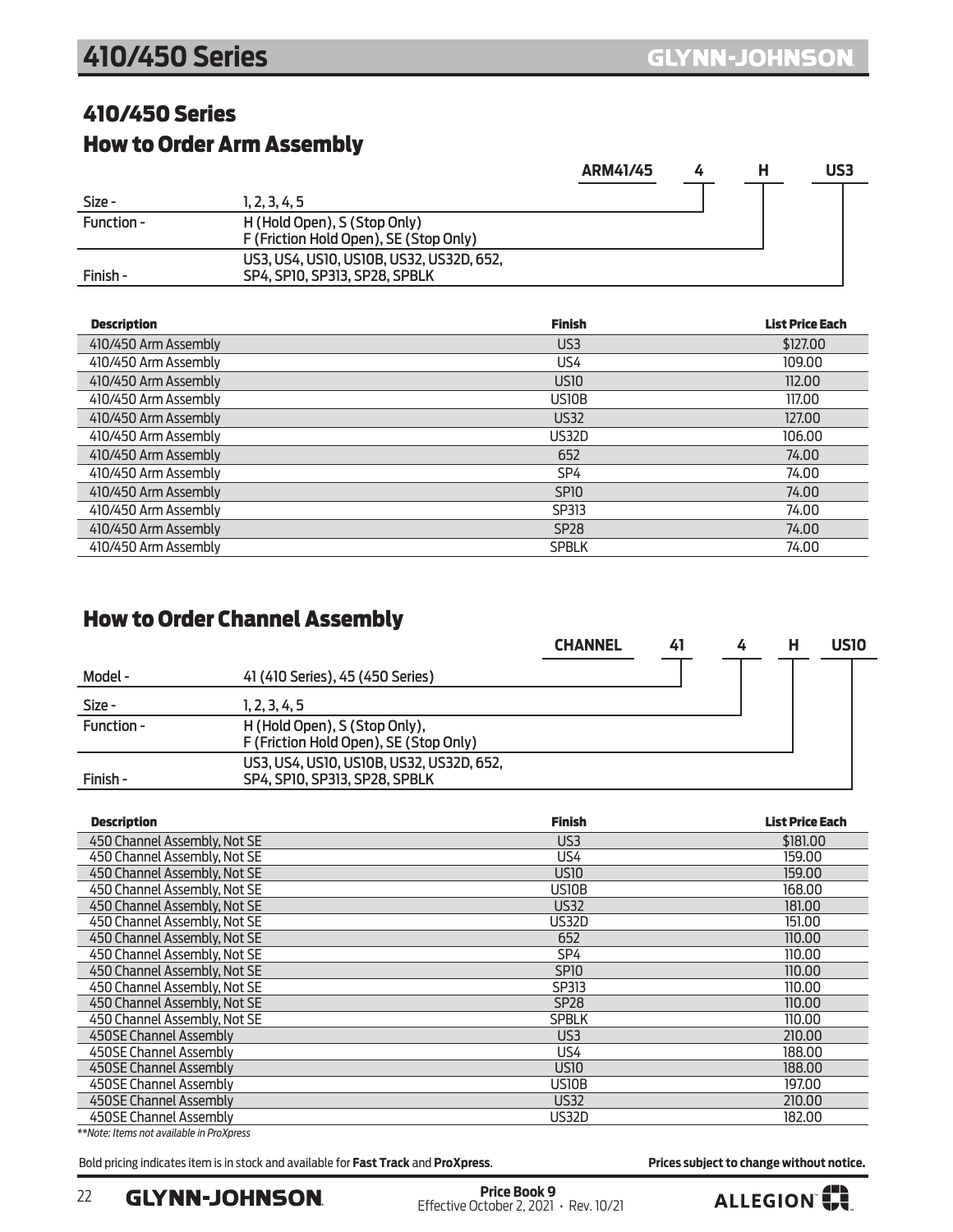## **410/450 Series**

### 410/450 Series (continued)

| <b>Description</b>                                       | <b>Finish</b>                    | Part No.                    | <b>List Price Each</b> |
|----------------------------------------------------------|----------------------------------|-----------------------------|------------------------|
| 450SE Channel Assembly                                   | 652                              |                             | \$140.00               |
| 450SE Channel Assembly                                   | SP4                              |                             | 140.00                 |
| 450SE Channel Assembly                                   | SPIO                             |                             | 140.00                 |
| 450SE Channel Assembly                                   | <b>SP313</b>                     |                             | 140.00                 |
| 450SE Channel Assembly                                   | <b>SP28</b>                      |                             | 140.00                 |
| 450SE Channel Assembly                                   | <b>SPBLK</b>                     |                             | 140.00                 |
| 410 Channel Assembly, Not SE                             | $\overline{\phantom{a}}$         |                             | 76.00                  |
| 410SE Channel Assembly                                   | $\overline{\phantom{a}}$         |                             | 106.00                 |
|                                                          |                                  |                             |                        |
| 450 Series Angle Jamb Bracket Kit                        | US3                              |                             | 58.00                  |
| 450 Series Angle Jamb Bracket Kit                        | US <sub>4</sub>                  |                             | 58.00                  |
| 450 Series Angle Jamb Bracket Kit                        | <b>US10</b>                      |                             | 58.00                  |
| 450 Series Angle Jamb Bracket Kit                        | <b>US10B</b>                     |                             | 58.00                  |
| 450 Series Angle Jamb Bracket Kit                        | <b>US26</b>                      | AJK.1039                    | 58.00                  |
| 450 Series Angle Jamb Bracket Kit                        | <b>US26D</b>                     | AJK.1040                    | 58.00                  |
| 450 Series Angle Jamb Bracket Kit                        | SP4                              | AJK.1045                    | 58.00                  |
| 450 Series Angle Jamb Bracket Kit                        | <b>SP10</b>                      | AJK.1043                    | 58.00                  |
| 450 Series Angle Jamb Bracket Kit                        | <b>SP313</b>                     | AJK.1044                    | 58.00                  |
| 450 Series Angle Jamb Bracket Kit                        | <b>SP28</b><br><b>BLK</b>        | AJK.1042                    | 58.00                  |
| 450 Series Angle Jamb Bracket Kit<br>450-13/16" Shim Kit | US3                              | AJK.1041                    | 58.00<br>18.00         |
| 450-13/16" Shim Kit                                      | $\overline{US4}$                 |                             | 18.00                  |
| 450-13/16" Shim Kit                                      | <b>US32</b>                      | <b>SHK.1002</b>             | 18.00                  |
| 450-13/16" Shim Kit                                      | US32D                            | SHK.1001                    | 18.00                  |
| 450-13/16" Shim Kit                                      | SP4                              | SHK.1003                    | 18.00                  |
| 450-13/16" Shim Kit                                      | <b>SP10</b>                      | SHK.1004                    | 18.00                  |
| 450-13/16" Shim Kit                                      | <b>SP313</b>                     | <b>SHK.1006</b>             | 18.00                  |
| 450-13/16" Shim Kit                                      | <b>SP28</b>                      | SHK.1005                    | 18.00                  |
| 450-13/16" Shim Kit                                      | <b>BLK</b>                       | <b>SHK.1007</b>             | 18.00                  |
| 450-2 3/8" Shim Kit                                      | $\overline{US3}$                 |                             | 30.00                  |
| 450-2 3/8" Shim Kit                                      | US <sub>4</sub>                  |                             | 30.00                  |
| 450-2 3/8" Shim Kit                                      | $\overline{US32}$                | <b>SHK.1009</b>             | 30.00                  |
| 450-2 3/8" Shim Kit                                      | <b>US32D</b>                     | <b>SHK.1008</b>             | 30.00                  |
| 450-2 3/8" Shim Kit                                      | SP4                              | SHK.1010                    | 30.00                  |
| 450-2 3/8" Shim Kit                                      | <b>SP10</b>                      | SHK.1011                    | 30.00                  |
| 450-2 3/8" Shim Kit                                      | SP313                            | SHK.1013                    | 30.00                  |
| 450-2 3/8" Shim Kit                                      | <b>SP28</b>                      | SHK.1012                    | 30.00                  |
| 450-2 3/8" Shim Kit                                      | <b>BLK</b>                       | SHK.1014                    | 30.00                  |
| 450-3 9/16" Shim Kit                                     | $\overline{US3}$                 |                             | 37.00                  |
| 450-3 9/16" Shim Kit                                     | $\overline{US4}$                 |                             | 37.00                  |
| 450-3 9/16" Shim Kit                                     | $\overline{US32}$                | SHK.1016                    | 37.00                  |
| 450-3 9/16" Shim Kit                                     | <b>US32D</b>                     | SHK.1015                    | 37.00                  |
| 450-3 9/16" Shim Kit                                     | SP4                              | <b>SHK.1017</b>             | 37.00                  |
| 450-3 9/16" Shim Kit                                     | <b>SP10</b>                      | <b>SHK.1018</b>             | 37.00                  |
| 450-3 9/16" Shim Kit<br>450-3 9/16" Shim Kit             | <b>SP313</b><br>SP <sub>28</sub> | <b>SHK.1020</b><br>SHK.1019 | 37.00<br>37.00         |
| 450-3 9/16" Shim Kit                                     | <b>BLK</b>                       | SHK.1021                    | 37.00                  |
| 410/450 New Style End Cap*                               | $\overline{\phantom{a}}$         | OHPART.10516                | 12.00                  |
| 410/450 New Style End Cap Assy *                         | $\overline{\phantom{a}}$         | <b>OHPART.10517</b>         | 14.00                  |
| 450 Mounting Pkg, 13/4" Door                             | US3,US4,SP4                      | OHPART.10518                | 12.00                  |
| 450 Mounting Pkg, 13/4" Door                             | <b>US10, SP10</b>                | <b>OHPART.10519</b>         | 12.00                  |
| 450 Mounting Pkg, 13/4" Door                             | <b>US10B, SP313</b>              | <b>OHPART.10520</b>         | 12.00                  |
| 450 Mounting Pkg, 13/4" Door                             | US32, US32D, 652, SP28           | <b>OHPART.10521</b>         | 12.00                  |
| 450 Mounting Pkg, 13/4" Door                             | <b>SPBLK</b>                     | <b>OHPART.10522</b>         | 12.00                  |
| 450 Security Mounting Pkg, 13/4" Door                    |                                  | <b>OHPART.10523</b>         | 29.00                  |
| 450 Mounting Pkg, Up to 21/4" Door                       | <b>US3, US4, SP4</b>             | OHPART.10524                | 24.00                  |
| 450 Mounting Pkg, Up to 2 1/4" Door                      | <b>US10, SP10</b>                | <b>OHPART.10525</b>         | 24.00                  |
| 450 Mounting Pkg, Up to 21/4" Door                       | <b>US10B, SP313</b>              | OHPART.10526                | 24.00                  |
| 450 Mounting Pkg, Up to 21/4" Door                       | US32, US32D, 652, SP28           | <b>OHPART.10527</b>         | 24.00                  |
| 450 Mounting Pkg, Up to 21/4" Door                       | <b>SPBLK</b>                     | OHPART.10528                | 24.00                  |
| 450 Mounting Pkg, Up to 13/8" Door                       | <b>US3, US4, SP4</b>             | OHPART.10529                | 43.00                  |
| 450 Mounting Pkg, Up to 13/8" Door                       | <b>US10, SP10</b>                | OHPART.10530                | 43.00                  |
| 450 Mounting Pkg, Up to 13/8" Door                       | <b>US10B, SP313</b>              | <b>OHPART.10531</b>         | 43.00                  |
| 450 Mounting Pkg, Up to 13/8" Door                       | US32, US32D, 652, SP28           | OHPART.10532                | 43.00                  |
| 450 Mounting Pkg, Up to 13/8" Door                       | <b>SPBLK</b>                     | <b>OHPART.10533</b>         | 43.00                  |

\* Note: Old style units were built before December 2002, End Cap has Mounting Hole in the End Cap. New style units were built starting December 2002, the End Cap goes into the channel and the mounting hole goes through both the channel & End Cap.

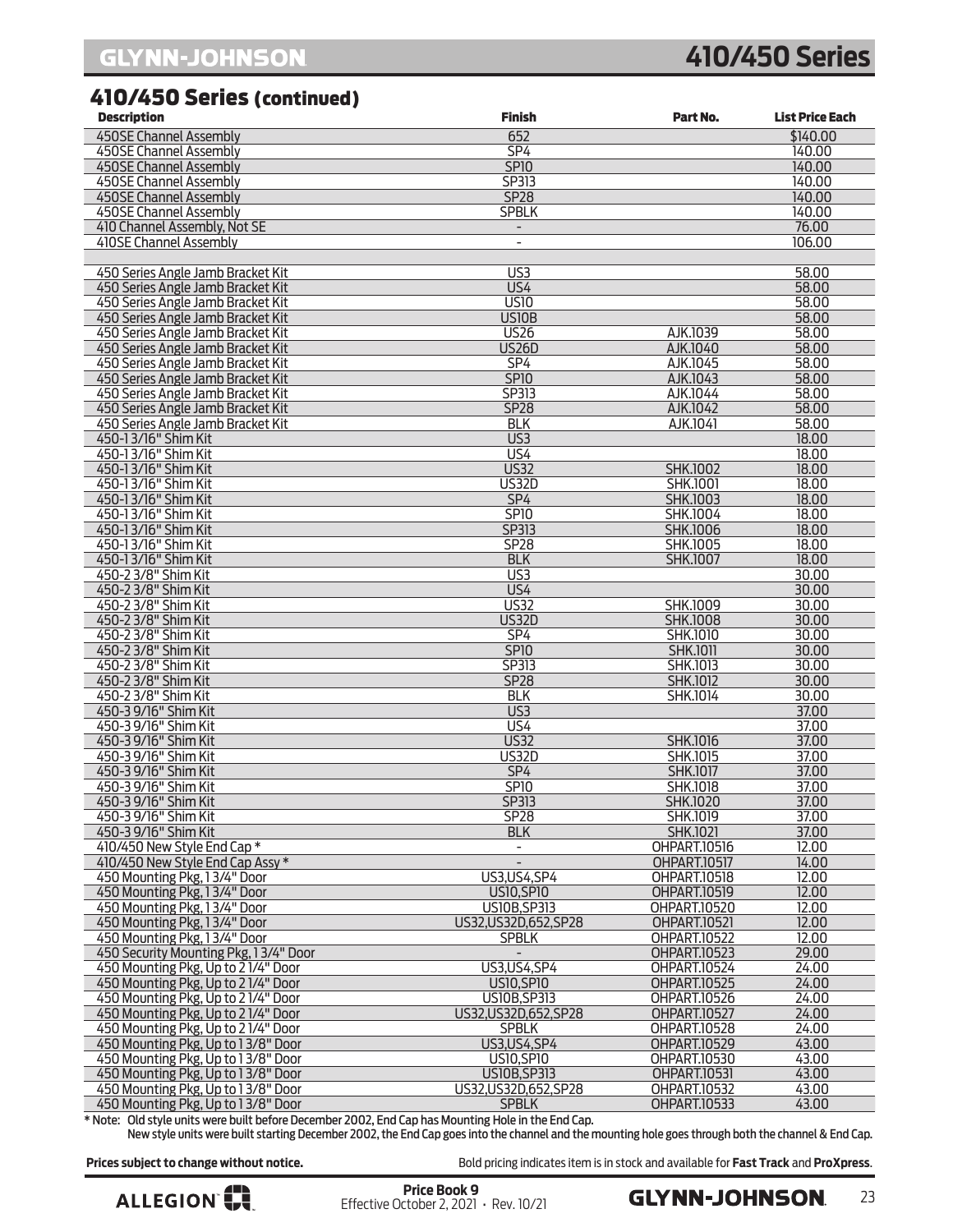### <span id="page-23-0"></span>410/450 Series (continued)

| <b>Description</b>                        | <b>Finish</b>          | Part No.            | <b>List Price Each</b> |
|-------------------------------------------|------------------------|---------------------|------------------------|
| 410 Old Style Mounting Pkg *              | <b>US3, US4, SP4</b>   | OHPART.10534        | \$18.00                |
| 410 Old Style Mounting Pkg *              | <b>US10, SP10</b>      | OHPART.10535        | 18.00                  |
| 410 Old Style Mounting Pkg *              | <b>US10B, SP313</b>    | OHPART.10536        | 18.00                  |
| 410 Old Style Mounting Pkg *              | US32, US32D, 652, SP28 | OHPART.10537        | 18.00                  |
| 410 Old Style Mounting Pkg *              | <b>SPBLK</b>           | <b>OHPART.10538</b> | 18.00                  |
| 410 New Style Mounting Pkg *              | US3,US4,SP4            | OHPART.10539        | 26.00                  |
| 410 New Style Mounting Pkg *              | <b>US10, SP10</b>      | <b>OHPART.10540</b> | 26.00                  |
| 410 New Style Mounting Pkg *              | <b>US10B, SP313</b>    | OHPART.10541        | 26.00                  |
| 410 New Style Mounting Pkg *              | US32, US32D, 652, SP28 | <b>OHPART.10542</b> | 26.00                  |
| 410 New Style Mounting Pkg *              | <b>SPBLK</b>           | OHPART.10543        | 26.00                  |
| 410 New Security Mounting Pkg             |                        | OHPART.10554        | 23.00                  |
| 450 Angle Screw Pkg                       | US3, US4, SP4          | OHPART.10556        | 12.00                  |
| 450 Angle Screw Pkg                       | <b>US10, SP10</b>      | <b>OHPART.10557</b> | 12.00                  |
| 450 Angle Screw Pkg                       | <b>US10B, SP313</b>    | <b>OHPART.10558</b> | 12.00                  |
| 450 Angle Screw Pkg                       | US32, US32D, SP28      | <b>OHPART.10559</b> | 12.00                  |
| 450 Angle Screw Pkg                       | <b>SPBLK</b>           | OHPART.10560        | 12.00                  |
| 410 Old Security Mounting Pkg, 13/4" Door |                        | <b>OHPART.10555</b> | 23.00                  |
| 410/450 Hold Open Conversion Kit          |                        | OHPART.10544        | 41.00                  |
| 410/450 Friction Hold Open Conversion Kit |                        | <b>OHPART.10545</b> | 31.00                  |
| 450 SE Old Style Conversion Kit *         | US3, US4, SP4          | OHPART.10546        | 41.00                  |
| 450 SE Old Style Conversion Kit *         | <b>US10, SP10</b>      | OHPART.10547        | 41.00                  |
| 450 SE Old Style Conversion Kit *         | <b>US10B, SP313</b>    | OHPART.10548        | 41.00                  |
| 450 SE Old Style Conversion Kit *         | <b>US32</b>            | OHPART.10549        | 41.00                  |
| 450 SE Old Style Conversion Kit *         | US32D,652,SP28         | <b>OHPART.10550</b> | 41.00                  |
| 450 SE Old Style Conversion Kit *         | <b>SPBLK</b>           | <b>OHPART.10551</b> | 41.00                  |
| 410 SE Old Style Conversion Kit *         |                        | OHPART.10552        | 37.00                  |
| 410/450 SE New Style Conversion Kit *     |                        | <b>OHPART.10553</b> | 37.00                  |

\* Note: Old style units were built before December 2002, End Cap has Mounting Hole in the End Cap. New style units were built starting December 2002, the End Cap goes into the channel and the mounting hole goes through both the channel & End Cap.

### 280 Series

| Description                   | <b>Finish</b> | Part No.     | <b>List Price Each</b> |
|-------------------------------|---------------|--------------|------------------------|
| 280 Arm Assembly              | <b>US28</b>   | OHPART.10601 | \$168,00               |
| 280 Arm Assembly              | 313AN         | OHPART10602  | 168.00                 |
| 280 Mounting Package          | <b>US28</b>   | OHPART.10603 | 37.00                  |
| 280 Mounting Package          | 313AN         | OHPART.10604 | 37.00                  |
| 280 Security Mounting Package | -             | OHPART.10605 | 28,00                  |

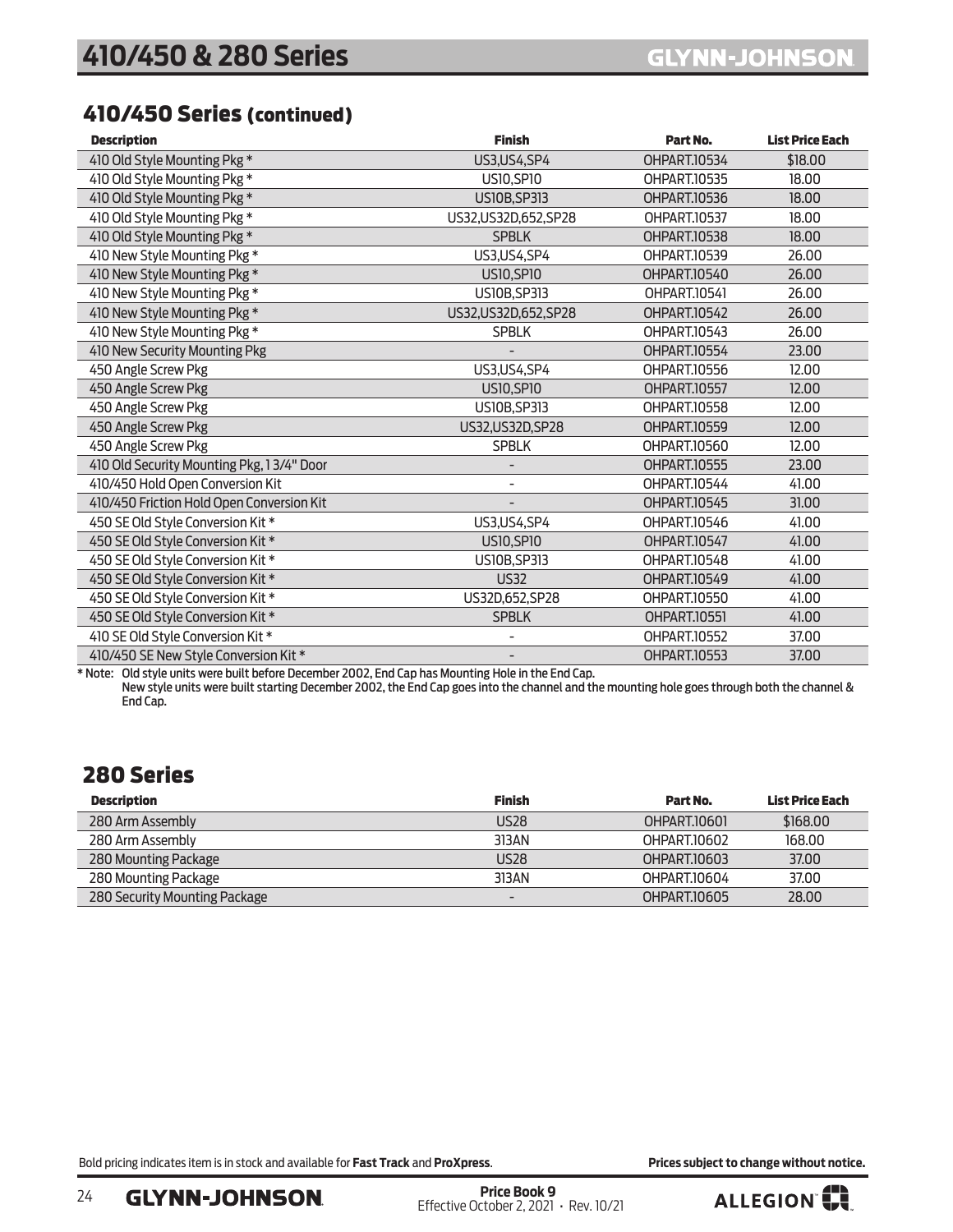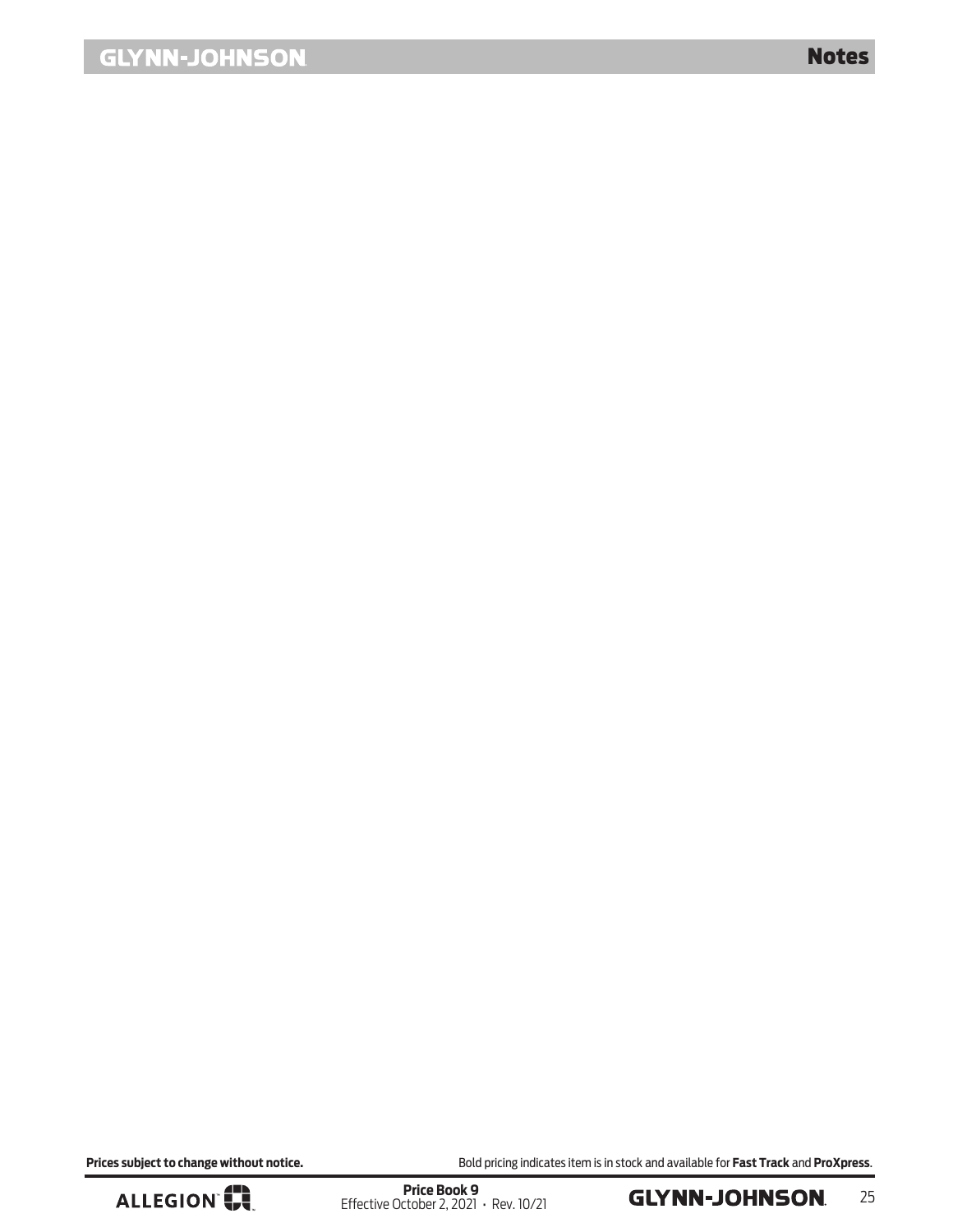**Prices subject to change without notice.**

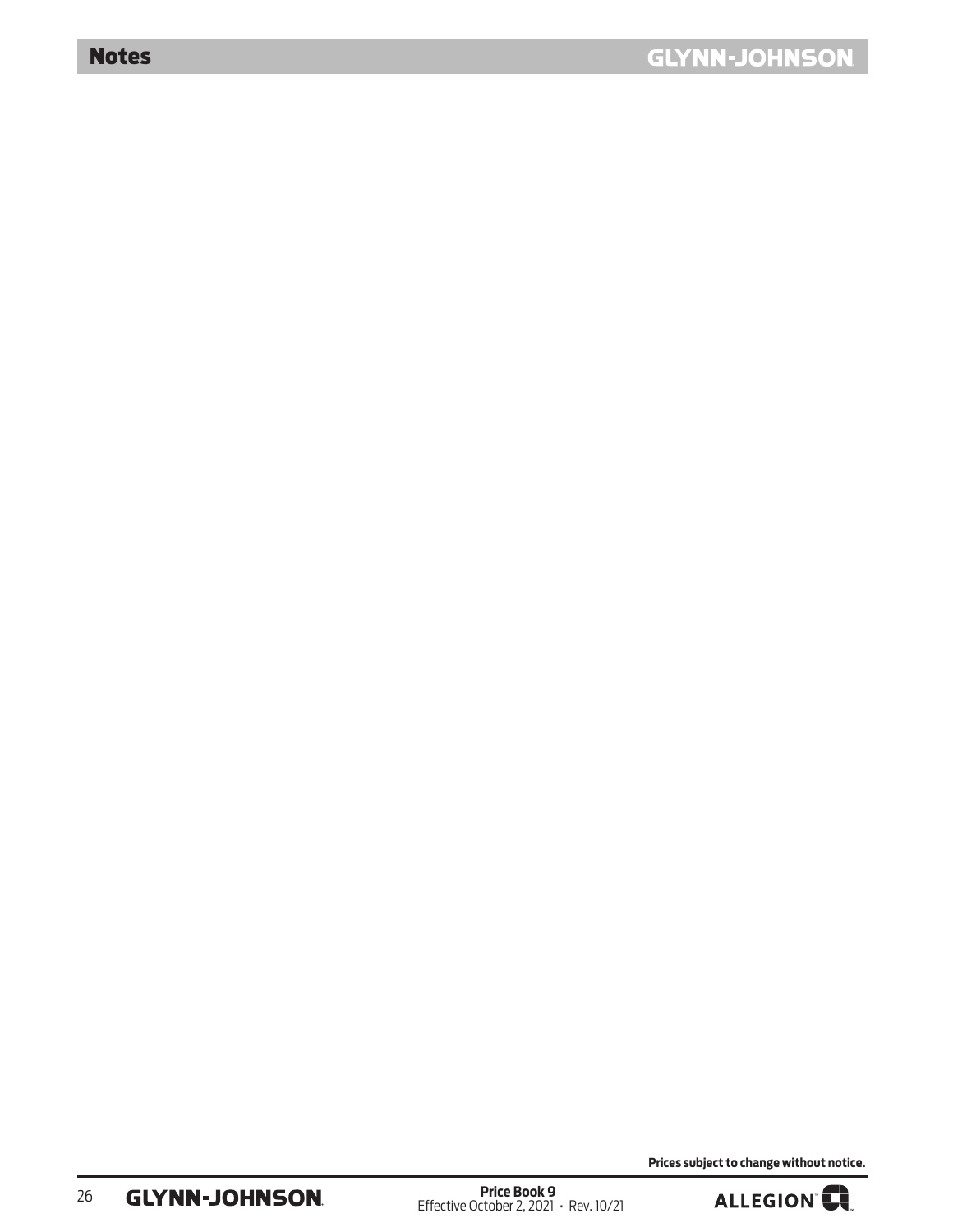## **GLYNN-JOHNSON**

 **Prices subject to change without notice.**